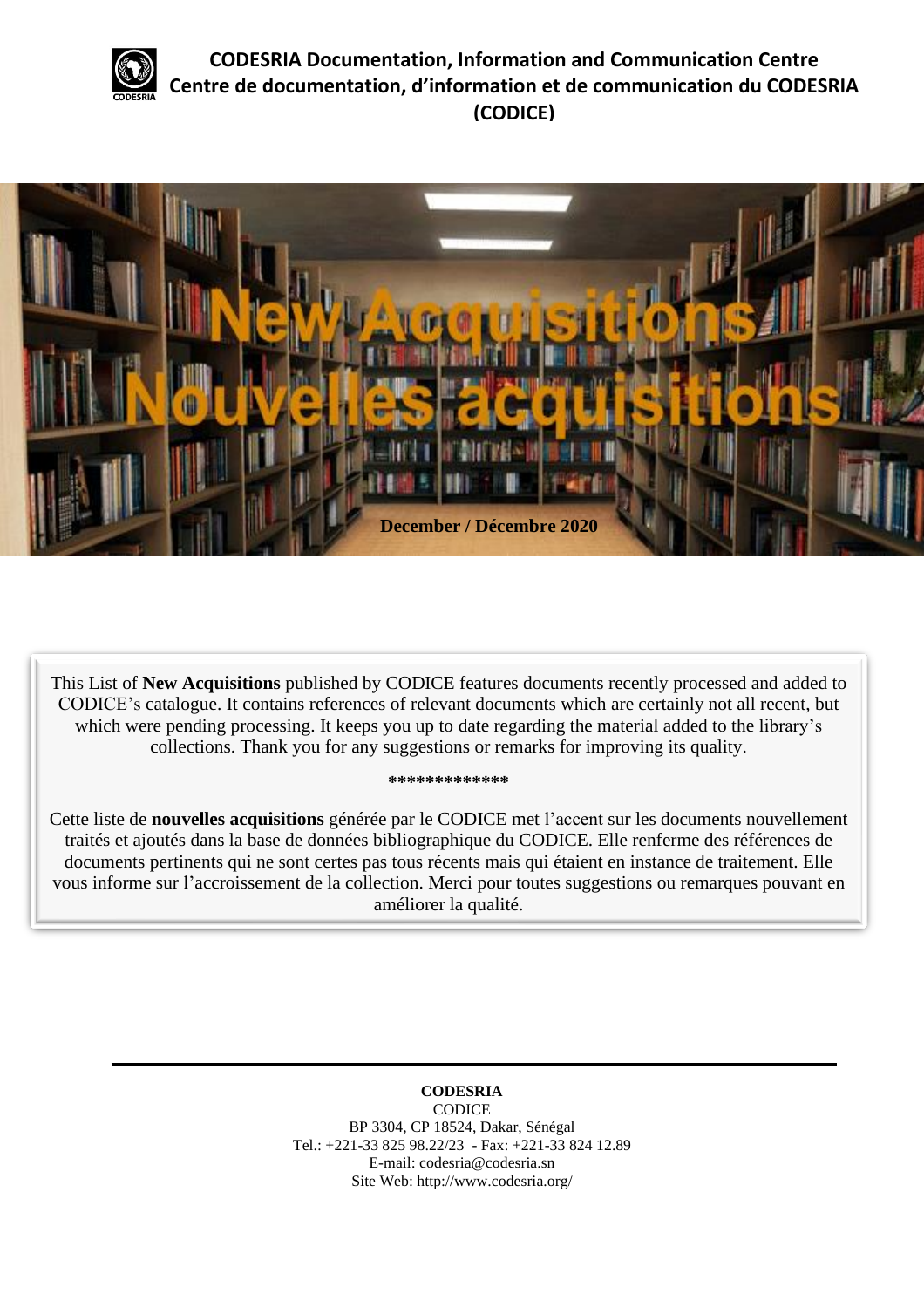## **1. A son of two countries : the education of a refugee from Nyarubuye**

*Rubagumya, Casmir M.* Dar es Salaam : Mkuki na Nyota Publishers Ltd., 2017. - xiii, 126 p. ISBN: 9789987753451.

**Related Subjects**: Rubagumya, Casmir M., 1946- | Biographies | Education | childhood | Refugees | learning | universities | college management | Tanzania | autobiographies | college administrators

**Abstract :** A Son of Two Countries is a story of struggle for education. Born in 1946 in Rwanda under Belgian colonial rule, the author recounts his early education in Rwanda and later as a refugee in Tanzania. He was naturalized as a Tanzanian citizen in 1980 while doing his undergraduate studies at the University of Dar es Salaam. As he struggled to get education, the author was also grappling with his refugee status, with all the challenges that it entailed.

The book gives insights into the contradictions of colonial and post-colonial education, as well as the author's reflections on education in Tanzania, given his long experience in the education sector in that country. Finally, we get some glimpses into the dual identity of the author as a Tanzanian citizen of Rwandan origin and how this shaped his relationship with the two countries he calls home. As he aptly puts it, "Rwanda gave me my heart; Tanzania gave me my brain. I find it difficult to choose between my heart and my brain."

*Call Number : 19.02.02/RUB/17671*

### **2. Abdilatif Abdalla : poet in politics**

*BECK, Rose Marie ; KRESSE, Kai, eds.*

Dar es Salaam, Tanzania : Mkuki na Nyota Publishers Ltd, [2016]. -vi-147 p. ISBN: 9789987753383; 9987753388.

**Related Subjects**: Abdalla, Abdilatif, 1946- -- Criticism and interpretation | Abdalla, Abdilatif, 1946- -- Political and social views | authors | biographies -- Kenya | literature | politics | Kenya -- Politics and government -- History and criticism. -- 20th century | poetry | Swahili poetry | political activist

**Description** : Abdilatif Abdalla: Poet in Politics -celebrates the work of Abdilatif Abdalla, one of Kenya's most well-known poets and a committed political activist. It includes commentary essays on aspects of Abdilatif Abdalla's work and life, through inter-weaving perspectives on poetry and politics, language and history; with contributions by East African writers and scholars of Swahili literature, including Ngugi wa Thiong'o, Said Khamis, Ken Walibora, Ahmed Rajab, Mohamed Bakari, and Sheikh Abdilahi Nassir, among others. Abdalla became famous in 1973, with the publication of Sauti ya Dhiki (Voice of Agony), a collection of poems written secretly in prison during three years of solitary confinement (1969-72). He was convicted of circulating pamphlets against Jomo Kenyatta's KANU government, criticizing it as 'dictatorial' and calling for political resistance in the pamphlet, 'Kenya: Twendapi?' (Kenya: where are we heading?). His poetry epitomizes the ongoing currency of classic Swahili form and language, while his work overall, including translations and editorships, exemplifies a two-way mediation between 'traditional' and 'modern' perspectives. It makes old and new voices of Swahili poetry and African literature accessible to a wider readership in East Africa, and beyond. Abdalla has lived in exile since 1973, in Tanzania, London, and subsequently, until now, in Germany. Nevertheless, Swahili literature and Kenyan politics have remained central to his life.

*Call Number : 19.02.03/BEC/17638*

# **3. Africa at a crossroads: the continent's future prospects 50 years after the formation of the Organisation of African Unity/African Union**

*MUTANGA, Shingirirai Savious; SIMELANE, Thokozani; GUMBO, Trynos; MUJURU, Munyaradzi; eds.* Pretoria: Africa Institute of South Africa, 2018. - xii-228 p. ISBN: 9780798305150.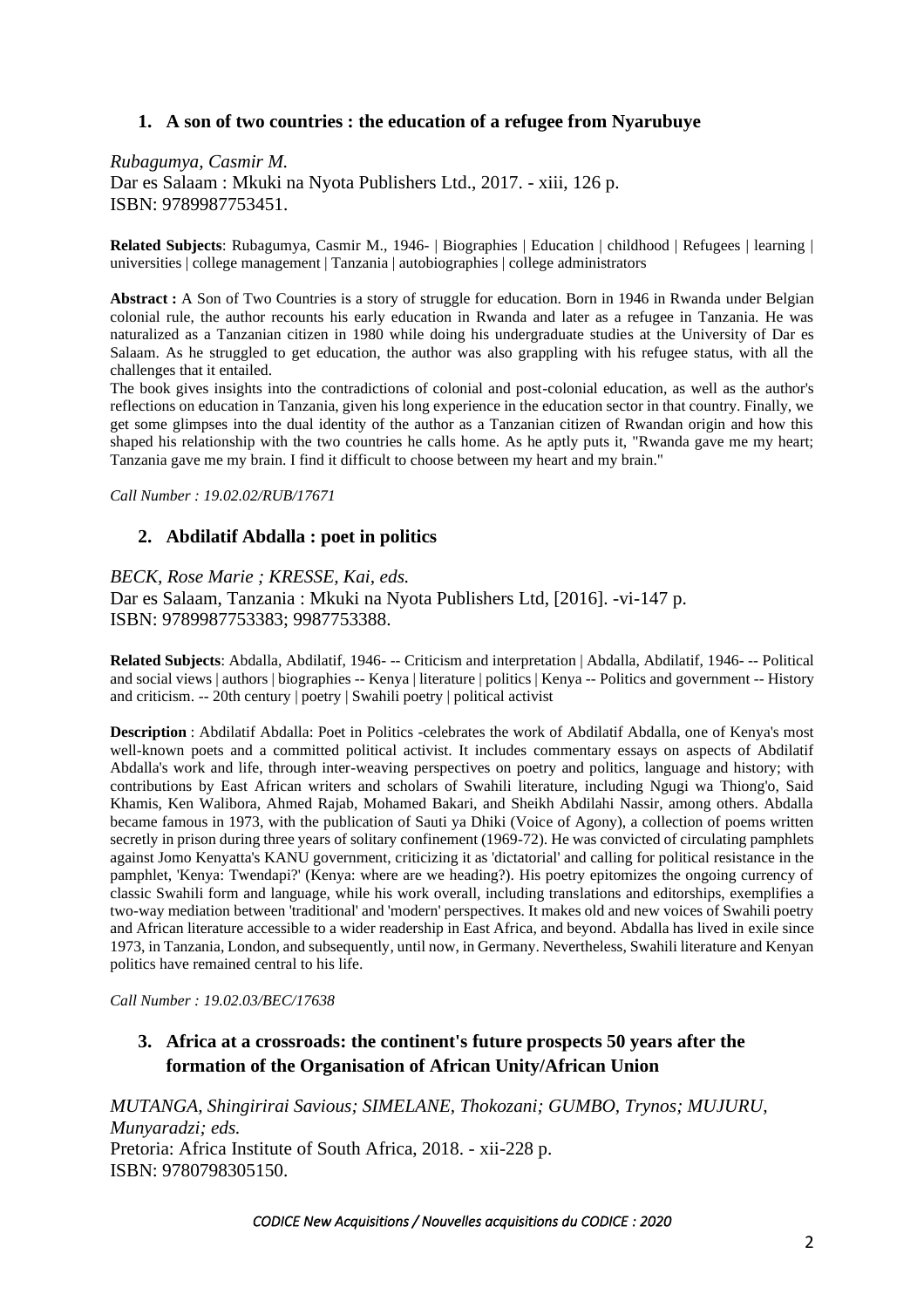**Related Subjects**: science and technology | sustainable development | poverty alleviation | Governance | safety | International Relations | climate change | Organisation of African Unity | Africa | African Union

**Abstract** : This book is a compilation of selected papers presented during the 8th Africa Institute of South Africa (AISA) Young Graduates and Scholars (AYGS) Conference held at the University of Johannesburg in the year 2014. The three-day conference dubbed, Africa at a Crossroads: Future prospects for Africa after 50 years of the Organisation of African Unity/African Union, voiced young graduates and scholars' views on Africa's future and developmental breakthroughs, as well as its challenges and opportunities. While the annual conference is a capacity building platform for young scientists, it provided a platform for participants to engage in critical dialogue about the African realities and possible, plausible and desirable future for the continent. The book thus provides a critical interrogation of the drivers of change in Africa moving forward, especially as the AU was busy churning out new ideas and mapping out a new vision for the next 50 years. Essentially the book provides insights on national systems of innovation, matrices on poverty, climate change and lastly a reflection on Africa's position in global governance.

*Call Number : 18.01.01/MUT/17621*

#### **4. African folklore : an encyclopedia**

*PEEK, Philip M; YANKAH, Kwesi ; eds.* New York : Routledge, 2004. - xxxi-593 p. ISBN: 041593933X (HB : alk. paper).

**Related Subjects** : folklore | encyclopaedias | Africa Social life and customs Encyclopedias | African folklore

*Call Number : 05.02.01/PEE/17590*

#### **5. African visionaries**

*VANDYCK, A. Ofosua ; NYAGURA, Molly ; BROOKS, Rosemary ; KROPP DAKUBU, M. E. (Mary Esther) ; ASANTE, Eva Maria ; DIALLO, M. Moustapha (Mouhamadou Moustapha).* Legon-Accra, Ghana : Sub-Saharan Publishers, 2019. - xviii-318 p. ISBN: 9789988882990; 9988882998. Periodical Title: Visionäre Afrikas. English.

**Related Subjects**: intellectual | Blacks | Biographies | Africa, Sub-Saharan -- Intellectual life | Biography | celebrities | intellectual life | african writers | african visionaries

**Abstract** : In over forty portraits, African writers present extraordinary people from their continent: portraits of the women and men whom they admire, people who have changed and enriched life in Africa. The portraits include inventor, founders of universities, resistance fighters, musicians, environmental activists or writers. African Visionaries is a multi-faceted book, seen through African eyes, on the most impactful people of Africa. *Call Number :* 05.03.05/VAN/17658

#### **6. Afrique, la fracture scientifique = Africa, the scientific divide**

*MVE ONDO, Bonaventure.* Paris : Futuribles, 2005. 63 p. – (Perspectives). ISBN: 2843873185.

**Related Subjects**: Science | aspects sociaux | sciences sociales | Africa | fracture scientifique | dépendance politique | apartheid scientifique | désastre cognitif | renaissance modernisante | scientific divide | political dependene | scientific apartheid | cognitive disaster | modernizing renaissance

*Call Number : 18.01.01/MVE/17693*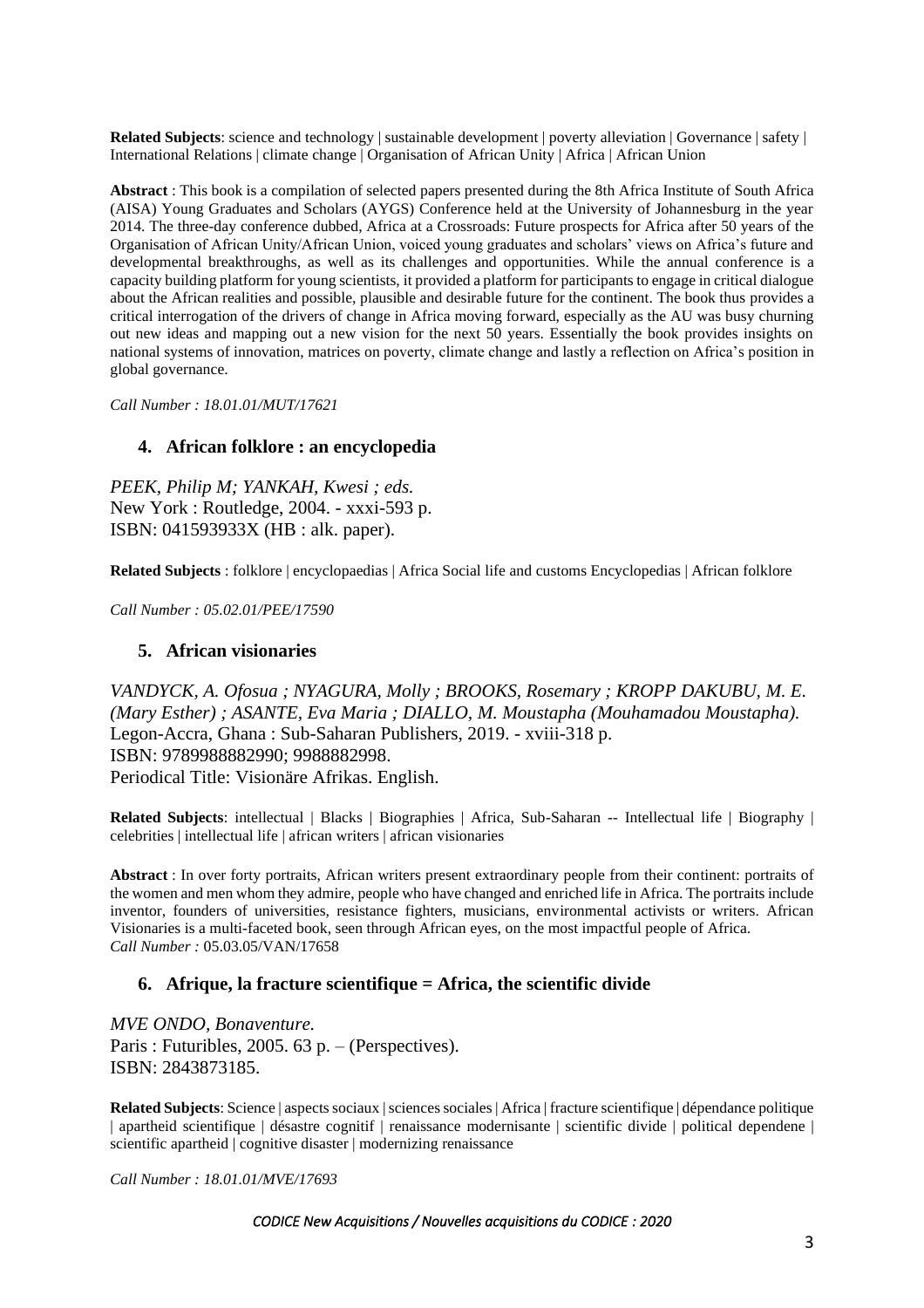## **7. Archie Mafeje : scholar, activist and thinker**

*NABUDERE, Dani W. [Wadada].* Pretoria : Africa Institute of South Africa, 2011. - 111 p. ISBN: 9780798302869 (pbk.); 0798302860 (pbk.).

**Related Subjects**: MAFEJE, Archie | intellectuals -- South Africa | anthropologists | sociologists | anthropology | Philosophy | South Africa | African philosophy | political emancipation | African identity | African self-control | African self-understanding | social formations

**Abstract** : Archie Mafeje was an independent Pan-Africanist and cosmopolitan individual who sought to understand the world at a global level in order to locate Africa within that tapestry. In many ways, Archie Mafeje was one of the African intellectual pathfi nders. He contributed immensely to the African people's search for selfunderstanding, self-determination and political emancipation as they struggled against alienation and misrepresentation. In recognising the academic and intellectual contribution of Archie Mafeje, this monograph also refl ects on the African people's journey for emancipation in the search for African identity, self-control and self-understanding.

*Call Number : 05.03.05/NAB/17602*

#### **8. At the foot of the volcano: reflections on teaching at a South African university**

*LEVINE, Susan; ed.* Cape Town: BestRed, HSRC, 2018.-154 p. ISBN: 9781928246190.

**Related Subjects**: teaching | educational sciences | higher education | universities | teaching methods | learning | lectures | inspiration | teaching styles

**Abstract** : At a time of robust public contestation about higher education in South Africa, At the Foot of the Volcano focuses on the personal journeys of university lecturers as ordinary people. The lecturers, based predominantly at the University of Cape Town, share a passion for inspiring South Africa's next generation of scientists, health care workers, social scientists, poets, essayists, musicians, urban planners, anthropologists and chemists. Too often Information and Communication Technology is offered as the panacea for course content in uncertain times. At the Foot of the Volcano suggests that no amount of technological innovation can stand in the place of building relationships with students, finding ways to instil passion for our disciplines, and an awareness of the sources of structural inequality that underpin the current political climate across higher institutions. *Call Number : 06.05.02/LEV/17649*

#### **9. Belt and road initiative: alternative development path for Africa**

*SIMELANE, Thokozani, ed; MANAGA, Lavhelesani; eds.* Pretoria: Africa Institute of South Africa, 2018.- x-164 p. ISBN: 9780798305266.

**Related Subjects**: International Cooperation | development plan | China | Africa | infrastructure development | Africa-China relations | transnational infrastructure | agricultural cooperation | Africa's agenda 2063 | China's belt and road initiative.

**Abstract** : China's emphasis on infrastructure development has received support from African leaders. Its focus on infrastructure development in Africa was endorsed by the signing of a Memorandum of Understanding between China and the African Union on 27 January 2015. The agreement outline plans for connecting African countries through transportation infrastructure projects, including modern highways, airports, and high speed railways. At the heart of Belt and Road Initiative lies the creation of an economic land belt that includes countries on the original Silk Road through Central Asia, the Middle East and Europe, as well as a maritime "road" that links China's port facilities with the African coast, pushing up through the Suez Canal into the Mediterranean. China has from the outset emphasised that the Belt and Road Initiative will be developed within the framework of the five principles.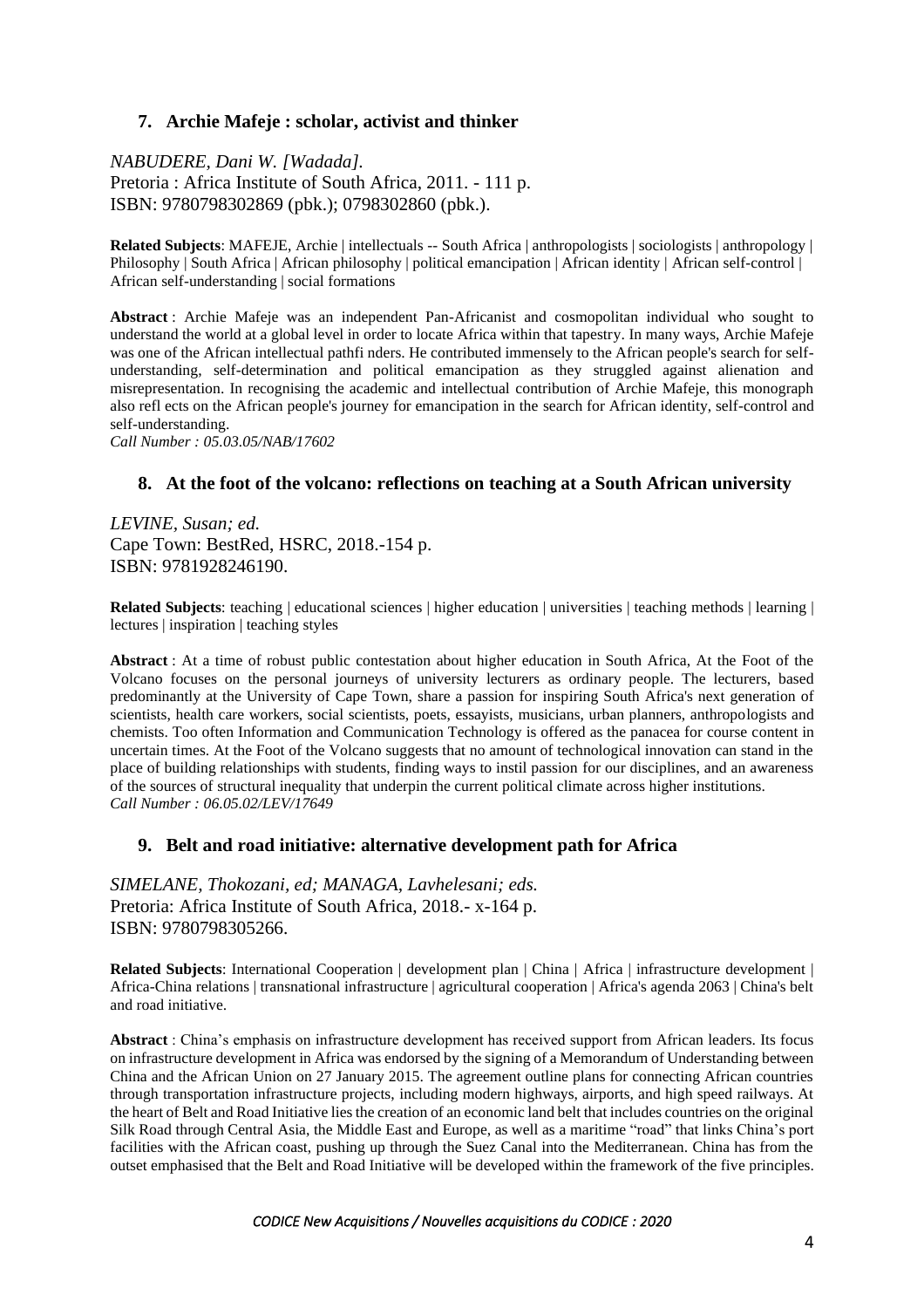These entails mutual respect for each other's territorial integrity and sovereignty; non-aggression; non-interference in each other's internal affairs; equality and mutual benefit; and peaceful coexistence.

This volume provides an analysis of this stance by both African and Chinese scholars. Africa through its Agenda 2063 has been driving, among others, the re-industrialisation of its economies, improved connectivity and infrastructure development, diversification of energy sources, technology transfer and skills development. The Belt and Road Initiative provides an alternative path for Africa to realise some of these milestones. **Full Text** :<http://www.hsrc.ac.za/en/research-outputs/view/9602>

*Call Number : 01.01.01/SIM/17676*

## **10. Beyond imagination : the ethics and applications of nanotechnology and bioeconomics in South Africa**

*MAZIBUKO, Zamanzima, ed. ; Mapungubwe Institute for Strategic Reflection.* Woodmead, Johannesburg : Mapungubwe, 2018. - xxv-247 p. ISBN : 9780639923802.

**Related Subjects :** new technology | high technology | Research | South Africa | nanoscience | nanotechnology | nanoethics | nanomedicine | bio-economics | biotechnology | emerging technology | moral and ethical aspects

**Abstract** : Nanotechnology is sweeping the world. This science of very small particles, which includes genetic modification and the reconfiguring of the arrangement of atoms, presents possibilities beyond imagination. It also has huge implications for all South Africans, especially at home. How exactly is this new technology playing out in South Africa ? In countries like India, nanotechnology is being supported as a source of income and innovation. It has the potential to improve both the human condition and a country's productivity and competitiveness. Is South Africa doing what it should and could to foster nanotechnology and biotechnology, and to advance bioeconomies within the country ? And what does the new technology mean for us as consumers ? How many of us know that this technology is already being employed in substances like suntan cream and lipstick, with potential health implications for users ? The application of nanotechnology poses risks as well as huge benefits, so we need to be particularly vigilant of the ethics and dangers of it. This book provokes discussion around these important topics and relays eyeopening information to those of us who thought all of this was sci-fi. *Call Number : 12.06.01/MAZ/17653*

#### **11. The Blue Economy Handbook of the Indian Ocean Region**

*ATTRI, Vishva Nath; BOHLER-MULLER, Narnia, eds.* Pretoria : Africa Institute of South Africa, 2018. - 472 p. ISBN: 978-0798305181.

**Related Subjects**: manuals | océans | indian ocean | marine environment | climate change | Environmental Protection | blue economy | Indian Ocean Region

**Abstract** : As humanity enters the Anthropocene epoch the oceans are more at risk than ever before as a result of the increased exploitation of its resources. The Indian Ocean is the third largest ocean in the world comprising 20% of the water on the Earth's surface. The sea lanes in the Indian Ocean are among the busiest in the world with more than 80 percent of global seaborne trade in oil transiting through the Indian Ocean and its vital chokepoints and an estimated 40% of the world's offshore oil production comes from the Indian Ocean. The importance of this region cannot be underestimated and there is no doubt that there are many opportunities for economic growth and job creation presented by the waters washing the shores of the Indian Ocean Rim. In order to ensure a desirable future for humanity it is necessary to make use of the ocean's resources in a sustainable and responsible manner. Climate change is affecting the Indian Ocean negatively, placing a strain on the ability to ensure food security and damaging the economies of small island states that depend on fisheries and aquaculture for their livelihoods. Increasing ocean temperatures and ocean acidification are taking a toll on ecosystems.

This book is the first of its kind, providing fresh insights into the various aspects and impacts of the Blue Economy in the Indian Ocean Region: from shifting paradigms, to an accounting framework, gender dynamics, the law of the sea and renewable energy, this handbook aims at increasing awareness of the Blue Economy in the Indian Ocean Region and to provide evidence to policy-makers in the region to make informed decisions. The contributions are from a mixture of disciplines by scholars and experts from seven count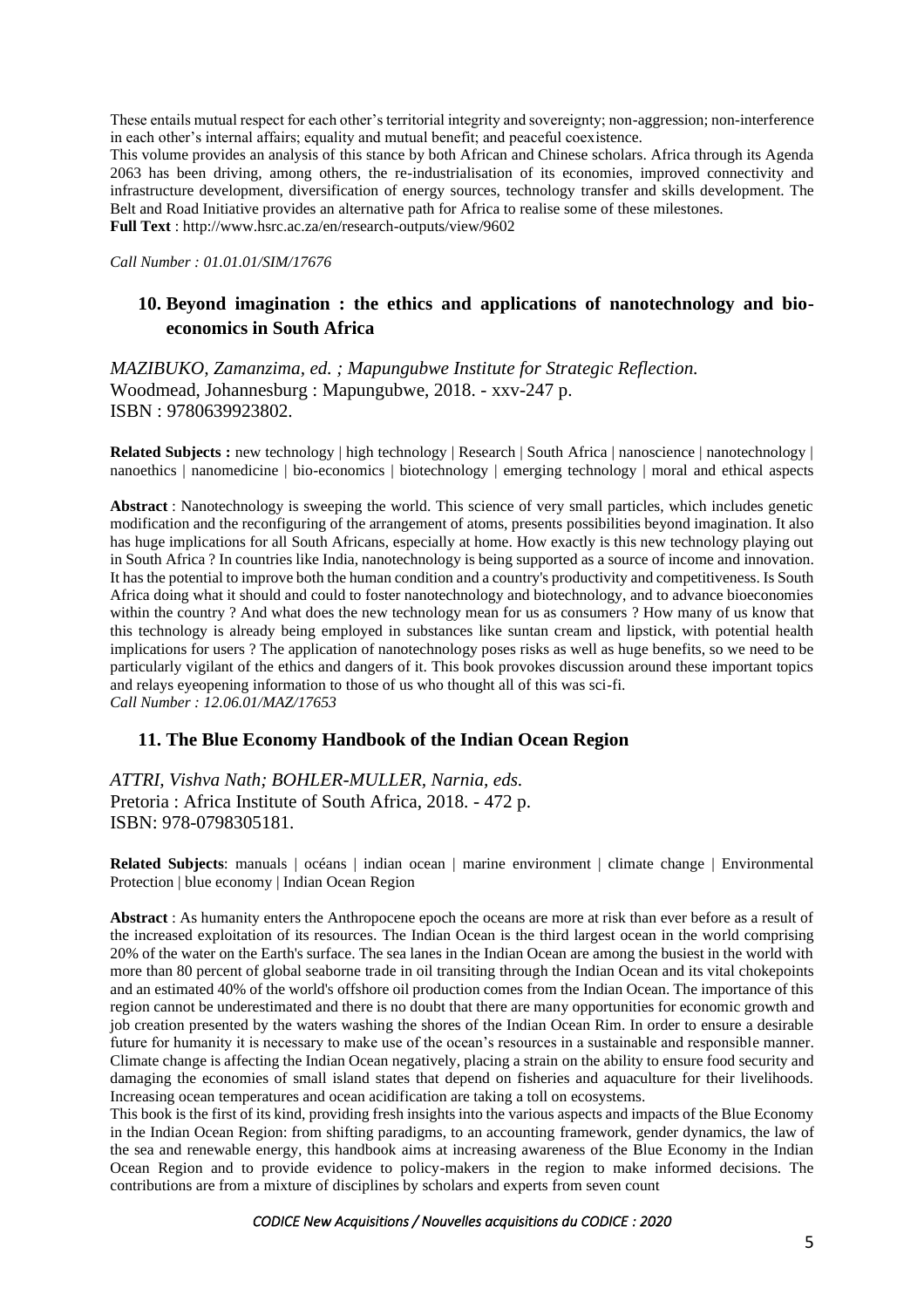### **12. Care in context: transnational gender perspectives**

*REDDY, Vasu; MEYER, Stephan; SHEFER, Tamara; MEYIWA, Thenjiwe; eds.* Publisher: Cape Town : HSRC Press, 2014. - xii-420 p. ISBN: 9780796924193.

**Related Subjects**: Quality of Life | gender equality | social justice | prenatal care | Child Welfare | gender relations | care | gender inequality | care policy | social cohesion | health care

**Abstract** : Care in context is a thought-provoking book that looks at gender inequalities in the context of care. Drawing in part from unique transnational perspectives and gripping interviews, this book focuses on key questions that intellectuals, policy makers and all of us who care and need care have to ask, such as: What is good care? Who should be involved in providing it? And how should care be arranged and organized so that that the interests of both care givers and care recipients are equally *provided* for? Care is indispensable to human flourishing. Without it we cannot survive. It is vital to the development of all individuals and to that of the broader society. Increasing economic and health problems have also contributed to mounting care crises in different parts of the world. With this view, the book offers fresh and nuanced perspectives and is a definite must read for all those affected by issues of care.

**Full Text** : [https://www.researchgate.net/publication/279191297\\_CARE\\_IN\\_CONTEXT\\_Transnational\\_gender\\_perspectives](https://www.researchgate.net/publication/279191297_CARE_IN_CONTEXT_Transnational_gender_perspectives)

*Call Number : 05.03.01/RED/17675* 

### **13. Castells in Africa : universities and development**

*MULLER, Johan ; CLOETE, Nico ; VAN SCHALKWYK, François, eds*  Cape Town, South Africa : African Minds, 2017. - viii-248 p. ISBN: 9781920677923.

**Related Subjects**: CASTELLS, Manuel | Higher Education | universities | economic development -- Developing countries | South Africa | effect of education on development

**Abstract** : Castells in Africa: Universities and Development collects the papers produced by Manuel Castells on his visits to South Africa, and publishes them in a single volume for the first time. The book also publishes a series of empirically-based papers which together display the multi-faceted and far-sighted scope of his theoretical framework, and its fecundity for fine-grained, detailed empirical investigations on universities and development in Africa. Castells, in his afterword to this book, always looking forward, assesses the role of the university in the wake of the upheavals to the global economic order. He decides the university's function not only remains, but is more important than ever. This book will serve as an introduction to the relevance of his work for higher education in Africa for postgraduate students, reflective practitioners and researchers.

**Full Text** [: http://www.africanminds.co.za/wp-content/uploads/2016/05/Castells\\_in\\_Africa\\_9781920677923\\_WEB.pdf](http://www.africanminds.co.za/wp-content/uploads/2016/05/Castells_in_Africa_9781920677923_WEB.pdf)

*Call Number : 06.03.06/MUL/17657*

#### **14. Checks and balances : African constitutions and democracy in the 21st century**

*MASTERSON, Grant ; MEIROTTI, Melanie, eds.* Johannesburg, South Africa : EISA, [2017]. - ix-152 p. ISBN: 9781920446673; 1920446672.

**Related Subjects**: constitutions | democracy | constitutional reform | political leadership | elite | Africa -- Politics and government **Full Text** :<https://www.eisa.org/pdf/symp2015bk.pdf>

*Call Number : 04.03.01/MAS/17645*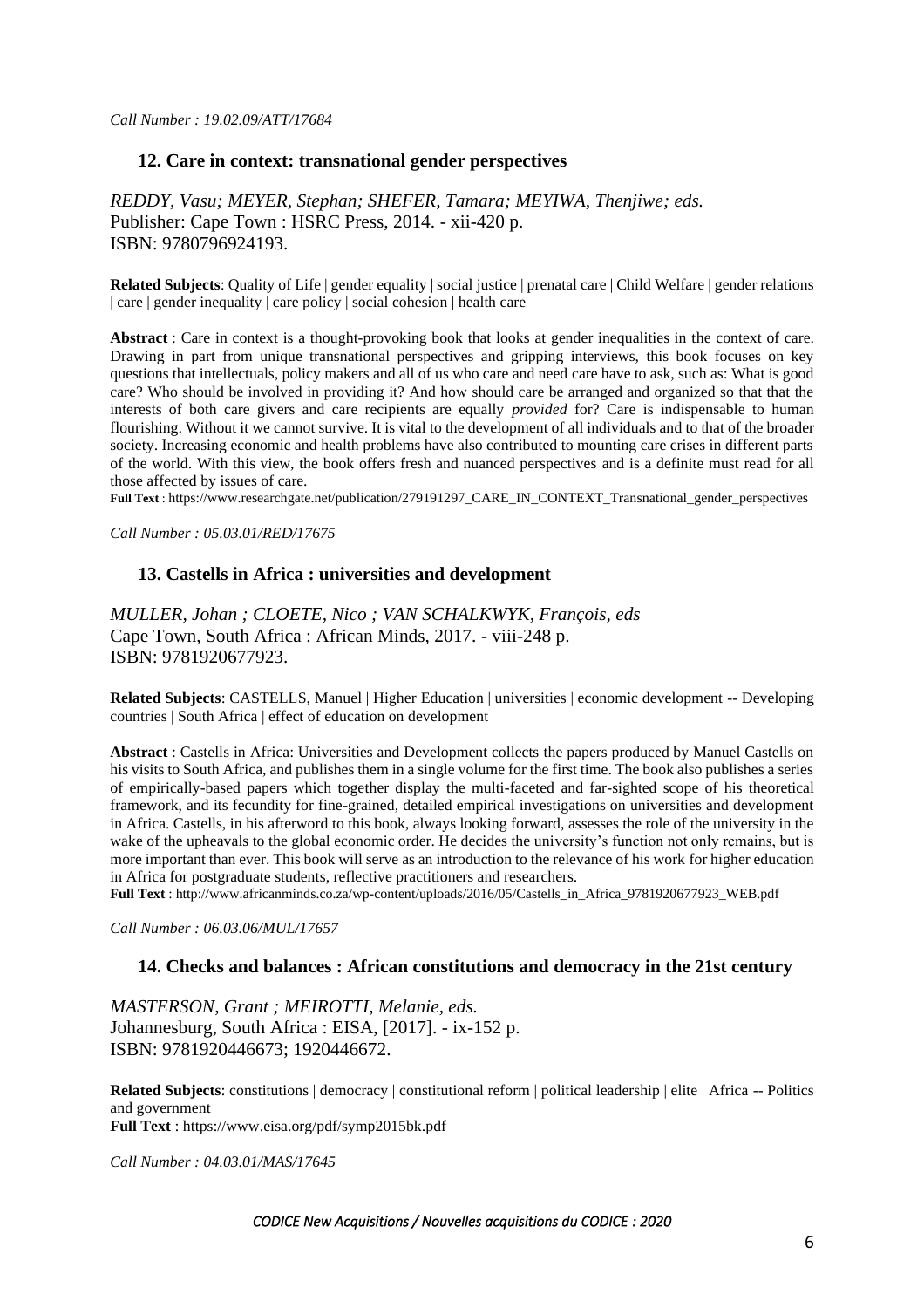### **15. Civil society, governance, and regional integration in Africa**

*AMUWO, Kunle ; PUL, Hippolyt A. S ; ADADEVOH, Irene Omolola, eds.* Nairobi, Kenya : Development Policy Management Forum, 2009. - xii-388 p. ISBN: 9966726624.

**Related Subjects**: civil society | regional integration | economic integration | Governance | Democracy | Africa -- Economic integration. -- Politics and government -- 21st century | good governance | NEPAD

*Call Number : 05.03.07/AMU/17641*

#### **16. Claude E. Ake: the making of an organic intellectual**

*AROWOSEGBE, Jeremiah O.*

Grahamstown : African Humanities Program, NISC 2019. - xii-210 p. (African Humanities Series) ISBN: 9781920033538; 9781920033545 (pdf); 9781920033552.

**Related Subjects**: Ake, Claude E. 1939-1996 | intellectuals | Philosophy | political science | Political Theory | Biographies | Africa | political thought | African intellectual history | African studies

**Abstract** : Claude E. Ake, radical African political philosopher of the first four decades of the postcolonial era, stands out as a progressive social force whose writings continue to have appeal and relevance long after his untimely death in 1996. In examining Ake's intellectual works, Jeremiah O. Arowosegbe sets out the framework of his theoretical orientations in the context of his life, and reveals him as one of the most fertile and influential voices within the social sciences community in Africa.

In tracing the genesis and development of Ake's political thought, Arowosegbe draws attention to Ake's compelling account of the material implications and political costs of European colonisation of Africa and his conception of a different future for the continent. Approaching his subject from a Gramscian and Marxist perspective, Arowosegbe elucidates how Ake's philosophy demonstrates the intimate entanglement of class and social, cultural and historical issues, and how, as a contributor to endogenous knowledge production and postcolonial studies on Africa, Ake is firmly rooted in a South-driven critique of Western historicism.

It is Arowosegbe's conviction that engaged scholars are uniquely important in challenging existing hierarchies, oppressive institutions, and truth regimes - and the structures of power that produce and support them; and much can be drawn from their contributions and failings alike. This work contributes to a hitherto neglected focus area: the impact across the continent of the ideas and lives of African and other global South academics, intellectuals and scholar-activists. Among them, Ake is representative of bold scholarly initiatives in asserting the identities of African and other non-Western cultures through a mindful rewriting of the intellectual and nationalist histories of these societies on their own terms. In foregrounding the contribution of Ake with respect to both autochthonous traditional insights and endogenous knowledge production on the continent, Arowosegbe aims at fostering the continuance of a living and potent tradition of critique and resistance.

Engaging with the lingering impact of colonialism on previously colonised societies, this timely book will be of immense value to scholars and students of philosophy and political science as well as African intellectual history, African studies, postcolonial studies and subaltern studies.

**Full Text** :<https://www.nisc.co.za/media/docs/155559619418.pdf>

*Call Number : 05.03.05/ARO/17665*

## **17. Connectedness in evolution: the discourse of modernity on the ecosophy of the Haya People in Tanzania**

*KAMANZI, Adalbertus.* Pretoria : Africa Institute of South Africa, 2014. 88 p. ISBN: 9780798304313.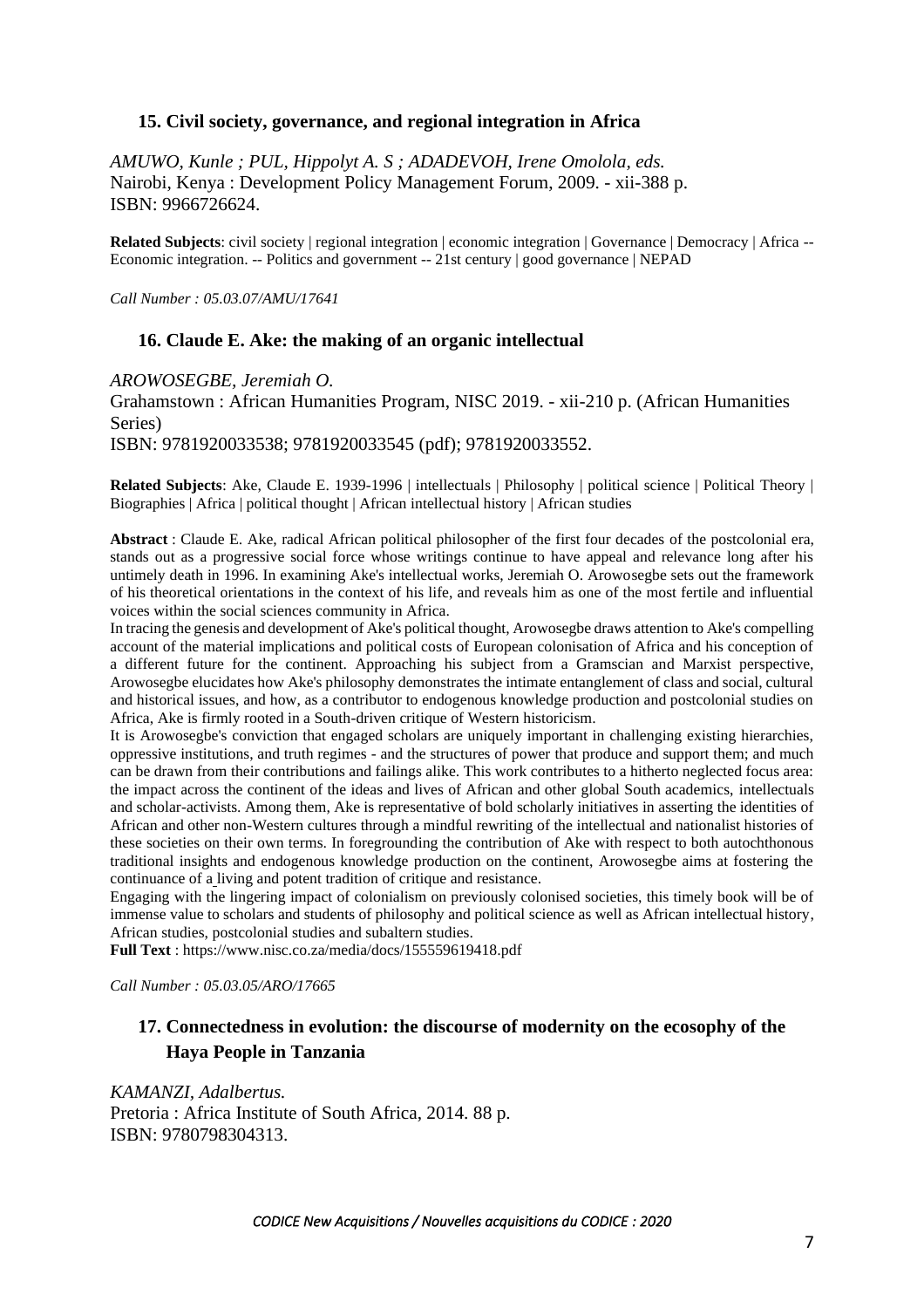**Related Subjects**: environmental degradation | modernization | climate change | philosophy | ecology | case studies | Tanzania | nature | human beings | modernity | ecosophy | technology development | Haya People

**Abstract** : This monograph is predicated on a combative decolonial-Afrocentric ecophilosophy of science of nature and humanity. It is rigorous and comprehensive scholarly account of how nature has been colonised and turned into a natural resource available for the Cartesian subject in charge of the capitalist system to humanity's ad infinitum exploitation, with serious consequences for sustainable developmentalism.

There is no doubt that this ground-breaking monograph will challenge scholars and irritate new critical thinking on developmentalism, which takes into account the threat of human activity on nature, the environment and ecology. It is a bold presentation of thoughts that will provoke other researches.

Away from the tempting positionality of degenerating into nostalgic and romantic traditionalism versus fast-lane modernism, the author consistently problematises the complex issues through deployment of multidimensional thinking, the relationship between human beings and nature, and how technology, development (in the colonial sense) and colonial expansionism have objectified nature, sucked it dry of its content, and reduced it to the status of raw material for the production of man's success.

**URL**[:https://www.researchgate.net/publication/298770032\\_Connectedness\\_in\\_evolution\\_The\\_discourse\\_of\\_mo](https://www.researchgate.net/publication/298770032_Connectedness_in_evolution_The_discourse_of_modernity_on_the_ecosophy_of_the_Haya_people_in_Tanzania) dernity on the ecosophy of the Haya people in Tanzania (read full-text)

*Call Number : 16.03.04/KAM/17603*

#### **18. Consensus as democracy in Africa**

*MATOLINO, Bernard.* First edition. Grahamstown, South Africa : AHP Publications, 2018. xii-227 p. (African humanities series). ISBN: 9781920033316.

**Related Subjects**: Democracy | political parties | Africa Politics and government 21st century | consensus (social sciences) | majoritarianism

**Abstract** : Some philosophers on the African continent and beyond are convinced that consensus, as a polity, represents the best chance for Africa to fully democratise. In Consensus as Democracy in Africa, Bernard Matolino challenges the basic assumptions built into consensus as a social and political theory. Central to his challenge to the claimed viability of consensus as a democratic system are three major questions: Is consensus genuinely superior to its majoritarian counterpart? Is consensus itself truly a democratic system? Is consensus sufficiently different from the one-party system? In taking up these issues and others closely associated with them, Matolino shows that consensus as a system of democracy encounters several challenges that make its viability highly doubtful. Matolino then attempts a combination of an understanding of an authentic mode of democracy with African reality to work out what a more desirable polity would be for the continent. **Full Text** :<https://www.nisc.co.za/media/docs/155559642918.pdf>

*Call Number : 04.02.02/MAT/17668*

## **19. Contestations islamisées : le Sénégal entre diplomatie d'influence et islam politique**

*SAMBE, Bakary.* Montréal : Les éditions Afrikana, 2018. - 238 p. ISBN: 9782924928035.

**Related Subjects**: islam | diplomatie | géopolitique | Senegal | islam politique | confréries | réformisme | militantisme islamique | diplomaties religieuses | contestations islamisées

**Résumé** : Le Sénégal vit le paradoxe géopolitique d'être, à la fois, le continuum et la profondeur subsaharienne du monde arabo-musulman et un partenaire stratégique traditionnel des puissances occidentales. Pénétré depuis longtemps par les courants idéologiques qui alimentent l'islam politique, il demeure, pour l'heure, un « îlot de stabilité dans un océan d'instabilité » au cœur des évolutions politico-sécuritaires en Afrique de l'Ouest et au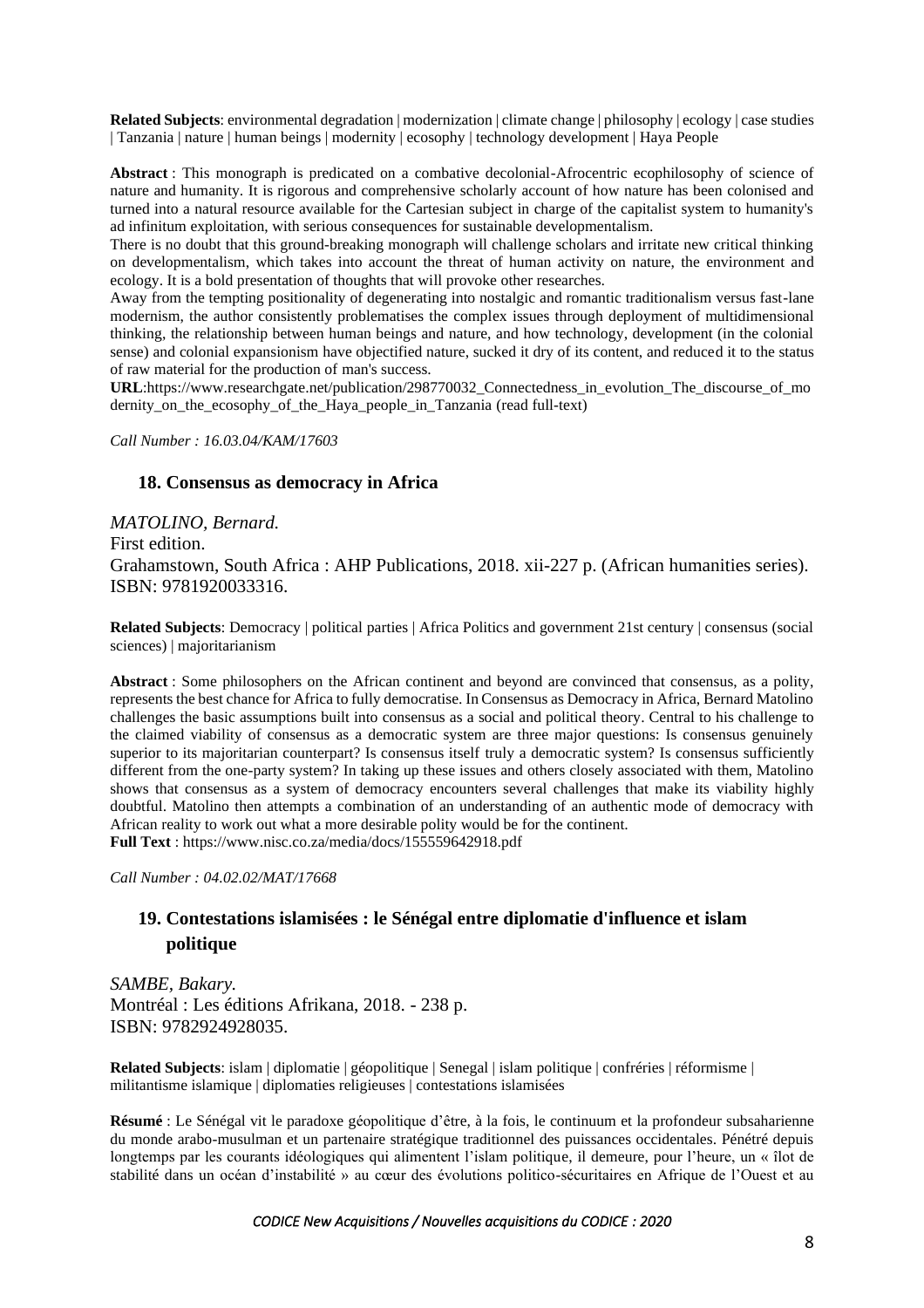Sahel, où ces mêmes puissances occidentales et celles du Golfe arabo-persique sont en quête effrénée d'oasis d'influence. Les contestations politiques islamisées ainsi que les vieilles revendications pour la reconnaissance de la part d'arabophonie d'un pays-symbole de la Francophonie sont au cœur de ce livre mettant à nu les vulnérabilités sociopolitiques d'un Sénégal, souvent occultées, faisant face à une lutte des élites à socialisations contradictoires. Bakary Sambe brosse dans ce livre une analyse fouillée de ces brûlantes questions, dans un contexte où la situation sécuritaire tendue, la montée des extrémismes et des périls liés au terrorisme transnational, imposent, paradoxalement, aux Etats « laïques » de la région et d'ailleurs, une gestion du religieux à laquelle ils ne s'étaient pas préparés. Cet ouvrage de l'un des plus éminents spécialistes contemporains de l'islam au Sud du Sahara, emprunte un style libéré des « paradigmes dominants » et une approche novatrice par son interdisciplinarité pour décrypter et analyser les stratégies d'influence des pays arabes comme occidentaux se servant du religieux en levier d'influence afin de peser sur l'orientation des politiques publiques et de la diplomatie. *Call Number : 05.04.03/SAM/17571*

### **20. Contested ecologies : dialogues in the south on nature and knowledge**

*GREEN, Lesley, ed.* Cape Town, South Africa : HSRC Press, 2013. - xix-284 p. ISBN: 9780796924285 (pbk.); 0796924287 (pbk.); 9780796924292 (pdf); 9780796924308 (epub).

**Related Subjects**: ecology | human ecology philosophy | economic aspects | nature | culture | sustainable living

**Abstract** : Contested Ecologies: Reimagining the Nature-culture Divide in the Global South offers an intervention in the conversations on ecology and on coloniality, and on the ways in which modern thinking, with its bifurcation of nature and culture, constitutes 'ecology' within a very particular politics of the cosmos. The chapters in this collection contest the framework of knowledge that has deadlocked nature and culture, tradition and modernity, scientific and indigenous and in doing so makes a case for the value of rethinking knowledge beyond the natureculture divide.

*Call Number : 16.01.01/GRE/17651*

#### **21. Crisis ! What crisis? : the multiple dimensions of the Zimbabwean crisis**

*CHIUMBU, Sarah ; MUSEMWA, Muchaparara, eds.* Publication: Cape Town, South Africa : HSRC Press, 2012. - xxv-286 p. ISBN: 9780796923837 (pbk.); 0796923833 (pbk.).

**Related Subjects**: crisis | Democracy | Governance | informal economy | urban development | Zimbabwe -- Politics and government -- Social conditions -- Economic conditions -- 1980-

**Abstract**: Crisis! What Crisis! The Multiple Dimensions of the Zimbabwean Crisis argues that the Zimbabwean crisis is in fact a series of crises. From infrastructural problems and disease to a depreciating currency and an increasing muscular militarism, the citizens of Zimbabwe have faced an ongoing struggle to survive. The book explores the resilience of a people as they navigate the multiple challenges they face in the country of their birth. In an inter-disciplinary approach, the authors of Crisis! What Crisis! engage with issues as diverse as resource politics and livelihoods, migration and disembedment, language, and humour to demonstrate the ingenious ways in which citizens mediate the crisis. Topically, the book explores how social media offers a subversive space that flies in the face of increasing restrictions placed on conventional media within Zimbabwe and the governments aggressive efforts to suppress freedom of speech and spread their nationalist agenda. The book concludes with a sobering reflection on the past and what the future might hold.

*Call Number : 03.02.04/CHI/17661*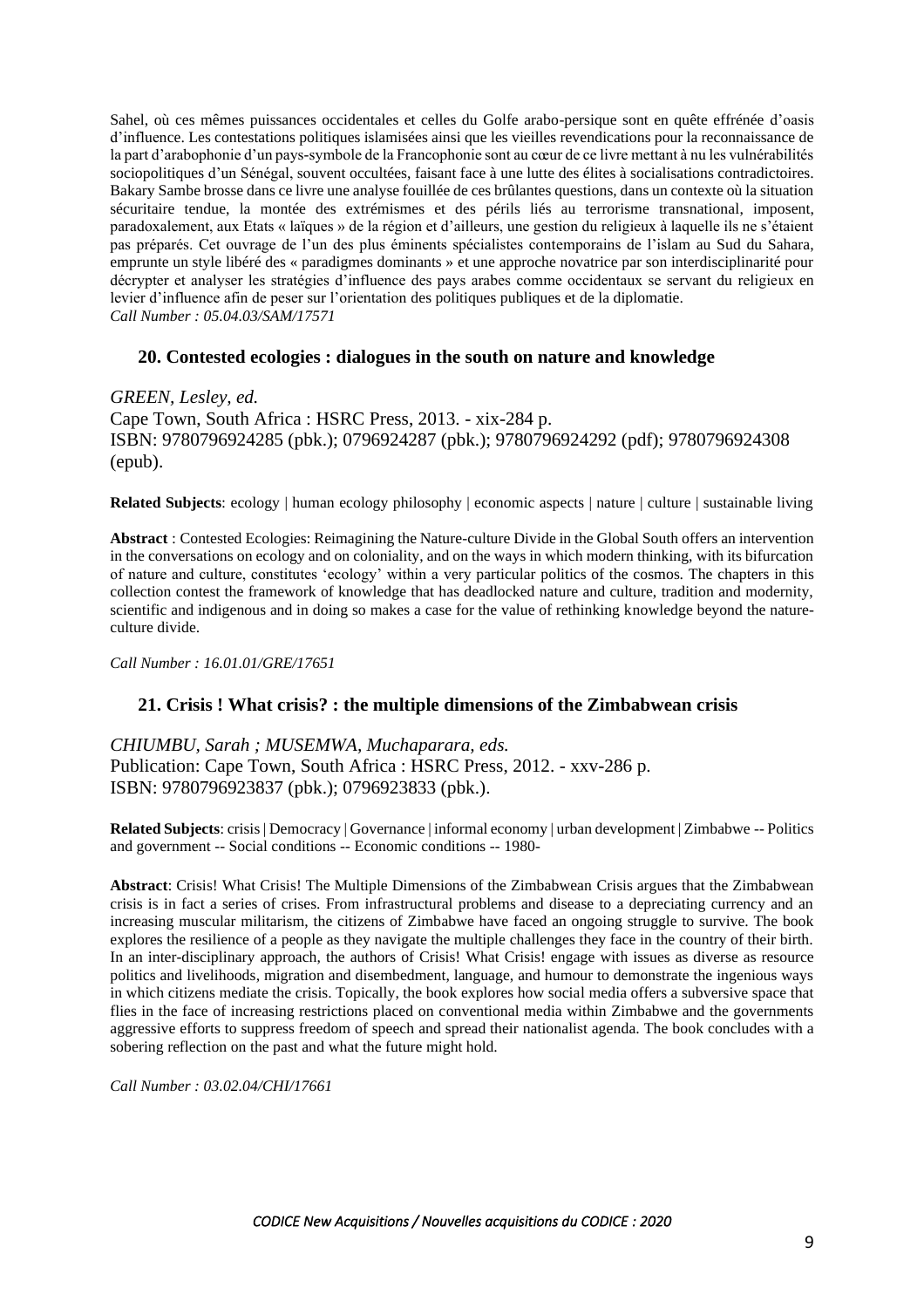# **22. Debating African philosophy : perspectives on identity, decolonial ethics, and comparative philosophy**

*HULL, George, ed.* New York : Routledge, 2019. - 321 p. ISBN : 9780429796289 (web pdf) ; 9780429796272 (epub) ; 9780429796265 (mobi).

**Related Subjects**: philosophy | ethics | neocolonialism | Languages | african philosophy | political philosophy | bioethics | moral philosophy | epistemology | meta-philosophy | philosophy of languages | philosophy of race | metaphysics of disability | environmental ethics

**Abstract** : In African countries there has been a surge of intellectual interest in foregrounding ideas and thinkers of African origin—in philosophy as in other disciplines—that have been unjustly ignored or marginalized. African scholars have demonstrated that precolonial African cultures generated ideas and arguments which were at once truly philosophical and distinctively African, and several contemporary African thinkers are now established figures in the philosophical mainstream. Yet, despite the universality of its themes, relevant contributions from African philosophy have rarely permeated global philosophical debates. Critical intellectual excavation has also tended to prioritize precolonial thought, overlooking more recent sources of home-grown philosophical thinking such as Africa's intellectually rich liberation movements.

This book demonstrates the potential for constructive interchange between currents of thought from African philosophy and other intellectual currents within philosophy.

Showing how foregrounding Africa—its ideas, thinkers and problems—can help with the project of renewing and improving the discipline of philosophy worldwide, this book will stimulate and challenge everyone with an interest in philosophy, and is essential reading for upper-level undergraduate students, postgraduate students and scholars of African and Africana philosophy.

*Call Number : 05.01.01/HUL/17577*

## **23. 'Dignity of labour' for African Leaders : the formation of education policy in the British Colonial Office and Achimota School on the Gold Coast**

*YAMADA, Shoko*  Mankon, Bamenda : Langaa Research and Publishing CIG, 2018. - xviii-314 p. ISBN: 9956550000; 9789956550005.

**Related Subjects**: Educational Policy | vocational education | Philosophy | Educational Systems | Africa | Ghana | educational philosophy | literary education

**Abstract** : From 1910 to the 1930s, educating Africans was a major preoccupation in the metropole and in the colonies of imperial Britain. This richly researched book untangles the discourse on education for African leaders, which involved diverse actors such as colonial officials, missionaries, European and American educationists or ideologues in Africa and diaspora. The analysis is presented around two foci of decision-making: one is the Memorandum on Education Policy in British Tropical Africa, issued by the British Colonial Office in 1923; another is the Achimota School established on the Gold Coast Colony (present-day Ghana) as a model school in 1927. Ideas brought from different sources were mingled and converged on the areas where the motivations of actors have coincided. The local and the global was linked through the chains of discourse, interacting with global economic, political and social concerns. The book also vividly describes how the ideals of colonial education were realized in Achimota School.

*Call Number : 06.02.04/YAM/17618*

### **24. Democracy and education in Namibia and beyond : a critical appraisal**

*AMUKUGO, Elizabeth Magano; ed.* Windhoek, Namibia : University of Namibia Press, 2017. - ix, 157 p. ISBN: 9991642307; 9789991642307.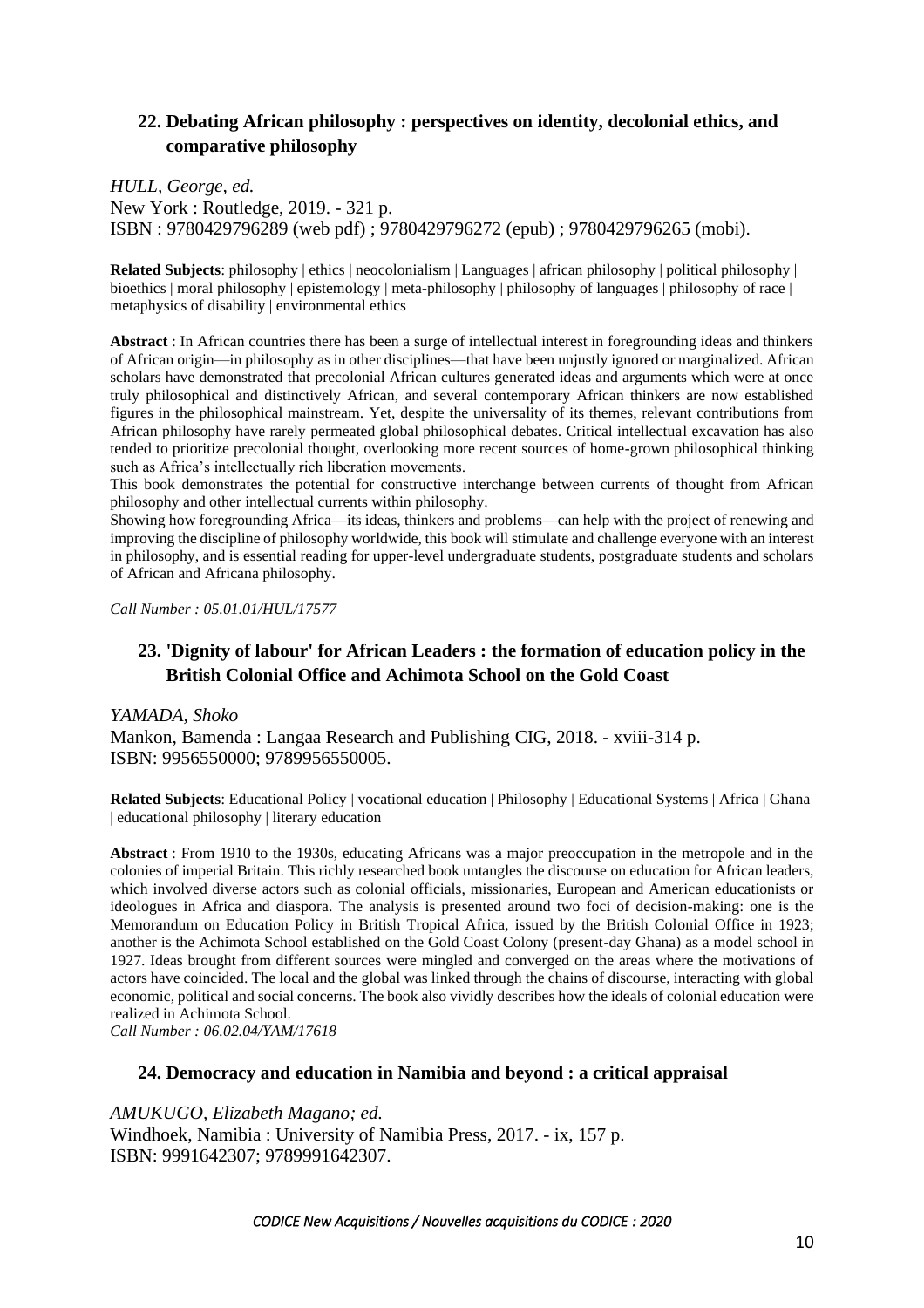**Related Subjects**: Democracy | Education | social justice | Human Rights | access to education | Namibia

**Abstract** : The Namibian constitution makes full provision for education as a fundamental human right and freedom. Three years into independence, as part of the government's educational policy, the 'Education for All Policy' was launched as a stepping stone to free quality education. However, inequities have become widely pronounced within the Namibian educational system. Democracy and Education in Namibia and beyond debates the education–democracy nexus in Namibia and the southern African context. It defines and explores the meaning of democracy and related concepts. It also looks at what democracy means in the context of human rights and access to education. The ten chapters in this collection interrogate the strengths and limitations of education as an instrument of social change and question whether or not the Namibian educational objectives and practices do develop and help to sustain a democratic culture in Namibia. The authors in the collection have drawn material from their own teaching and research experience across the fields of education and social science in Namibia and beyond, and present their findings in a pedagogical framework suitable as a challenging text for tertiary students. At a time when education is in crisis, especially in South Africa where strident calls for free tertiary education and Africanisation of the curriculum are spreading like wildfire, this book gives scholarly insight into the history and social conditions that gave rise to our current predicament. *Call Number : 04.02.02/AMU/17620*

## **25. Le développement économique en Afrique : rapport 2015. Libérer le potentiel du commerce des services en Afrique pour la croissance et le développement**

*CNUCED.* Genève : Nations Unies, 2015.- 154 p. ISBN : 9789212124087.

**Related Subjects** : développement économique | commerce | services financiers | Afrique | secteur des services | commerce des services

**Full Text** : [https://unctad.org/fr/system/files/official-document/aldcafrica2015\\_fr.pdf](https://unctad.org/fr/system/files/official-document/aldcafrica2015_fr.pdf) *Call Number : 03.02.03/CNU/17588*

## **26. Le développement économique en Afrique : rapport 2016. Dynamique de la dette et financement du développement en Afrique**

*CNUCED.* Genève : Nations Unies, 2016. - viii-174 p. ISBN : 9789212124124

**Related Subjects** : développement économique | dette | dette extérieure | Afrique | financement du développement | dette intérieure **Full Text** : [https://unctad.org/fr/system/files/official-document/aldcafrica2016\\_fr.pdf](https://unctad.org/fr/system/files/official-document/aldcafrica2016_fr.pdf)

*Call Number : 03.02.03/CNU/17589*

## **27. Le développement économique en Afrique : rapport 2019. Made in Africa : les règles d'origine, un tremplin pour le commerce intra-africain**

*CNUCED.* Genève : Nations Unies, 2019. - 241 p. ISBN : 9789211129441 ; 9789210039758 ;

**Related Subjects** : développement économique | commerce | zone de libre-échange | Afrique | commerce intraafricain

**Full Text** : [https://unctad.org/system/files/official-document/aldcafrica2019\\_fr.pdf](https://unctad.org/system/files/official-document/aldcafrica2019_fr.pdf)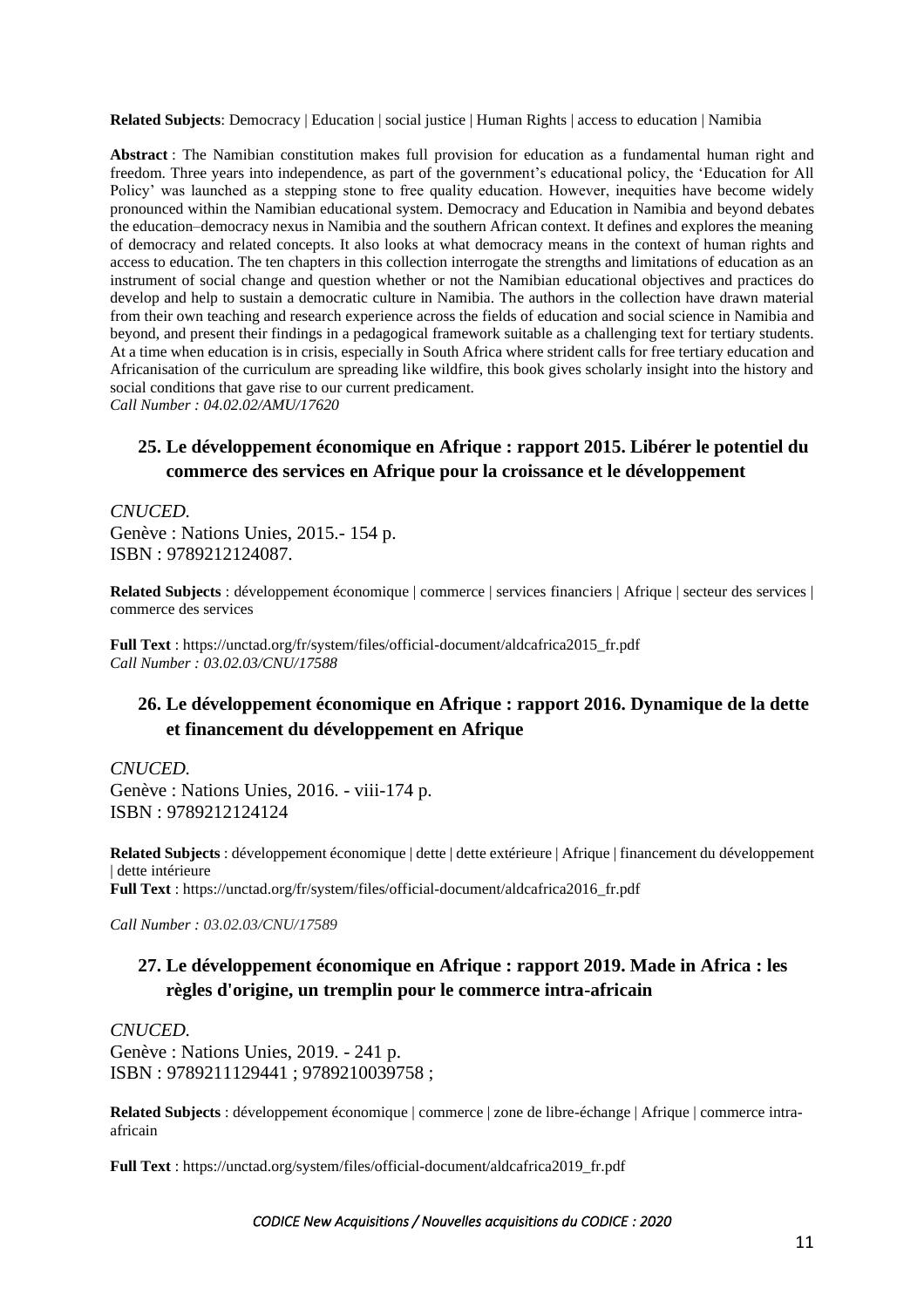### **28. Dynamiques des conflits et crises de développement en Afrique centrale**

*KANKWENDA, Mbaya, ed.* Publisher: Paris: Editions Duboiris, 2004. - 452 p. ISBN: 9782951315983; 2951315988.

**Related Subjects**: guerre | conflits | conflits politiques | développement durable | aspects économiques | aspects sociaux | aspects politiques | paix | intégration régionale | coopération régionale | Central Africa -- Rwanda --Burundi -- Congo RD -- Angola -- Cameroun -- République centrafricaine -- Congo -- Gabon | crise de développement | dynamique des conflits | Grands Lacs

*Call Number : 01.02.07/MBA/17646*

### **29. Ecological changes in the Zambezi River Basin**

*NDEBELE-MURISA, Mzime ; KIMIREI, Ismael Aaron ; MUBAYA, Chipo Plaxedes ; BERE, Taurai ; eds.* Dakar: CODESRIA, 2020. - xxvi-222 p. (Codesria book series) ISBN: 978-2-86978-713-1.

**Related Subjects**: ecology | climate change | environment | health | water pollution | hydrology | ecosystems | water management | East Africa -- Malawi -- Tanzania | Southern Africa -- Zambia -- Zimbabwe | Zambezi River Basin | ecological change | ecological conditions | River health assessment | environmental flow analysis | livelihoods | ecological systems | ecosystem goods and services | socio-economic systems

**Abstract** : This book provides an analysis of the ecological conditions and ecosystem goods and services of the Zambezi River Basin (ZRB), the fourth largest river in Africa. Various environmental and anthropogenic factors ; inclusive of climate, environmental flows, hydrology, morphology, pollution and land use changes among others and their interactions are considered as drivers of the river ecosystems. The impacts of these drivers on aquatic biota, river ecological integrity, and the livelihoods of surrounding communities are analysed within the socioeconomic-policy context. The book goes beyond the usual inventories and basic research by using the comparative research method (CRM) in a trans-disciplinary manner. This CRM analytical approach in this book seeks to interrogate the differences or similarities in socio-economic systems,livelihoods, ecological systems, ecosystem goods and services, their usage and management under the seemingly different cultural, socio-economic conditions expected across boarders that are within the ZRB. The multidisciplinary approach also connects the typical ecological research with social dimensions in a holistic manner. The book therefore, provides empirical and research based evidence to support strategic planning and policy development in the wake of ecological changes that nations and indeed regions such as the ZRB are grappling with while seeking to sustainably manage precious river systems.

**Full Text** : https://codesria.org/IMG/pdf/ecological changes in the zambezi river basin 1.pdf

*Call Number : 16.01.01/NDE/17625*

#### **30. Écriture féminine : réception, discours et représentations**

*DAOUD, Mohamed; BENDJELID, Faouzia; DETREZ, Christine, eds.Markaz al-Baḥth fī al-Antrūbūlūjiyā al-Ijtimāʻīyah wa-al-Thaqāfīyah (Algeria).* Publisher: Oran : Editions CRASC, 2010. - 284, 260 p. ISBN: 9789961813393. كتابة النسوية : التلقي، الخطاب والتمثلات : Other Title Other Title: Kitābah al-niswīyah : al-talaqqī, al-khiṭāb wa-al-tamaththulāt.

**Related Subjects**: Literature | femmes | langue arabe | intellectuels Congresses | écriture | literature arabe | auteures | femmes en littérature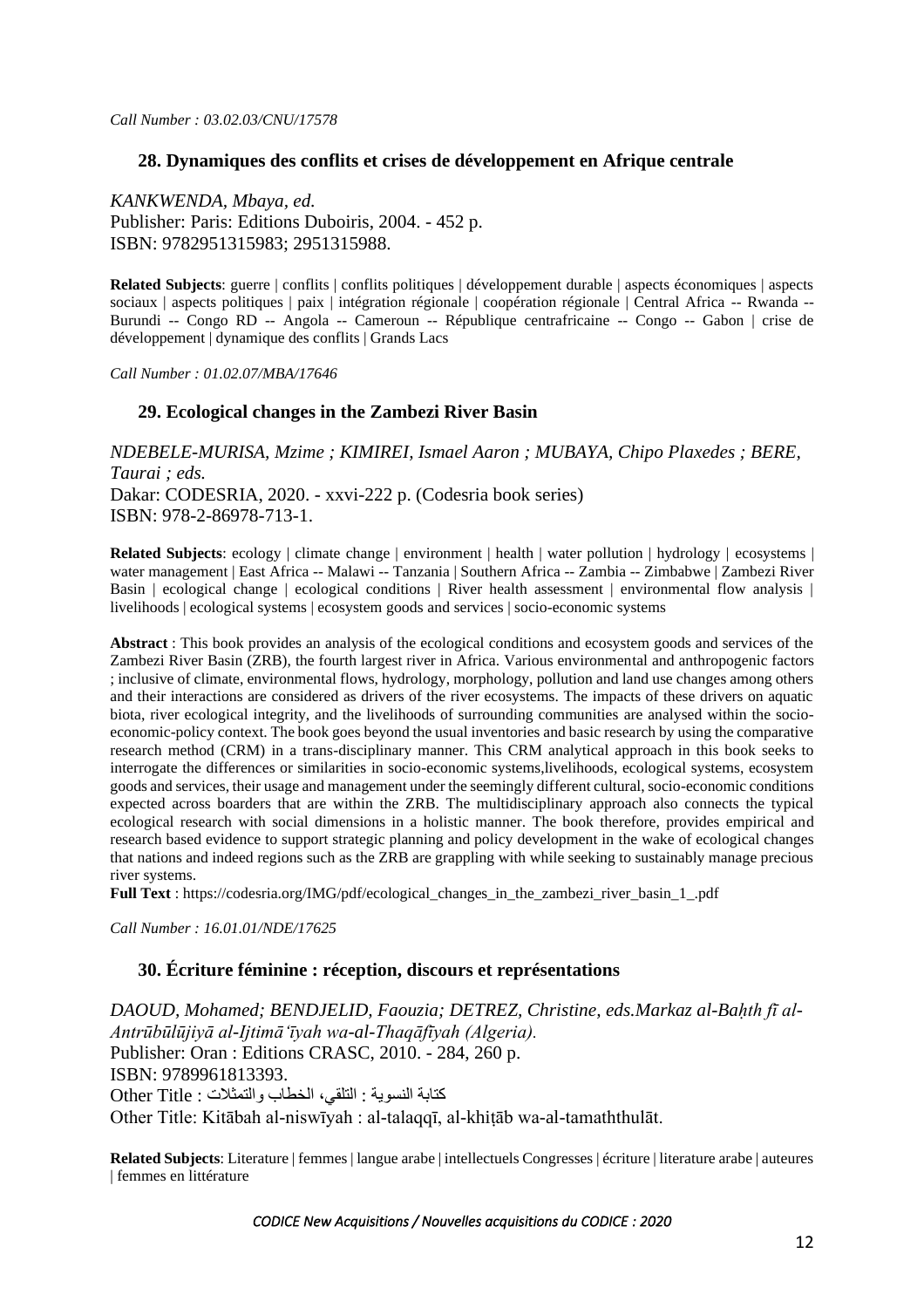**Résumé** : De toute évidence la littérature féminine ne cesse de prendre de l'ampleur et de se déployer dans le champ métaphorique, au Maghreb et ailleurs, par la multitude et la diversité de sa production. Alors que dire de cette littérature ? Sinon qu'elle prend de plus en plus une place non négligeable dans les sociétés maghrébines par le nombre roissant d'écrivaines qui envahissent la sphère littéraire. Assia Djebar, Fatima Mernissi, Hala Béji, Malika Mokkedem, Hawa Djabali, Leîla Sebbar, hlem Mosteghanemi, Fatima Bakhaï, et la liste est bien, bien longue… Cest autant de voix féminines qui foisonnent et dont la floraison des écrits assiègent l'univers de la littérature au Maghreb ; les écrits des femmes prennent l'aspect d'une incursion, voire d'un envahissement, d'une conquête des espaces de la vie intellectuelle jalousement réservés par la tradition et la coutume aux « esprits supérieurs et aux bien-pensants » uniquement.

Alors : Agression ou transgression ? Violation ou rébellion ? Offensive ou insoumission ? Les interrogations et les lectures peuvent se multiplier indéfiniment. Mais, il est clair, qu'au Maghreb, la littérature féminine s'inscrit dans la problématique d'une écriture de la résistance et du combat ; une résistance toute pacifique, sereine et responsable, soumise au pouvoir impérieux des imaginaires et des mots dont l'objectif ultime est de se déployer dans le processus historique d'une quête de soi, d'une reconnaissance, d'une revalorisation et d'une présence digne dans les sociétés auxquelles appartiennent ces femmes.

Cet ouvrage réunit les textes de communications proposées au colloque international : « Ecriture féminine : réception, discours et représentations » organisé le 18 et 19 novembre 2007 à Oran.

**Full Text** : [https://ouvrages.crasc.dz/index.php/fr/les-ouvrages/50-ecriture-f%C3%A9minine-](https://ouvrages.crasc.dz/index.php/fr/les-ouvrages/50-ecriture-f%C3%A9minine-r%C3%A9ception,-discours-et-repr%C3%A9sentations)

[r%C3%A9ception,-discours-et-repr%C3%A9sentations](https://ouvrages.crasc.dz/index.php/fr/les-ouvrages/50-ecriture-f%C3%A9minine-r%C3%A9ception,-discours-et-repr%C3%A9sentations)

*Call Number : 05.05.03/DAO/17691*

## **31. Education first ! From Martin Luther to sustainable development**

*LUTZ, Wolfgang ; KLINGHOLZ, Reiner.* 1st edition Stellenbosch: STIAS Publication, Sun Media, 2017. - 210 p. (The STIAS Series) ISBN: 9781928357353; 9781928357360 (e-book).

**Related Subjects**: education | sustainable development | human development | modernization | education of girls | education for all | education culture | King, Martin Luther

**Abstract** : "This scholarly yet highly accessible volume by two renowned experts shows why education is under threat, and what should be done to counter this. The authors mobilise a fascinating array of compelling historical and current evidence which demonstrates the centrality of education to the creation of flourishing societies and show the dire consequences of its neglect. Anyone interested in education and development should read this book." – Professor Ian Goldin, University of Oxford. **Full Text** :<https://scholar.sun.ac.za/handle/10019.1/107724>

*Call Number : 06.02.01/LUT/17647*

## **32. Enfants dans le commerce du sexe : état des lieux, état d'urgence**

*HODAN, Florence.* Paris : L'Harmattan, 2005. - 168 p. (Questions contemporaines) ISBN: 2747599752.

**Related Subjects**: prostitution | enfants | abus sexuels | prostitution des enfants | commerce du sexe | tourisme sexuel | trafic d'enfants

**Résumé** : Phénomène mondial qui semble connaître un développement sans précédent, la prostitution apparaît comme une des pires formes d'exploitation des enfants. Quels sont ses différents visages selon les pays ? Quelles en sont les causes ? Comment est organisé le trafic ? Y a-t-il un lien entre prostitution des enfants et celle des adultes ? Qui sont les hommes qui paient ces enfants ? Un ouvrage clair et complet pour amener à une véritable mobilisation.

*Call Number : 02.04.02/HOD/17596*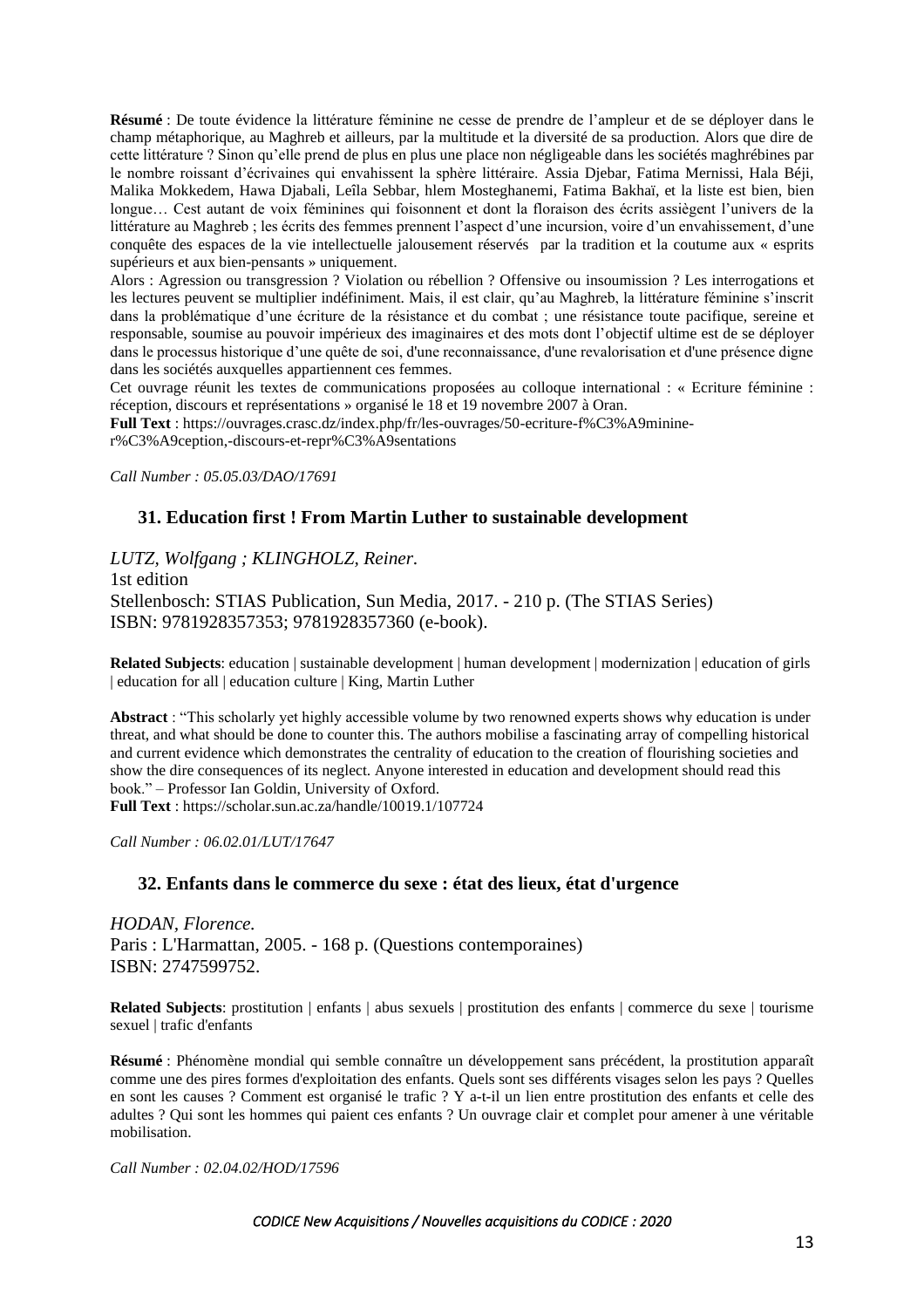### **33. L'exploitation sexuelle et commerciale des enfants : un fléau mondial**

*BARDEL, Edith.* Paris : Harmattan, 2010. 110 p. ISBN: 9782296113213.

**Related Subjects**: abus sexuels | enfance | mauvais traitements envers les enfants | droits de l'enfant | protection de l'enfance | exploitation sexuelle des enfants | exploitation commerciale des enfants

**Résumé** : L'exploitation sexuelle des enfants à des fins commerciales est devenue aujourd'hui une réalité présente sur tous les continents. Comment ce phénomène qui viole les règles les plus simples en matière de "droits de l'homme" s'est-il répandu au-delà de toute frontière malgré l'existence des conventions juridiques claires que la plupart des Etats membres des Nations Unies ont signées ? Quelles sont les solutions les plus adaptées pour lutter contre ce fléau ? Voici des esquisses de réponses claires et précises prenant des exemples en Asie, en Afrique, aux Amériques, mais aussi Occident.

*Call Number : 02.04.02/BAR/17593*

## **34. Enseignement-apprentissage de la littérature : base de données, onomastique et comparatisme littéraires.**

*MEDJAHED, Leila ; KRIDECH, Abdelhamid ; BENRAMDANE, Farid; eds .Markaz al-Baḥth fī al-Antrūbūlūjiyā al-Ijtimāʻīyah wa-al-Thaqāfīyah (Algeria)* Oran, Algérie : Éditions CRASC, [2018]. - 253 p. ISBN: 9789931598169.

**Related Subjects**: littérature | enseignement | apprentissage | traduction | langues étrangères | lecture | bases de données | linguistique | Algeria -- Literatures -- Study and teaching -- Algeria | littérature française | langues nationales | production écrite | interlangue | interculture | onomastique | comparatisme littéraire

**Full Text** : [https://ouvrages.crasc.dz/index.php/fr/les-ouvrages/975-enseignement-apprentissage-de-la](https://ouvrages.crasc.dz/index.php/fr/les-ouvrages/975-enseignement-apprentissage-de-la-litt%C3%A9rature-base-de-donn%C3%A9es,-onomastique-et-comparatisme-litt%C3%A9raires)[litt%C3%A9rature-base-de-donn%C3%A9es,-onomastique-et-comparatisme-litt%C3%A9raires](https://ouvrages.crasc.dz/index.php/fr/les-ouvrages/975-enseignement-apprentissage-de-la-litt%C3%A9rature-base-de-donn%C3%A9es,-onomastique-et-comparatisme-litt%C3%A9raires)

*Call Number : 05.05.03/MED/17612*

#### **35. Epidémiologie de l'économie et confinement de l'organisation Covid-19**

*MOUNGOU MBENDA, Sabine ; ONDOUA BIWOLE, Viviane ; éds. sc.* Yaoundé: LesPUY (Presses Universitaires de Yaoundé) ; RéSFUGE (Réseau Scientifique des Femmes Universitaires en Gestion et en Economie), juillet 2020. - 276 p. (Collection Connaissances de)

**Related Subjects**: maladies infectieuses | épidémiologie | virus | implications économiques | implications sociales | risques sanitaires | réseaux de communication | Internet | socialisation | personnel médical | commerce international | adaptation au changement | Cameroun | Covid-19 | pandémie | stigmatisation | crise sanitaire | comportement de résistance | gestes-barrières | automédication | Réseaux Sociaux Numériques | culture numérique | organisations agiles | télétravail | management à distance | confinement | distanciation sociale | Fake-News

**Full Text** : <https://codesria.org/IMG/pdf/-299.pdf> ;

https://www.univ-yaounde2.org/epidemiologie-de-leconomie-et-confinement-de-lorganisation-covid-19/

*Call Number : 15.04.02/MOU/17624*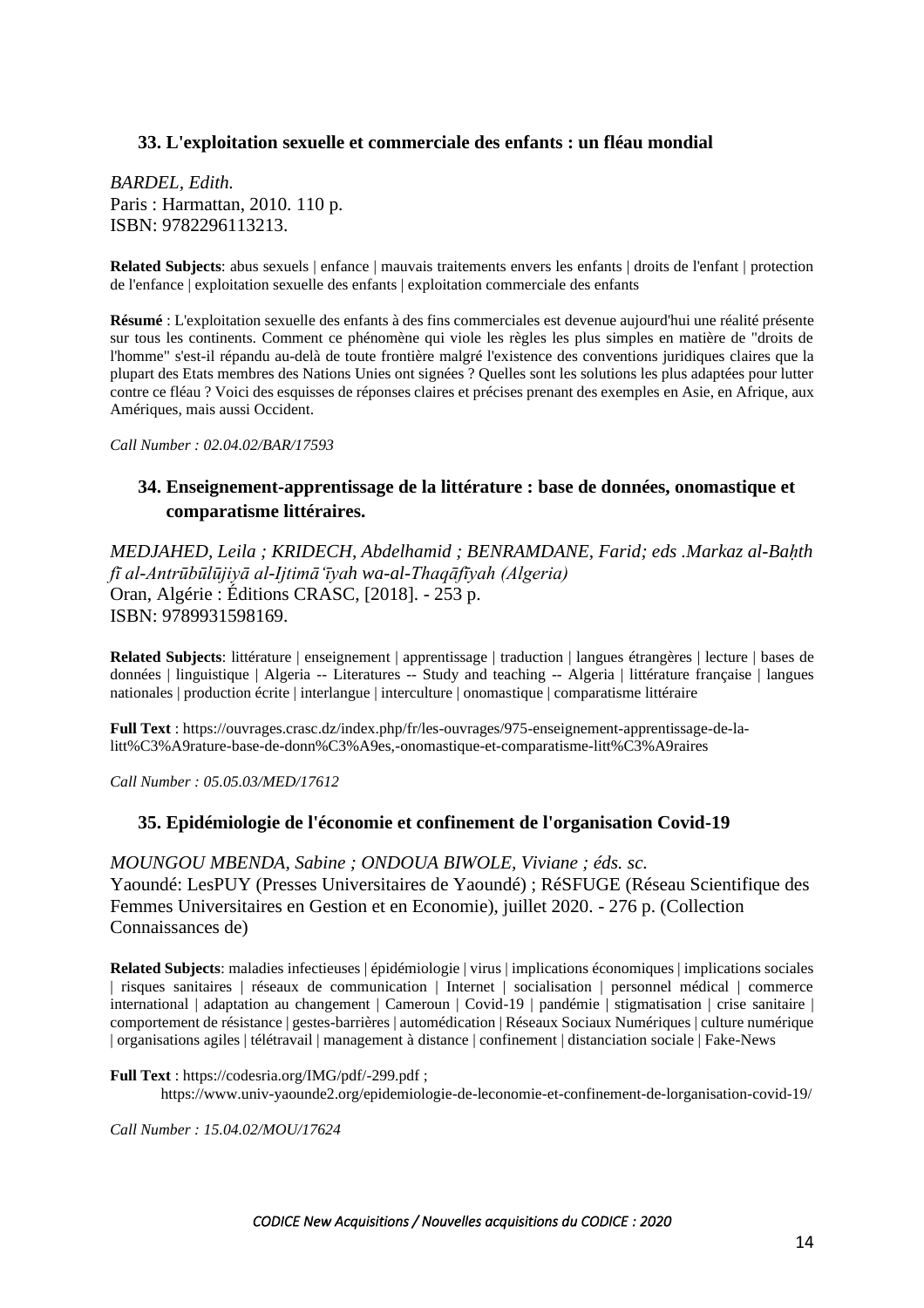### **36. Feminism and black women's creative writing : theory, practice, and criticism**

*ADEBAYO, Aduke.* Ibadan : AMD Publishers, 1996. - 245 p. ISBN: 9782816485.

**Related Subjects**: literature History and criticism | Women | Blacks | intellectuals | writing | feminism | Africa | Nigeria | women authors | african literature

*Call Number : 05.05.03/ADE/17687*

## **37. Femmes plurielles : les répresentations des femmes : discours, normes et conduites**

*JOCKERS, Danielle; CARRE, Renée; DUPRE, Marie-Claude, eds.* Paris : Editions de la Maison des sciences de l'homme, 1999. - 300 p. ISBN: 2735108457.

**Related Subjects**: femmes | condition de la femme | conditions sociales | rôles sexuels | Religion | Mythologie | rites | chants funéraires | Sereer ndut

**Résumé** : Ce livre nous entraîne dans l'univers des représentations inconscientes qui établissent l'infériorité des femmes comme une évidence. Il nous invite au voyage dans les sociétés les plus diverses où, à travers le monde et de l'Antiquité à nos jours, des a priori contribuent à maintenir et à justifier l'oppression des femmes. Les auteurs, toutes universitaires et chercheuses, nous font découvrir la force créatrice des représentations qui minimisent et dévalorisent les compétences féminines dans tous les domaines. Elles nous incitent à repenser les discours, fussentils scientifiques, et nous obligent à porter un regard critique sur les commentaires sexistes si prompts à saluer toute incursion féminine dans les lieux de pouvoir. Loin des doléances, les auteurs nous font partager la vitalité, l'humour, l'inventivité des femmes, leur lucidité et leurs vertus face aux préjugés légitimant leur statut inférieur. Les représentations sexuées varient tellement, d'une société à l'autre et d'une époque à l'autre, que leur caractère construit devient évident. Ainsi naît l'espoir de les modifier et de voir émerger le droit vital à la différence - sans discrimination - entre les hommes et les femmes. *Call Number : 14.02.03/JOC/17688*

## **38. Genre et sécurité au Sénégal : une intégration à poursuivre**

*SARR, Fatou.*

Genève : DCAF (Centre pour le contrôle démocratique des forces armées); Dakar : AMLD (Alliance pour la migration, le leadership et le développement); IFAN. Laboratoire genre et recherche scientifique ; CODESRIA, 2010. - 43 p. ISBN : 9789292220747.

**Related Subjects** : relations entre les sexes | femmes | sécurité | Conflits | violence | forces armées | police | parlement | société civile | sécurité humaine | gendarmerie | institutions de sécurité | politique de sécurité | agents de sécurité

**Résumé** : Dans cette étude, réalisée pour DCAF et en collaboration avec l'Alliance pour la migration, le leadership et le développement (AMLD), Fatou Sarr de l'Université Cheikh Anta Diop à Dakar présente un état des lieux de la prise en compte de la dimension genre dans le secteur de la sécurité au Sénégal. L'étude présente notamment une cartographie des acteurs impliqués dans la gestion de la sécurité, incluant les forces armées et la gendarmerie nationale, la police et le groupement national des sapeurs-pompiers, les corps paramilitaires, le ministère de l'Intérieur, le ministère des Forces armées, le ministère de la Justice, le ministère de la Famille, de la Sécurité alimentaire, de l'Entreprenariat féminin, de la Micro finance et de la Petite enfance, le parlement, la société civile, les organisations et réseaux régionaux, les organisations internationales et les missions diplomatiques et militaires. Pour chacune de ces institutions, l'auteure trace un portrait des modalités de prise en charge des questions de genre, des bonnes pratiques et des obstacles rencontrés. Enfin, des propositions relatives aux questions de genre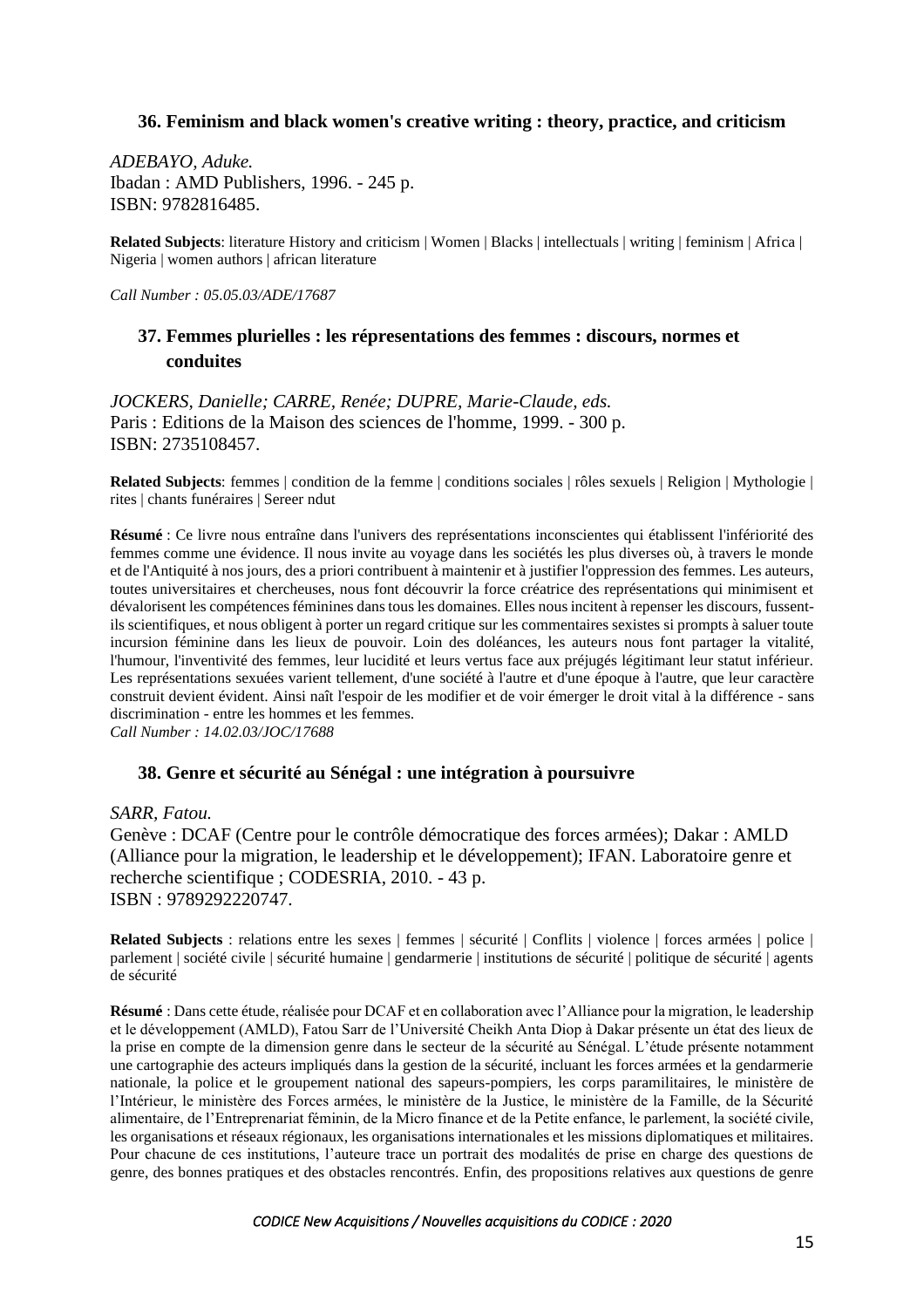et à la sécurité sont également énoncées afin d'accompagner le gouvernement et les autres parties prenantes dans la définition et la mise en œuvre de politiques d'intervention pertinentes.

**URL**[:https://issat.dcaf.ch/download/6502/59193/2010%20Genre%20et%20s%C3%A9curit%C3%A9%20au%20](https://issat.dcaf.ch/download/6502/59193/2010%20Genre%20et%20s%C3%A9curit%C3%A9%20au%20S%C3%A9n%C3%A9gal%20-%20une%20int%C3%A9gration%20%C3%A0%20poursuivre.pdf) [S%C3%A9n%C3%A9gal%20-%20une%20int%C3%A9gration%20%C3%A0%20poursuivre.pdf](https://issat.dcaf.ch/download/6502/59193/2010%20Genre%20et%20s%C3%A9curit%C3%A9%20au%20S%C3%A9n%C3%A9gal%20-%20une%20int%C3%A9gration%20%C3%A0%20poursuivre.pdf)

*Call Number : 05.03.01/SAR/17594*

## **39. Going to University: The Influence of Higher Education on the Lives of Young South Africans**

*CASE, Jennifer M; MARSHALL, Delia.*

Cape Town : African minds, 2018. - ix-164 p. (African Higher education dynamics series ; vol. 3).

ISBN: 978-1-928331-69-8.

**Related Subjects**: higher education | youth | universities | employment | living conditions | South Africa | public good | private good

**Abstract** : Around the world, more young people than ever before are attending university. Student numbers in South Africa have doubled since democracy and for many families, higher education is a route to a better future for their children. But alongside the overwhelming demand for higher education, questions about its purposes have intensified. Deliberations about the curriculum, culture and costing of public higher education abound from student activists, academics, parents, civil society and policy-makers. We know, from macro research, that South African graduates generally have good employment prospects. But little is known at a detailed level about how young people actually make use of their university experiences to craft their life courses. And even less is known about what happens to those who drop out. This accessible book brings together the rich life stories of 73 young people, six years after they began their university studies. It traces how going to university influences not only their employment options, but also nurtures the agency needed to chart their own way and to engage critically with the world around them. The book offers deep insights into the ways in which public higher education is both a private and public good, and it provides significant conclusions pertinent to anyone who works in – and cares about – universities.

**Full Text** : [http://www.africanminds.co.za/wp-content/uploads/2017/06/9781928331698\\_web.pdf](http://www.africanminds.co.za/wp-content/uploads/2017/06/9781928331698_web.pdf)

*Call Number : 06.03.06/CAS/17682*

#### **40. Governing cities in Africa : politics and policies**

*BEKKER, Simon ; FOURCHARD, Laurent; eds.* Cape Town, South Africa : HSRC Press, 2013. - xxxiii-205 p. ISBN: 9780796924162; 0796924163. Other Title: Politics and policies

**Related Subjects**: towns | local government | political parties | Politics | urban policy | Ethnicity | political aspects | urban planning | urban policy | waste management | Africa -- Politics and government -- 1960- | Africa -- Social conditions -- 1960- | urban governance | urban security

**Abstract** : Studies of government and politics in Africa are dominated by a focus on the national and are typically set apart by anglophone, francophone and lusophone historical influences, with South Africa as an exception. This volume departs from a different set of questions and employs a novel approach in discussing them: cities in sub-Saharan Africa provide the pivot around which issues of policy and practice, planning and service delivery turn, at different scales and both from the top down as well as from the bottom up. Party politics, for example, is discussed at city level and urban security both within a state and a non-state context. The novelty of the approach is found in thematic rather than single-city chapters written by multiple authors each of whom displays depth knowledge of one of three or more cities treated in each case. This volume will interest scholars of African and of urban studies as well as urban policy-makers and practitioners

*Call Number : 14.04.03/BEK/17609*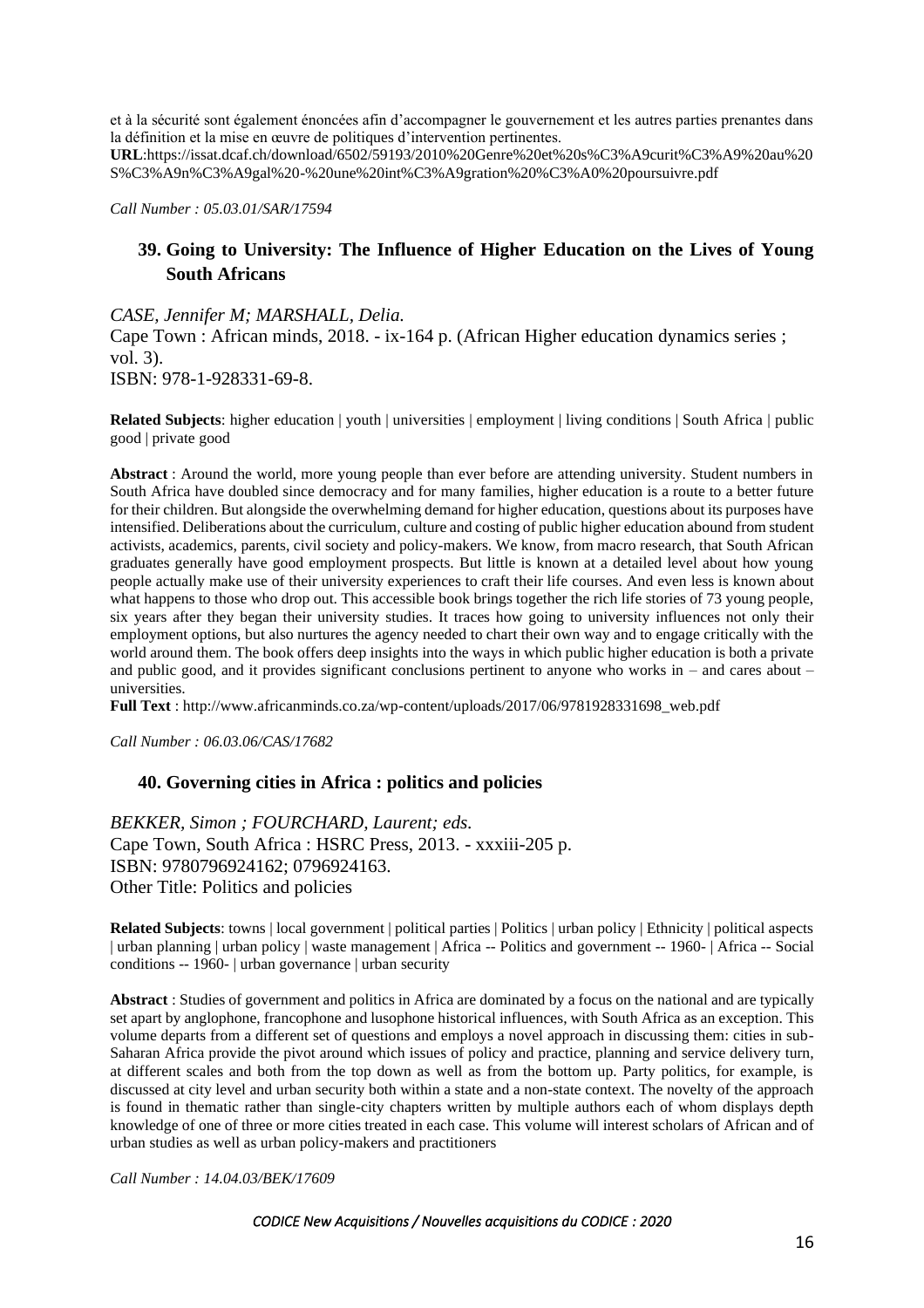# **41. Guerre et religion dans le monde punique : à la mémoire de Alia Krandel-Ben Younès**

*TAHAR, Mohamed* Tunis : Laboratoire de recherche Histoire des économies et des sociétés méditerranéennes, 2017. - 348 p. ISBN: 9789973069740; 9973069749.

**Related Subjects**: Krandel-Ben Younès, Alia, 1954-2014 | war | religion | Carthage (Extinct city) Religion | punic war | punic antiquities *Call Number : 01.02.07/TAH/17678*

## **42. Harnessing migration for inclusive growth and development in Southern Africa : special report**

*CRUSH, Jonathan ; DODSON, Belinda ; WILLIAMS, Vincent ; TEVERA, Daniel.* Waterloo, Ontario, Canada : Southern African Migration Programme, 2017. - vi-64 p. ISBN: 9781920596323 (pbk).

**Related Subjects**: migration | emigration | immigration | economic development | regional development | Africa, Southern -- Emigration and immigration -- Economic aspects | regional migration | inclusive growth

**Abstract** : The primary goal of this study is to present the results of a comprehensive scope of key opportunities and challenges for harnessing migration for inclusive growth and development at the regional level in Southern Africa. The main objectives were as follows: • Provide an overview of regional migration stocks and flows identifying regional trends, drivers and impacts from existing research literature and official data; • Profile migrant characteristics at the regional level including demographic composition, types of migration and occupational profile; • Examine the relevance of multilateral, continental and regional migration instruments, policies, protocols, agreements and forums with a view to identifying actions required to move the regional migration management agenda forward and align with the goal of enhancing migration for inclusive growth and development in Southern Africa; • Analyze the key initiatives, opportunities and obstacles to developing a coherent, integrated and rights-regarding approach to migration management including areas of common commitment and ownership, and points of actual and potential conflict and disagreement between states; • Conduct a gender analysis of regional migration dynamics including gender dimensions of migration, challenges, dangers and vulnerabilities confronting migrant women and other vulnerable groups, and gender analysis of migration management in Southern Africa; • Identify potential programming areas that are weak or underdeveloped…

**Full Text** :<https://scholars.wlu.ca/cgi/viewcontent.cgi?article=1001&context=samp>

*Call Number : 14.07.01/CRU/17642*

## **43. Higher Education Pathways: South African Undergraduate Education and the Public Good**

*ASHWIN, Paul; CASE, Jennifer, eds.*

Cape Town : African minds, 2018. - ix-307 p. (African Higher Education Dynamics Series ; Vol. 4).

ISBN: 978-1-928331-90-2.

**Related Subjects**: Higher Education | apartheid | discrimination | undergraduate education | post-apartheid society Summary : In what ways does access to undergraduate education have a transformative impact on people and societies? What conditions are required for this impact to occur? What are the pathways from an undergraduate education to the public good, including inclusive economic development?

These questions have particular resonance in the South African higher education context, which is attempting to tackle the challenges of widening access and improving completion rates in in a system in which the segregations of the apartheid years are still apparent.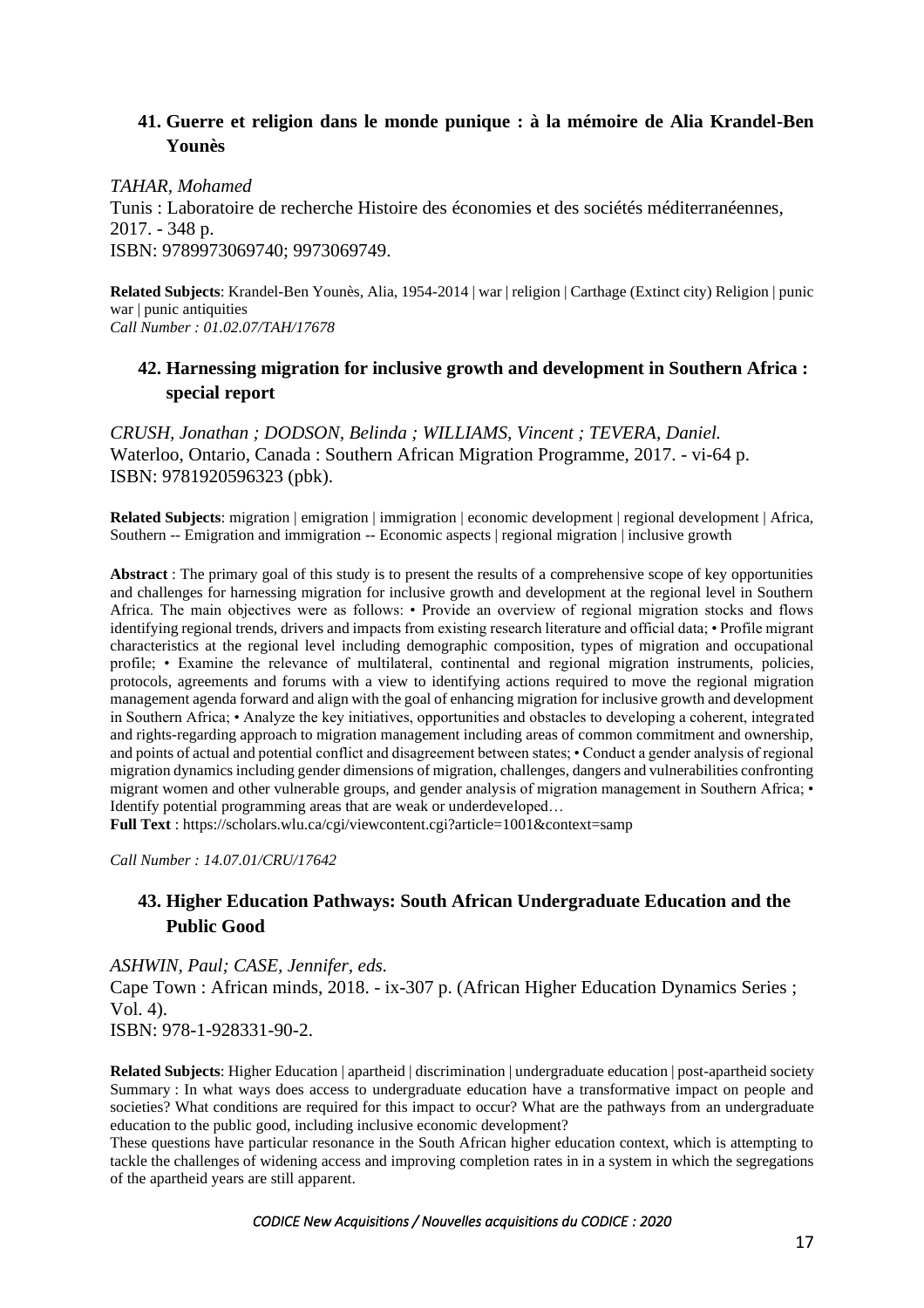Higher education is recognised in core legislation as having a distinctive and crucial role in building post-apartheid society. Undergraduate education is seen as central to addressing skills shortages in South Africa. It is also seen to yield significant social returns, including a consistent positive impact on societal institutions and the development of a range of capabilities that have public, as well as private, benefits.

This book offers comprehensive contemporary evidence that allows for a fresh engagement with these pressing issues.

**Full Text** : [http://www.africanminds.co.za/wp](http://www.africanminds.co.za/wp-content/uploads/2018/11/HIgher_Education_Pathways_9781928331902.pdf)[content/uploads/2018/11/HIgher\\_Education\\_Pathways\\_9781928331902.pdf](http://www.africanminds.co.za/wp-content/uploads/2018/11/HIgher_Education_Pathways_9781928331902.pdf)

*Call Number : 06.03.06/ASH/17681*

### **44. Human rights in African prisons**

#### *SARKIN, Jeremy; ed.*

Cape Town, South Africa : HSRC Press ; Athens, Ohio : Ohio University Press, 2008. - x - 254 p. (Research in international studies. Global and comparative studies series ; no. 10) ISBN: 9780796922069 (pbk: HSRC Press); 0796922063 (pbk : HSRC Press); 9780896802650 (pbk : Ohio University Press); 0896802655 (pbk : Ohio University Press).

**Related Subjects**: prisons | human rights | overpopulation | medical care | women | children | juvenile delinquency | overcrowding | pretrial detention | conditions of detention | prison reform | prison governance | women prisoners | management of child and women | prisoners rehabilitation | prisoners reintegration | sentencing

**Abstract** : Prisons have always been a key focus of those interested in human rights and the rule of law. This book looks at the challenges African governments face in dealing with these issues. Written by some of the most eminent researchers from and on Africa, including the former Chairperson of the African Commission on Human and Peoples' Rights, it provides a detailed consideration of the situation in African prisons and examines how regional and international legal instruments have dealt with human rights concerns such as overcrowding, healthcare, pretrial detention and the treatment of women and children. Critically, the book reveals that there are processes and reforms underway across nations in Africa, and makes recommendations for strengthening and building on them.

*Call Number : 02.04.02/SAR/17605*

### **45. Imonti modern : picturing the life & times of a South African location**

*BANK, Leslie John; QEBEYI, Mxolisi K; PATERSON, Mark, eds.* Cape Town, South Africa : BestRed, 2017. - x-238 p. ISBN: 9781928246237.

**Related Subjects**: Blacks | life | forced migration | Nationalism | resistance | life styles | clothing | music | leisure | Culture | housing | slums | South Africa Social life and customs. East London | documentary photography | urban culture | ghetto | social life

**Abstract** : Imonti Modern seeks to recount a previously untold narrative of East London's Coloured and African locations after the Second World War and before these communities were ripped apart in the early 1960s by apartheid-era forced removals. Photographs, poems and oral accounts by former residents portray their public and cultural life in the city's locations on the East and West Banks of the Buffalo River. In their own words and through their own pictures, these stories reveal how African residents created their own styles and forms of dress, music, leisure and home-making to forge a unique urban culture. How they created and occupied public spaces at the beach, in the dance hall, on the rugby pitch, in the boxing ring and at church and school. How they forged new social identities from the forms of consumption and aspiration that they found in the surrounding city. It also shows how their popular imagination was fired by the cultural and political example of black America, which offered hope for greater civic participation in a modern, developing world.

*Call Number : 14.03.03/BAN/17615*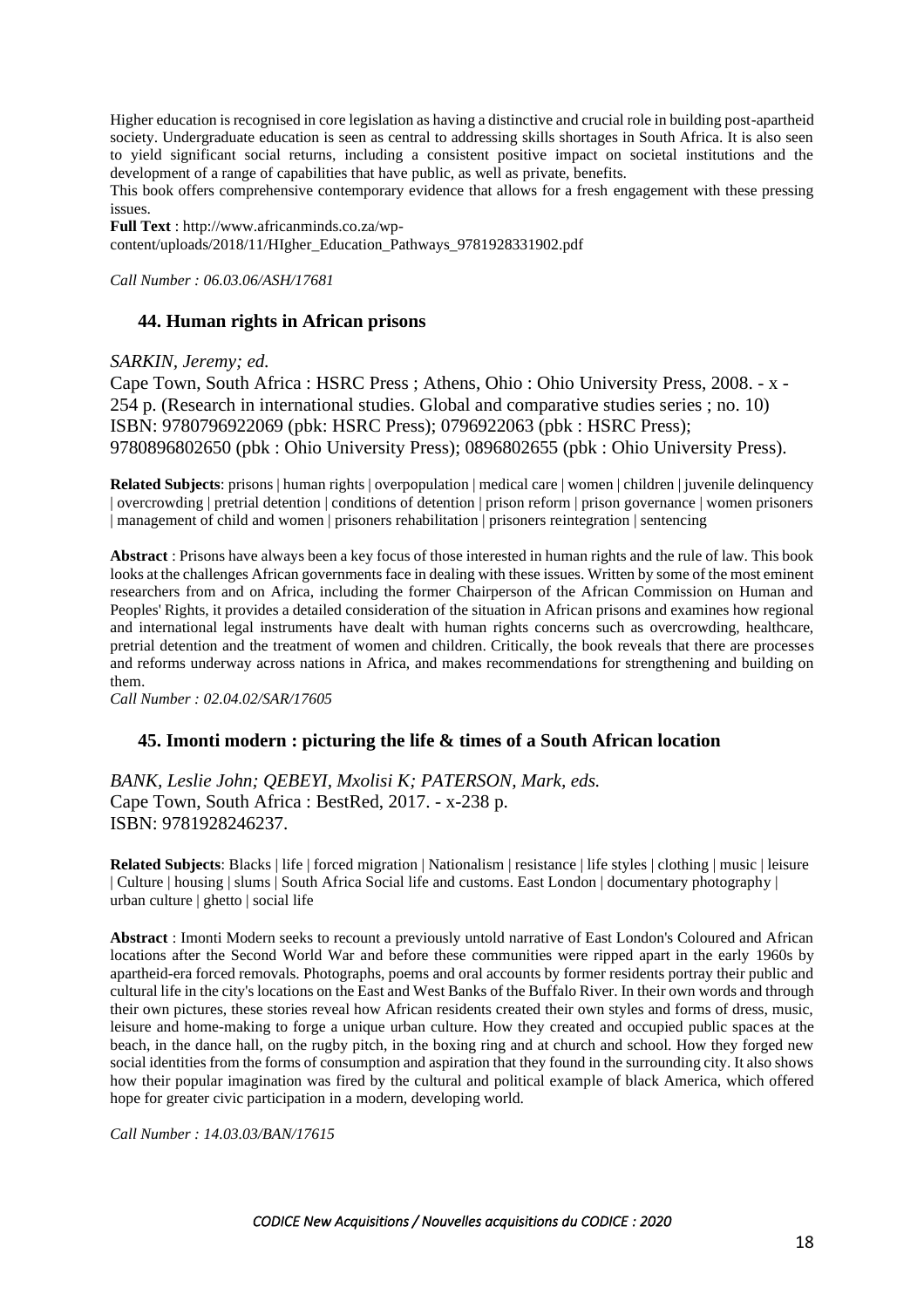### **46. Indigenous People in Africa: contestations, empowerment and group rights**

*LAHER, Ridwan ; SING'OEI, Korir; ed.* Pretoria: Africa Institute of South Africa, 2014. - xv-175 p. ISBN: 9780798304641.

**Related Subjects**: indigenous population | Human Rights | Property Rights | Constitutional Reform | Africa | indigenous people | indigenous rights | transitional justice | environmental conservation | chronic trauma | state policy

**Abstract** : This volume is an attempt to provide this intersectional and reflexive space. The thinking behind the book began in Lamu in mid-2010. It was a time when growing community resistance emerged towards the Kenyan government's plan to build a second seaport under a trans-frontier infrastructural project known as the Lamu Port-South Sudan-Ethiopia Transport Corridor (LAPSSET). The editors agreed that a book that draws community activists, academics, researchers and policy makers into a discussion of the predicament of indigenous rights and development against the backdrop of the Endorois case was timely and needed. Assembled here are the original contributions of some of the leading contemporary thinkers in the area of indigenous and human rights in Africa. The book is an interdisciplinary effort with the single purpose of thinking through indigenous rights after the Endorois case but it is not a singular laudatory remark on indigenous life in Africa. The discussion begins by framing indigenous rights and claims to indigeneity as found in the Endorois decision and its related socio-political history. Subsequent chapters provide deeper contextual analysis by evaluating the tense relationship between indigenous peoples and the post-colonial nation-state. Overall, the book makes a peering and provocative contribution to the relational interests between state policies and the developmental intersections of indigeneity, indigenous rights, gender advocacy, environmental conservation, chronic trauma and transitional justice. *Call Number : 14.03.01/LAH/17607*

#### **47. Inclusive education : examining equity on five continents**

*ARTILES, Alfredo J ; KOZLESKI, Elizabeth B ; WAITOLLER, Federico R.; eds.* Cambridge : Harvard Education Press, 2011. - vi-290 p. ISBN: 161250115X (pbk.); 9781612501154 (pbk.); 9781612501161; 1612501168.

**Related Subjects**: education | special education | educational systems | Inklusive Pädagogik | Internationaler Vergleich | Aufsatzsammlung | inclusive education | educational equity

**Abstract** : Despite the impressive growth of inclusive education around the world, questions and considerations about equity have been neglected. This edited volume makes a major contribution to the field of inclusive education by analyzing equity concerns that have emerged from the implementation of inclusive education models in nine nations on five continents. The authors examine how disparate approaches to inclusive education are mediated by the official and implicit goals of public education; by access to intellectual, human, and material resources; and by collective understanding of and educational responses to sociocultural differences. Inclusive Education provides critical reviews of research on this important education reform movement, as well as a refined theoretical understanding of the ways equity is addressed. It also offers lessons for future policy and research that are mindful of equity.

*Call Number : 06.02.01/ART/17592*

#### **48. In and out of the Maasai Steppe**

### *STEPHENS, Joy.* Cape Town, South Africa : BestRed, 2016. - ix, 266 p., 12 unnumbered pages of plates ISBN: 9781928246121.

**Related Subjects :** women | social conditions | economic conditions | marriage | wives | belief | social change | Tanzania | Maasai (African people) | social life and customs | co-wives | social hierarchy | ways of life

**Description** : In and out of the Maasai Steppe looks at the Maasai women in the Maasai Steppe of Tanzania. The book explores their current plight – threatened by climate change – in the light of colonial history and post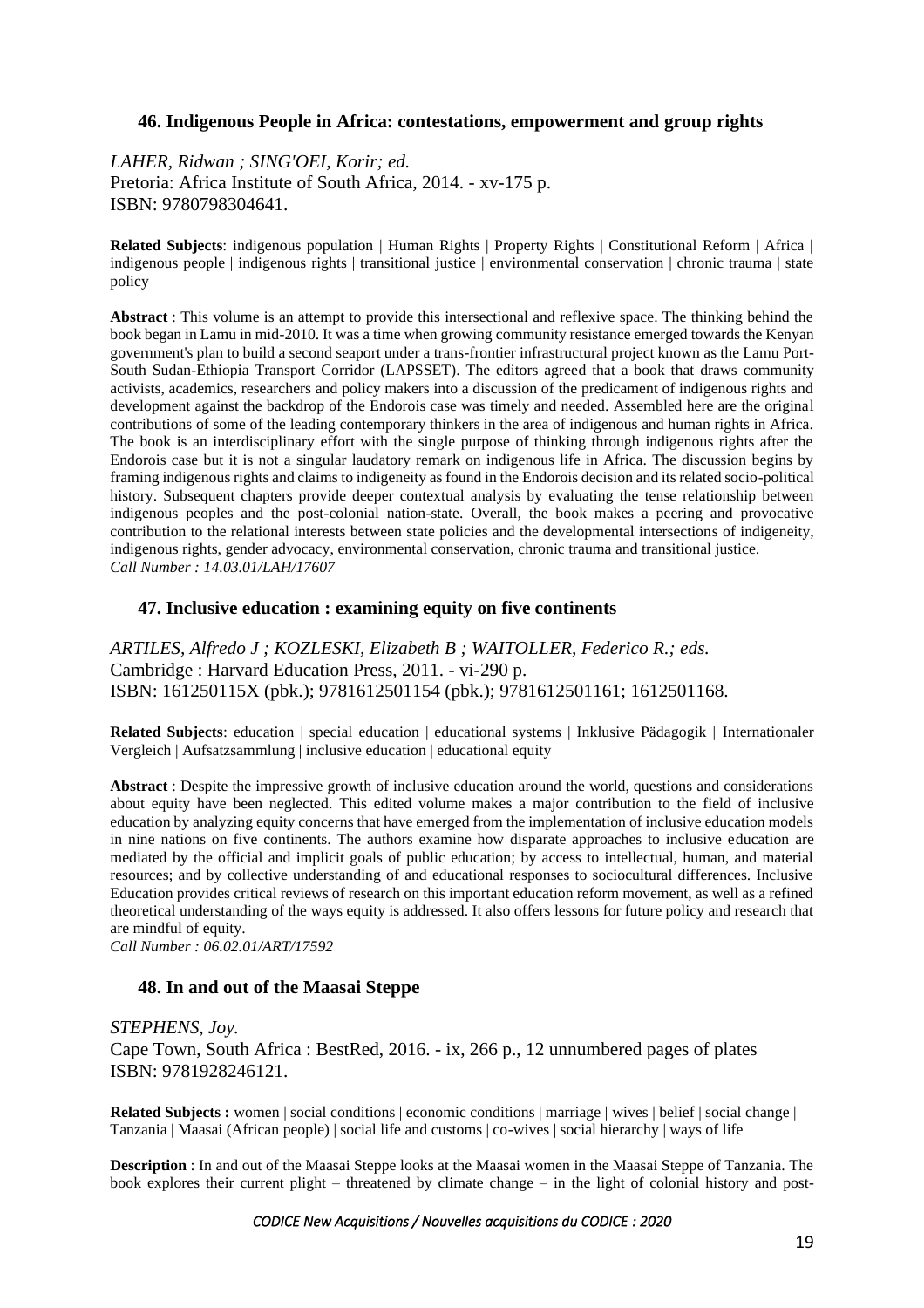independence history of land seizures. The book documents the struggles of a group of women to develop new livelihood income through their traditional beadwork. Voices of the women are shared as they talk about how it feels to share their husband with many co-wives, and the book examines gender, their beliefs, social hierarchy, social changes and in particular the interface between the Maasai and colonials.

*Call Number : 14.02.03/STE/17632*

### **49. Indian Africa : minorities of Indian-Pakistani origin in Eastern Africa**

*ADAM, Michel, ed.*

Dar es Salaam, Tanzania : Mkuki na Nyota Publishers, [2015]. - xvii, 484 p. ISBN: 9789987082971.

**Related Subjects**: minority groups | social conditions | history | race relations | economic conditions | family | human relations | Eastern Africa -- Kenya -- Uganda -- Tanzania | South-Asia | Pakistan | East Indians | Indian-Africans | East Indian diaspora

**Abstract** : Kenya, Uganda and Tanzania have minorities from the Indian sub-continent amongst their population. The East African Indians mostly reside in the main cities, particularly Nairobi, Dar es Salaam, Zanzibar, Mombasa, Kampala ; they can also be found in smaller urban centres and in the remotest of rural townships. They play a leading social and economic role as the)' work in business, manufacturing and the service industry, and make up a large proportion of the liberal professions. They are divided into multiple socio-religious communities, but united in a mutual feeling of meta-cultural identity.

This book aims at painting a broad picture of the communities of Indian origin in East Africa, striving to include changes that have occurred since the end of the 1980s. The different contributions explore questions of race and citizenship, national loyalties and cosmopolitan identities, local attachment and transnational networks. Drawing upon anthropology, history, sociology and demography, Indian Africa depicts a multifaceted population and analyses how the past and the present shape their sense of belonging, their relations with others, their professional and political engagement. This book is a must-read for contemporary researchers, students, policy practioners as well as the general reader.

*Call Number : 05.03.07/ADA/17628*

#### **50. Islam and democracy**

*ESPOSITO, John L; VOLL, John Obert.* New York : Oxford University Press, 1996. - 232 p. ISBN: 0195102967 (cloth : acidfree paper); 0195108167 (pbk: acidfree paper).

**Related Subjects**: islam | state | Democracy | Religion | political participation | Islamic countries Politics and government

**Abstract** : Religious resurgence and democratization have been two of the most significant developments of the last quarter of the twentieth century. Frequently they work together; other times they are at odds. In the Muslim world, this relationship is of special importance because of the strength of the Islamic resurgence, and the intensity of Muslim demands for greater popular participation in political processes Esposito and Voll use six cases studies to look at the history of this relationship and the role played by new Islamic movements. At one end of the spectrum, Iran and Sudan represent two cases of militant, revolutionary Islam opposing the political system. In Algeria and Malaysia however, the new movements have been legally recognized and made part of the political process. The authors identify several important factors, such as the legality or illegality of the new Islamic movements and the degree to which they cooperate with existing rulers, as being key to understanding the success or failure of these movements. Still, the case studies prove that despite the commonalities, differing national contexts and identities give rise to differences in agenda and method. This broad spectrum of experience contains important lessons for understanding this complex and subtle relationship, and will also provide insight into the powerful forces of religion and democracy in a broader global context.

*Call Number : 05.04.03/ESP/17686*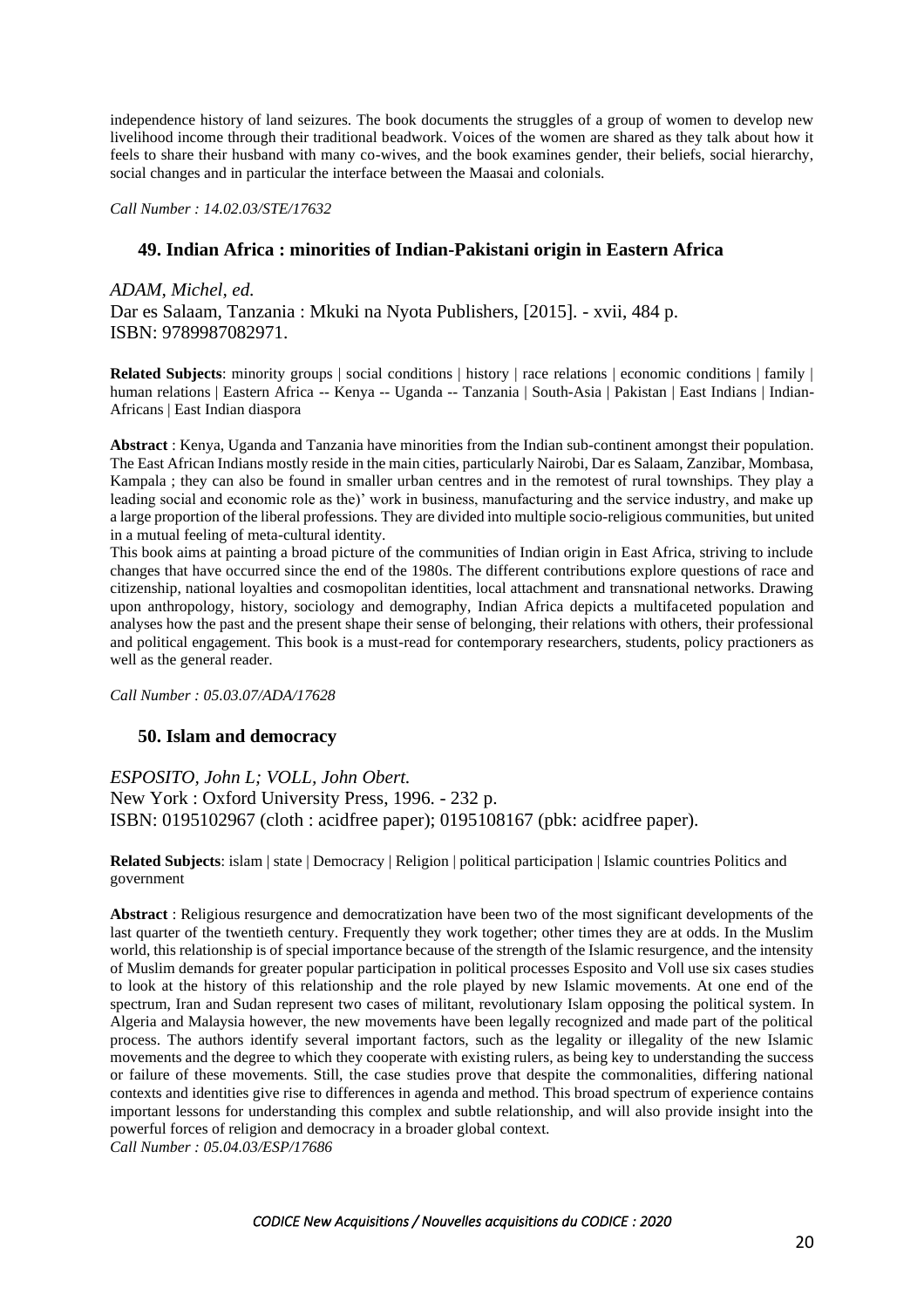## **51. Land grabs in a green African economy: implications for trade, investment and development policies**

### *NHAWO, Godwell; CHEKWOTI, Caiphas, eds.*

Pretoria: Africa Institute of South Africa, Trade Policy Training Centre in Africa (TRAPCA), 2014. - xvi-185 p. ISBN: 9780798304771.

**Related Subjects**: land acquisition | Trade | Investment | Development Policy | Foreign Investment | land grab | green economy | agrarian revolution | foreign land acquisition | foreign land purchase | foreign direct investment | land rights.

**Abstract** : This book focuses on profiling, from both literature-based and primary research points of orientation, instances of land grabs and/or acquisitions with a focus on the implications of land grabs for trade, investment and development policy in Africa under the global green economy transition agenda. In many instances, case studies and examples paint a picture that could be of use to policy-makers. Overall, the book advocates a 'satisfy-satisfy' orientation when land deals are made, as well as total transparency from key actors, building grassroots negotiation capacity and awareness. To illustrate some of the emerging issues in terms of land-grabs, acquisition and their implications for trade, investment and development policies, the sixth Trade Policy Training Centre in Africa (trapca) conference took place in Arusha, Tanzania on 24 and 25 November 2011. The conference had two objectives: (1) to come up with concrete policy interventions and recommendations that would harness foreign investment in land on the continent; and (2) to publish this edited book of selected papers presented at the conference that met the rigorous specifications laid down by the editors and publishers. One of the major revelations to emerge from the Conference was that 'there is no vacant land in Africa'. In addition, participants took the view that land deals in Africa needed to be done on a 'satisfy-satisfy-satisfy' rather than a 'win-win-win' basis. This book is jointly published by trapca and the Africa Institute of South Africa (AISA). *Call Number : 07.02.01/NHA/17674*

# **52. "Land is life, conservancy is life" : the San and the N[palatal click]a Jaqna Conservancy, Tsumkwe District West, Namibia**

*WELCH, Cameron.* Basel, Switzerland : Basler Afrika Bibliographien, 2018. - xi, 277 p. (Basel Namibia Studies series ; 20) ISBN: 9783906927022; 3906927024. Other Title: San and the Na Jaqna Conservancy, Tsumkwe District West, Namibia.

**Related Subjects**: Natural Resources | resources conservation | Nature Conservation | indigenous population | land reform | resources management | Namibia | indigenous rights

**Abstract** : Community-based natural resource management or CBNRM, with its attention to community participation, its call for de-centralization of rights to local resource users through democratic and equitable structures, and its potential to deliver benefits to local livelihoods and national conservation interests now forms the predominant strategy for rural development in the communal areas of Namibia. This framework is presumed by the Namibian government and international bodies concerned with conservation and development to deliver measurable and positive economic, environmental, and political results for the State and all of its citizens. For residents of many of the communal areas of Namibia the ? Conservancy? has become the primary avenue through which rural residents engage with development and conservation in various efforts to improve local livelihoods and to conserve natural resources. CBNRM has taken on particular form and significance for the San in Namibia. This book examines the current position of the San as marginalized indigenous peoples in Namibia. In doing so, it explores how CBNRM has become a nexus through which questions of indigeneity, conservation and development have come to bear on San communities. Focusing on the experiences of a group of predominantly San communities in the North-East of Namibia, the historical and contemporary situations of the San of the N?a Jaqna Conservancy and their engagement with CBNRM are examined. In looking to the future, this work seeks to understand what mechanisms and institutions give indigenous groups, such as the San, a foothold in the State and an avenue though which to navigate and shape their own modernity(ies). This work explores the modalities through which conservation comes together with interests of indigenous groups and how these groups deploy leverage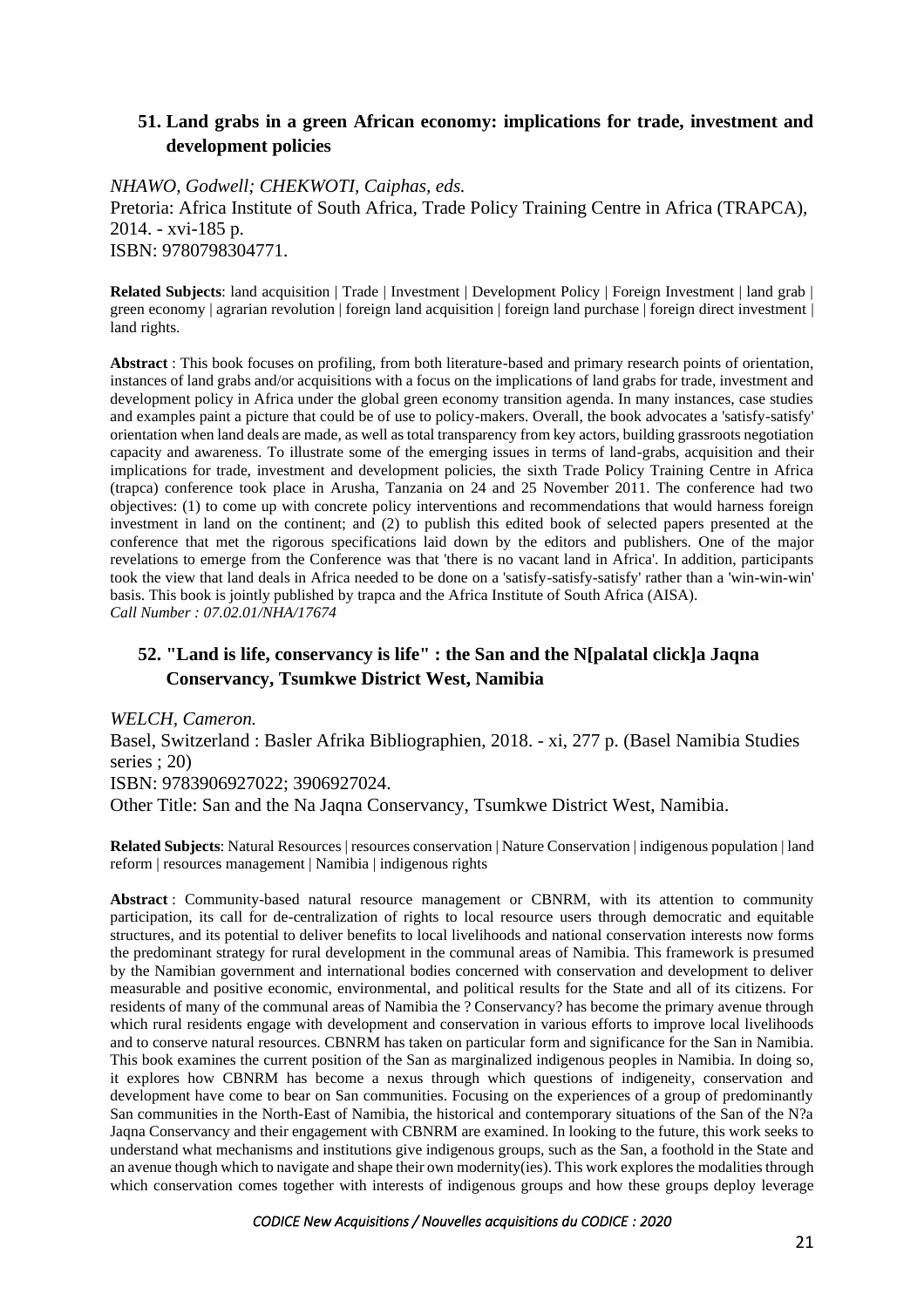gained through invoking conservation as discourse and practice. In examining San engagements with the Conservancy structures in N?a Jaqna, this study seeks answers not only to the question of what San engagements with CBNRM can tell us about the potential of the CBNRM framework itself for facilitating rural development and conservation, but also the question of what engagement with CBNRM can tell us about how the San of Namibia actively engage in rural development. The following work focuses not solely on how policies and governmental or non-governmental interventions have impacted San realities and life ways, but also the ways in which the San of N?a Jaqna have negotiated, impacted, and shaped these processes. *Call Number : 16.02.02/WEL/17622*

## **53. Laying the Brics of a New Global Order : from Yekaterinburg 2009 to Ethekwini**

*KORNEGAY, Francis A; BOHLER-MULLER, Narnia, eds.* Pretoria : Africa Institute of South Africa, 2013. - xxviii-447p. ISBN: 9780798304030.

**Related Subjects**: new international economic order | international relational | Brazil | Russia | India | China | South Africa | BRICS

**Summary** : The contributions in this compilation on the emergence of a new global order through BRICS serve to illustrate the complexities inherent in the creation of such a coalition - alternatively referred to as a 'grouping', 'association' or 'forum' - with each country differently situated geo-politically as well as ideologically and culturally, and in some instances even in conflict with one another in matters of regional peace and security. The fact that there are important commonalities of converging interests, amongst others, the status of emerging economic powers and the furtherance of South-South cooperation as well as reforming global governance, cannot and should not hide complexities and contradictions. These are clearly apparent both within and between the BRICS countries. These diversities are also clear from the varied perspectives of the chapter authors in this compilation, which is why we have assembled this collection relatively loosely as a means of expressing our intellectual and analytic convergences and divergences within and across BRICS. Each chapter contributor writes from a different discipline, country and regional perspective, and it is this diversity that enriches the debate and conversation. As such, there remains enormous room for debate on the subject matter of this book and the diverse contributions open up the parameters of the debate even further. The aim is to ensure that scholars, commentators and practitioners continue to engage critically with theory and practice related to global multilateralism, and BRICS in particular.

*Call Number : 01.02.01/KOR/17680*

### **54. Le journal et son impact en Algérie : la première moitié du XXème**

*EL-KORSO, Mohammed; ed.* Oran : Editions CRASC, 2017. - 116; 83 p. (Cahier; N°3 /Novembre 1992) ISBN: 9789931598077.

**Related Subjects**: presse | politique | Religion | implications sociales | Algérie

**Full Text** : [https://ouvrages.crasc.dz/index.php/fr/les-ouvrages/940-le-journal-et-son-impact-en-alg%C3%A9rie](https://ouvrages.crasc.dz/index.php/fr/les-ouvrages/940-le-journal-et-son-impact-en-alg%C3%A9rie-la-premi%C3%A8re-moiti%C3%A9-du-xx%C3%A8me-si%C3%A8cle)[la-premi%C3%A8re-moiti%C3%A9-du-xx%C3%A8me-si%C3%A8cle](https://ouvrages.crasc.dz/index.php/fr/les-ouvrages/940-le-journal-et-son-impact-en-alg%C3%A9rie-la-premi%C3%A8re-moiti%C3%A9-du-xx%C3%A8me-si%C3%A8cle)

*Call Number : 08.16.04/ELK/17595*

## **55. Les femmes dans un monde d'insécurité : violence à l'égard des femmes : faits, données et analyses**

*VLACHOVA, Marie ; BIASON, Lea, eds. Centre pour le contrôle démocratique des forces armées (Genève, Suisse)* Paris : Éditions de La Martinière ; Genève : DCAF, 2007. - ix-335 p. ISBN: 9782846752206; 2846752206. Periodical Title: Women in an insecure world.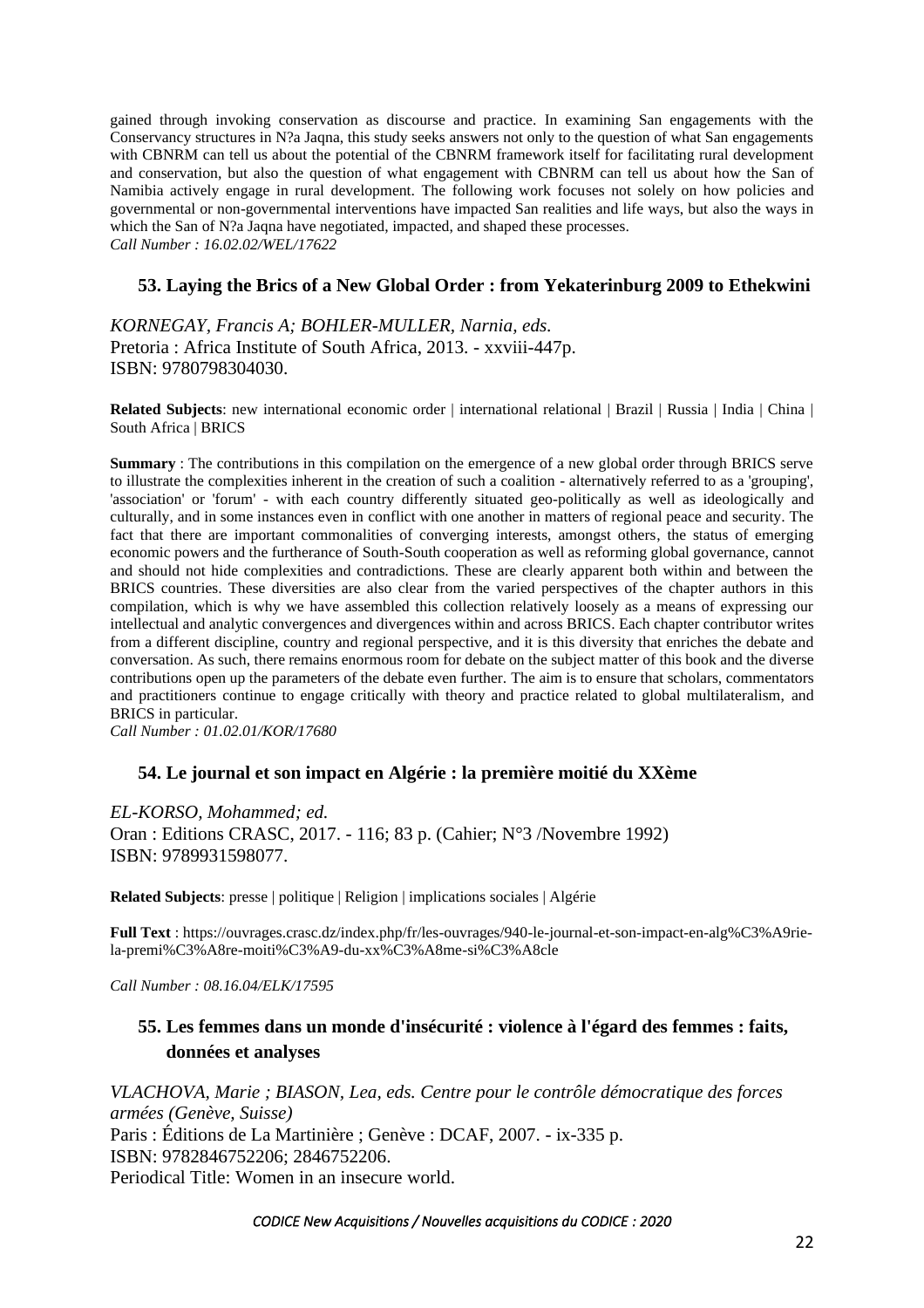**Related Subjects**: violence contre les femmes | femmes | guerre | conditions sociales | Droit | Travailleuses | prostitution | violence sexiste | violence conjugale | violence familiale | violation des droits des femmes | exploitation sexuelle des femmes | violence pénitentiaire | viol

**Résumé** : Le nombre de femmes tuées par les hommes est une des causes de mortalité les plus importantes sur cette planète. Le nombre de victimes est plusieurs fois supérieur à celui des morts dans toutes les guerres du vingtième siècle réunies. Les victimes se dénombrent lors des conflits, mais aussi dans la vie quotidienne. Les causes sont multiples, mais se résument trop souvent au simple fait que, pour un trop grand nombre d'individus, la vie d'une femme et sa dignité valent moins que celles d'un homme. Cette situation est tout simplement intolérable. Nous avons essayé, dans ce livre, de rassembler les faits. Alors que nous avions initialement le projet d'écrire un livre sur les aspects du sexocide qui sont directement liés à notre mission, nous sommes rapidement arrivés à la conclusion que cela revenait par trop à réduire notre approche. Les études qui examinent en détail les multiples aspects spécifiques d'un problème sont évidemment très importantes. Toutefois, une vue exhaustive du sujet est fort nécessaire. Les données doivent être vues dans leur totalité pour que nous puissions commencer à comprendre ce qui est en train de se passer. Nous espérons que les faits, les données et les analyses rassemblés dans ce volume aideront à faire réagir la communauté internationale, l'humanité et chacun d'entre nous. Il ne peut y avoir de place pour la complaisance en face de massacres, de mutilations, de viols, de déchéance et de discrimination sociale. *Call Number : 02.02.04/VLA/17652*

## **56. Les ivoires à Carthage à l'époque phénico-punique**

*KHELIFI, Lilia.Musée national de Carthage ; Jāmiʻah al-TūnisīyahKullīyat al-ʻUlūm al-Insānīyah wa-al-Ijtimāʻīyah.;*

1ère édition.

Tunis : Université de Tunis, Faculté des sciences humaines et sociales : Laboratoire Histoires des économies et des sociétés méditerranéennes : Latrach éditions, 2017. - 236 p. ISBN: 9789973069771; 9973069773.

**Related Subjects**: Musée national de Carthage Catalogs | Musée national de Carthage | histoire | Carthage (Extinct city) Antiquités | Carthage (Extinct city) Histoire | Tunisie Carthage (Extinct city) | catalogues | ivoires *Call Number : 05.01.01/KHE/17679*

# **57. Les pays du Sud dans le système mondial : polarisation, démocratisation, intégration polycentrique**

*ZOUBDI, Ahmed.* Paris : L'Harmattan, 2013. - 288 p. ISBN: 9782336293622 (pbk.); 2336293625 (pbk.).

**Related Subjects**: relations économiques internationales | capitalisme | impéralisme | ajustement structurel | libéralisation économique | politique de développement | démocratisation | politique économique | intégration économique | pays en développement | polarisation | crise d'endettement | Pays du Sud

**Résumé** : Cet ouvrage porte sur les pays du Sud dans le système mondial et place à juste titre l'accent sur le contraste qui oppose les tendances naturelles du capitalisme mondialisé à approfondir la polarisation aux tentatives de certains de ces pays d'émerger pour s'imposer comme des acteurs actifs associés dans le façonnement de la mondialisation. Dans cette perspective analytique générale, l'auteur examine le cas du Maroc. *Call Number : 01.02.01/ZOU/17572*

### **58. Les 100 clés de l'Afrique : inédit**

*LEYMARIE, Philippe ; PERRET, Thierry.* Normal View MARC View Expanded MARC View Card View (ISBD) Paris : Hachette : Radio France internationale, c2006.- 691 p.- (Grand pluriel)

*CODICE New Acquisitions / Nouvelles acquisitions du CODICE : 2020*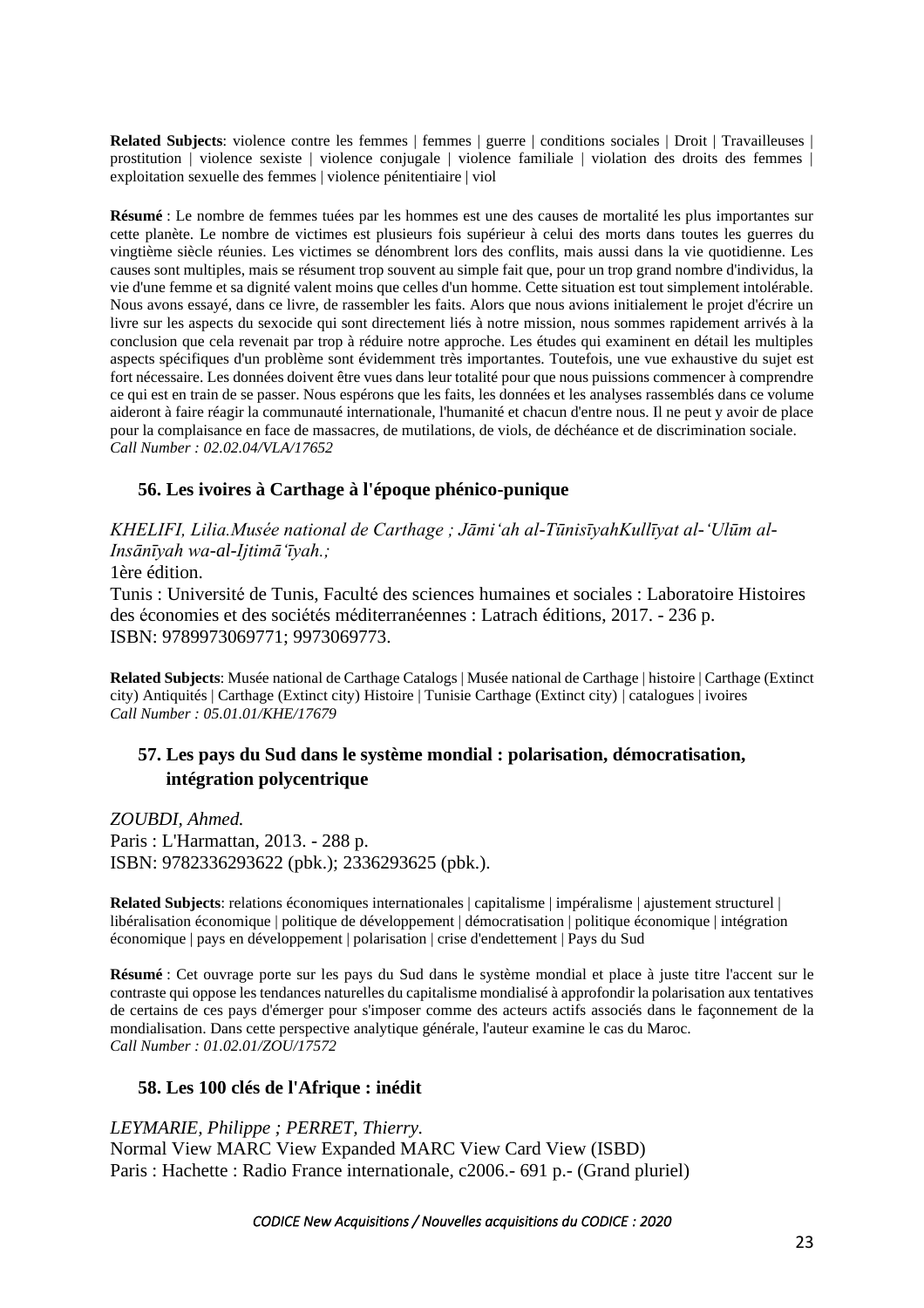ISBN: 9782012792708. Other Title: Cent clés de l'Afrique.

**Related Subjects**: décollage économique | développement économique et social | conflits | politique | société | religion | villes | matières premières | culture | ethnicité | corruption | Afrique -- Encyclopédies | enjeux économiques | enjeux sociaux | enjeux culturels

**Résumé** : L'Afrique noire est mal partie, pronostiquait sombrement René Dumont il y a trente ans. Et de fait : famines, épidémies et guerres civiles ravagent un continent qui ne parvient guère à décoller économiquement, en proie à la corruption, au pillage de ses ressources et à l'exode de ses élites. Pourtant, l'Afrique ne manque pas d'atouts : ici et là, les vieux dictateurs sont congédiés, l'exigence démocratique s'installe. Des médiations se créent pour mettre un terme aux conflits. A l'ONU, le continent apprend à être une force autonome.

Une nouvelle conscience africaine émerge. Des écrivains, des chanteurs et des musiciens, des plasticiens, des cinéastes portent la voix de l'Afrique dans le monde. Sans concessions ni parti pris, c'est cette nouvelle Afrique, dans la multiplicité de ses aspects, que ce livre donne à voir. Il propose une synthèse sur chacun des Etats africains, évoque les principales figures politiques et les grandes étapes de l'histoire contemporaine, offre un tableau des conflits, étudie les grands faits de société (religions, corruption, villes), présente les principaux partenaires du continent, les enjeux économiques, sociaux et culturels.

Des cartes, les " éphémérides " de RFI, qui jalonnent un demi-siècle d'actualité, des chronologies, un choix de textes fondateurs et un index détaillé complètent ce panorama d'un continent en mouvement. *Call Number : 03.02.03/LEY/17599*

## **59. Liberation and technology : development possibilities in pursuing technological autonomy**

*SHEIKHELDIN, Gussai.* Dar es Salaam : Mkuki na Nyota, 2018. - xxv, 174 p. ISBN: 9789987083299.

**Related Subjects**: technology | appropriate technology | technological change | technological dependence | science | State | developing countries | technological autonomy *Call Number : 12.06.01/SHE/17619*

### **60. Literature, integration and harmony in Northern Nigeria**

*ABDULRAHEEM, Hamzat ; ALIYU, Saeedat B ; AKANO, Reuben K ; eds.* Ilorin : Kwara State University Press, 2017. - xiv-275 p. ISBN: 9789785487022.

**Related Subjects**: literature | social integration | cultural integration | theatre | language | ideologies | cultural values | Nigeria | traditional songs | indigenous literature | dramatic theatre | proverbs | Northern Nigeria

**Abstract** : This book explores from various perspectives how the literature of the northern region of Nigeria has promoted the ideology of integration and societal resurgence. Through the diverse cultural productions from this very heterogenous socio-political region, researchers have dissected the portrayals and characterisations of ideologies which foster harmony among the people who speak a multitude of languages and have an array of cultural practices. These contributions bring to the fore the multiple roles that both indigenous literary productions and those adapted from foreign elements have played in realising social and cultural integration and advancing collective values of the people of Northern Nigeria.

This collection of essays is the result of a selection of scholarly contributions to two national conferences on Literature on Northern Nigeria held at the Kwara State University, Malete in 2015 and 2016. *Call Number : 05.05.03/ABD/17627*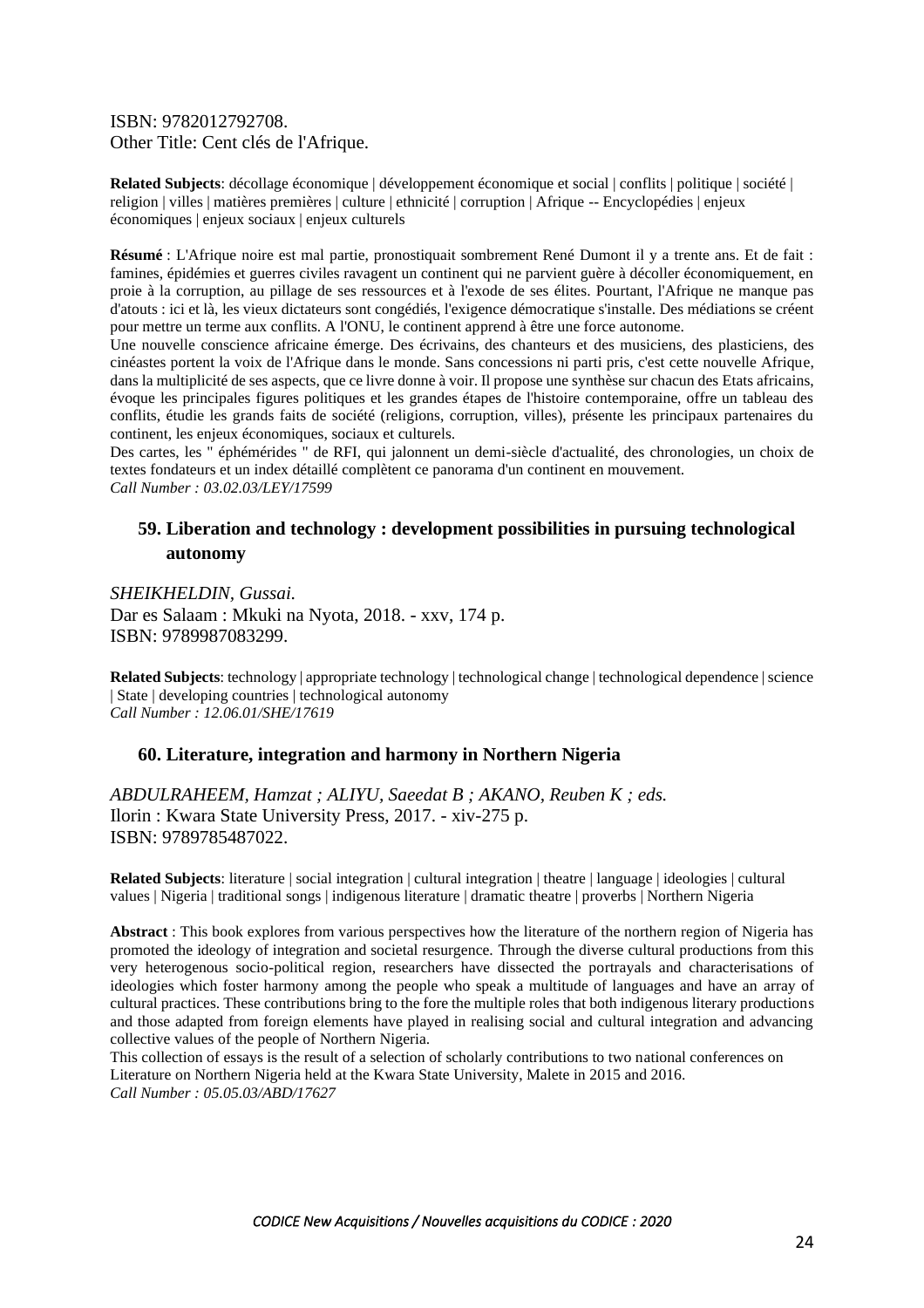# **61. "Little research value" : African estate records and colonial gaps in a postcolonial National Archive**

### *NAMHILA, Ellen Ndeshi.*

Basel : Basler Afrika Bibliographien, 2017. - xiii-262 p. (Basel Namibia studies series ; 17). ISBN: 9783905758788; 3905758784.

**Related Subjects**: National Archives (Namibia) | archives | Racial Discrimination | Blacks | records management | Namibia Race relations | Namibia Statistics, Vital | national archives | public records | record creation

**Abstract** : Ellen Ndeshi Namhila is intrigued by the question: Why can the National Archives of Namibia respond to genealogical enquiries of Whites in a matter of minutes with finding estate records of deceased persons, while similar requests from Blacks cannot be served? Not satisfied with the sweeping statement that this is the result of colonialism and apartheid, she follows the track of so-called "Native estates" through legislation, record creation and disposal, records management and administrative neglect, authorised and unauthorised destruction, transfer and appraisal, selective processing, and (almost) final amnesia. Eventually she discovers over 11,000 forgotten surviving African estate records - but also evidence for the destruction of many others. And she demonstrates the potential of these records to interpret the lives of those who otherwise appear in history only as statistics - records which were condemned to destruction by colonial archivists stating they had "little research value and no functional value." This study of memory against forgetting is a call to post-colonial archives to re-visit their holdings and the systemic colonial bias that continues to haunt them. This is the revised version of Ellen Namhila's 2015 doctoral thesis published at the University of Tampere, Finland. *Call Number : 19.01.03/NAM/17613*

## **62. Monitoring maternal and child morbidity and mortality in South Africa : strengthening surveillance strategies**

*CILLIERS, Linda, ed.* Cape Town, South Africa : HSRC Press, 2018. - xvii-206 p. ISBN: 9780796925367; 9780796924728; 9780796924964.

**Related Subjects** : child mortality | maternal mortality | matenal and child health | health surveys | medical statistics | mapping | civil registration | vital statistics | South Africa | maternal and child mortality | maternal and child morbidity | medical care surveys | surveillance strategies | health facilities audit | health worker behaviour

**Summary** : In the last decade, South Africa has made significant progress in reducing child and maternal mortality rates. Although progress has been made in improving levels of maternal and child morbidity and mortality, it is important to indicate that data used are based on varied sources and systems that sometimes yield conflicting data. South Africa has a well-established statistics system. However, not all deaths are registered and the quality of the cause-of-death information is often inadequate. The Improvement of Maternal and Child Morbidity and Mortality Surveillance (MIMMS) project was initiated to address challenges, bottlenecks and short comings within the surveillance system that compromise the efficiency and effectiveness of the system. Monitoring Maternal and Child Morbidity and Mortality in South Africa is a critical resource that gives insight to the current state of the existing surveillance system and how to strength strategies for monitoring maternal and child morbidity and mortality.

*Call Number : 14.06.00/CIL/17639*

### **63. Nation, power and dissidence in third-generation Nigerian poetry in English**

*EGYA, Sule E.African Humanities Program.*

*1st ed.*

Publication: New York : African Humanities Program ; Pretoria : Unisa Press, 2014. - vii-177p. (African humanities series).

ISBN: 9781868887590 (paperback); 1868887596 (paperback); 9781920033446 (print); 9781920033453 (pdf); 9781920033460(epub).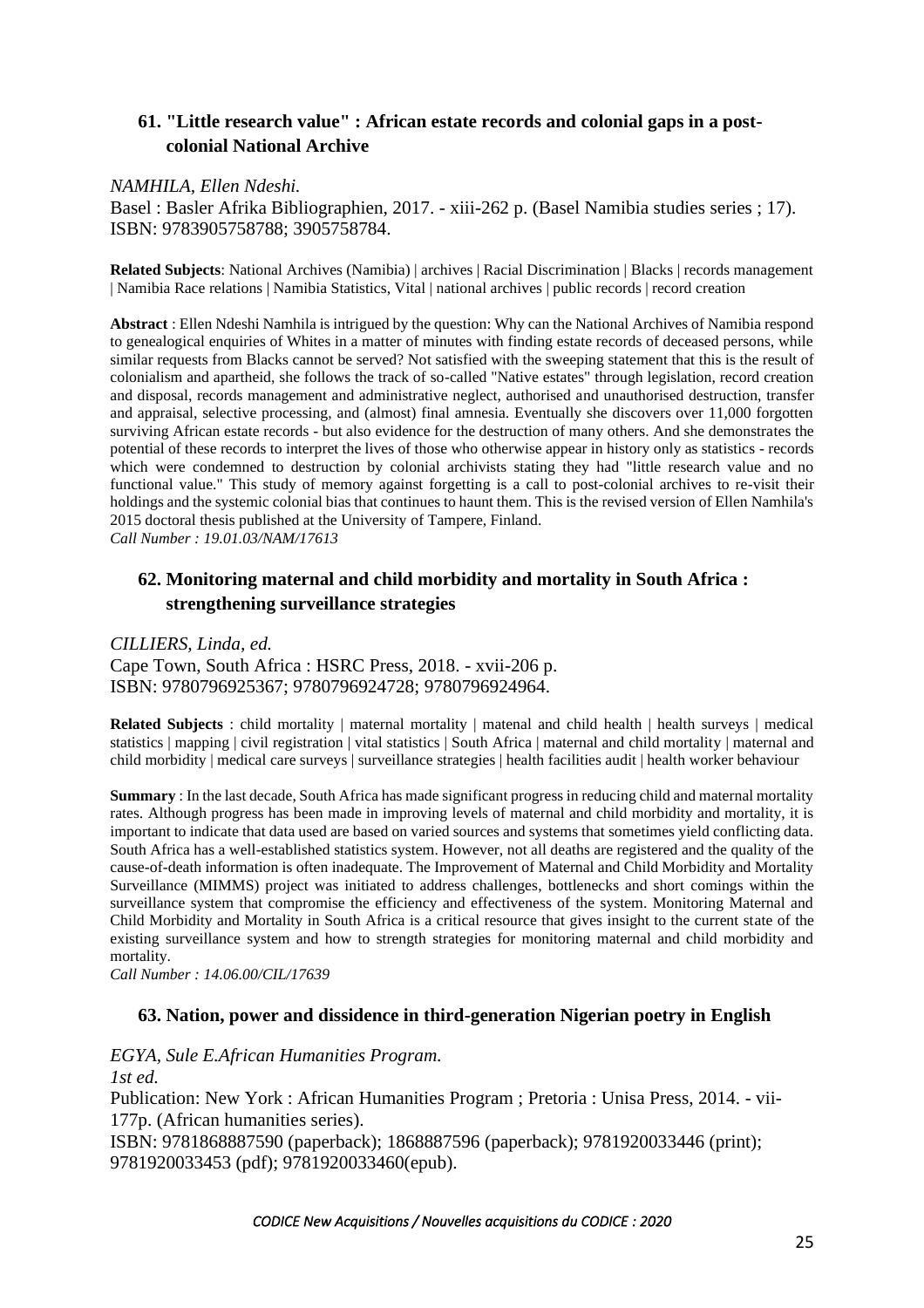**Related Subjects**: literature | politics | generations | intellectuals | english | Nigeria Poetry. 20th century | Criticism, interpretation, etc | poetry | Nigerian poetry | emerging generation

**Abstract** : Nation, Power and Dissidence in Third Generation Nigerian Poetry in English is a theoretical and analytical survey of the poetry that emerged in Nigeria in the 1980s. Hurt into poetry, the poets collectively raise aesthetics of resistance that dramatises the nationalist imagination bridging the gap between poetry and politics in Nigeria. The emerging generation of poetic voices raises an outcry against the repressive military regimes of the 1980s and 1990s. Ingrained in the tradition of protest literature in Africa, the third-generation poetry is presented here as part of the cultural struggles that unseat military despotism and envisage a democratic society. *Call Number : 05.05.03/EGY/17670*

#### **64. Of Bushmen and work: models, modelling and illusions. Inaugural lecture**

*OTOBO, Dafe* Edition restructured as a book. Lagos: Malthouse Press Limited, 2018.- 150 p. ISBN: 9789785579871.

**Related Subjects**: trade unionism | labour | employment | labour relations | farm management | farmers | farmers'associations | Bush | Bushmen

**Abstract** : This book contains the 9th Inaugural Lecture Series 2018 of the University of Lagos, Nigeria, delivered by Dafe Otobo on 4 July 2018. According to Professor Otobo, "this is a small part in the on-going attempt at placing state policies, organisational, managerial and workers practices in Nigeria, if not Africa and elsewhere, into truer perspective." Aside from updating trade unionism and related developments in Nigeria, it is easily a thought-provoking and thorough-going critique of dominant received theories on labour and employment relations.

*Call Number : 13.06.01/OTO/17648*

#### **65. The odd man in Mugabe's white-hand man**

*NORMAN, Denis.* Harare : Weaver Press, 2018. - xx-234 p. ISBN: 1779223358; 9781779223357

**Related Subjects** : politicians -- Zimbabwe -- Biography | Heads of State | personality | economic development | political development | Zimbabwe -- Politics and government -- 1980-

**Description** : Written with a fine balance of the personal, the professional and the political, this memoir offers an observant insider's view of the early promise, and subsequent decline, of a newly independent country finding its way in the world. Denis Norman faced many difficult situations as a government minister, but his penchant for focusing on the positive earned him the nickname, 'Nothing Wrong Norman'. His engaging story reflects his encouraging attitude and he remains hopeful for the future.

*Call Number : 04.04.02/NOR/17629*

## **66. Old Nyaviyuyi in performance : seven tales from northern Malaŵi as told by a master performer of the oral narrative**

*BANDA, Tito, ed.* Mzuzu, Malawi : Mzuni Publications, Mzuzu University, 2006. - x-90 p. ISBN: 9990857032; 9789996060328.

**Related Subjects**: Mythology | oral tradition | traditional culture | Performing Arts | cultural heritage | tale | oral literature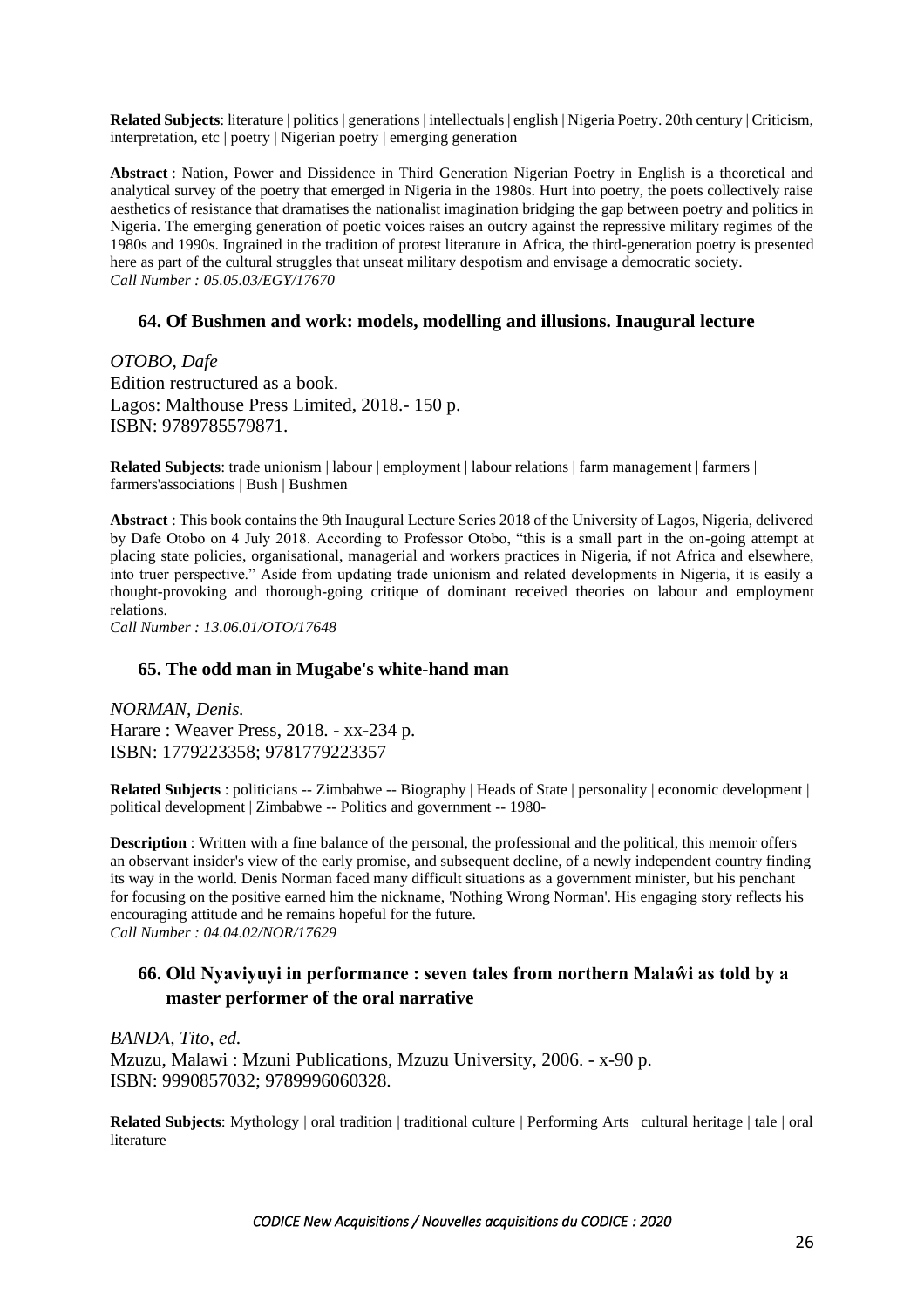**Abstract** : Reading these tales from Northern Malawi readers come close to watching an original performance and the tales and the songs encapsulate the essence of Malawian culture. The authors presentation, using performance directions, allows the reader to see and hear old Nyaviyuyi as she, through word, voice, tone and gesture, mocks nosy wives, and celebrates the devotion of friendship and parental love. The author has made a further contribution to the topic by including musical notations for the songs. *Call Number : 05.04.02/BAN/17656*

## **67. One country, two elections, many voices! The Kenya 2017 general elections and the historic fresh presidential electon : observation report**

*Elections Observation Group (Nairobi, Kenya).* Nairobi, Kenya : Elections Observation Group, 2017. - xx-140 p.

**Related Subjects**: elections | Heads of State | political parties | civil society | Media | prisoners | voting | Kenya | presidential election

**Abstract** : The 2017 electoral cycle is one of the most remarkable in Kenya's political and electoral history. Not only were the scheduled general elections held on 8th August 2017 in line with the five-year electoral calendar, but also the Presidential Election results were annulled by the Supreme Court and a Fresh Presidential Election ordered and conducted on 26th October 2018. Thus, apart from the usual six elections that ordinarily constitute the general elections, an additional presidential election was scheduled and conducted, thus making the 2017 electoral cycle unprecedentedly characterized by seven elections. The 2017 electoral cycle was a protracted and unrelenting process for many electoral stakeholders. It was also historical given that a record 14,523 candidates out of 15,082 aspirants were cleared to participate in all the elections. The 2017 electoral cycle also rekindled the memories of the 2013 electoral cycle as the 2017 presidential elections yet again pitted the incumbent President Uhuru Kenyatta against Hon. Raila Odinga, as the top two favorite candidates, as was the case in the previous elections, thus taking the character of an epic electoral grand rematch between the two. **Full Text** : [https://royaltrendia.com/wp-content/uploads/2018/03/ELOG\\_2017\\_Elections-1.pdf](https://royaltrendia.com/wp-content/uploads/2018/03/ELOG_2017_Elections-1.pdf) *Call Number : 04.04.02/NAT/17574*

### **68. Owners of learning : the Nyae Nyae village schools over twenty-five years**

*HAYS, Jennifer.*

Basel : Basler Afrika Bibliographien, 2016. - xviii-262 p. (Basel Namibia studies series ; 16) ISBN: 3905758601; 9783905758603.

**Related Subjects**: schools | primary education | learning | indeigenour population | -- Namibia -- Eastern Bushmanland | traditonal knowledge transmission

**Abstract** : This book describes the Nyae Nyae Village Schools, an innovative and unique mother-tongue education initiative set in north-eastern Namibia. Inspired by the optimism of Independence, the project was designed in close consultation with the Ju'hoansi community in the early 1990s. Drawing upon their traditional knowledge transmission strategies, and initiated in a supportive political environment, the project exemplified 'best practice.' During the following two decades, the Village Schools have transitioned from a donor-supported 'project' to government schools, and have received much attention and support from donors, civil society organisations, researchers, and others. However, the students still do not seem to succeed in the mainstream schools. Why is this? Based on long-term field-work in the region, including interviews with Nyae Nyae residents over several years and work with involved organisations, the book addresses this question. Contextualising the Village Schools within post-Independence Namibia, southern African history and the global indigenous rights movement, it examines the enormous paradoxes that schooling presents for the Nyae Nyae community. 'Owners of Learning' is the English translation of the Ju'hoansi word for 'teacher' and it serves to highlight a fundamental question - to whom does education belong?

*Call Number : 06.04.02/HAY/17662*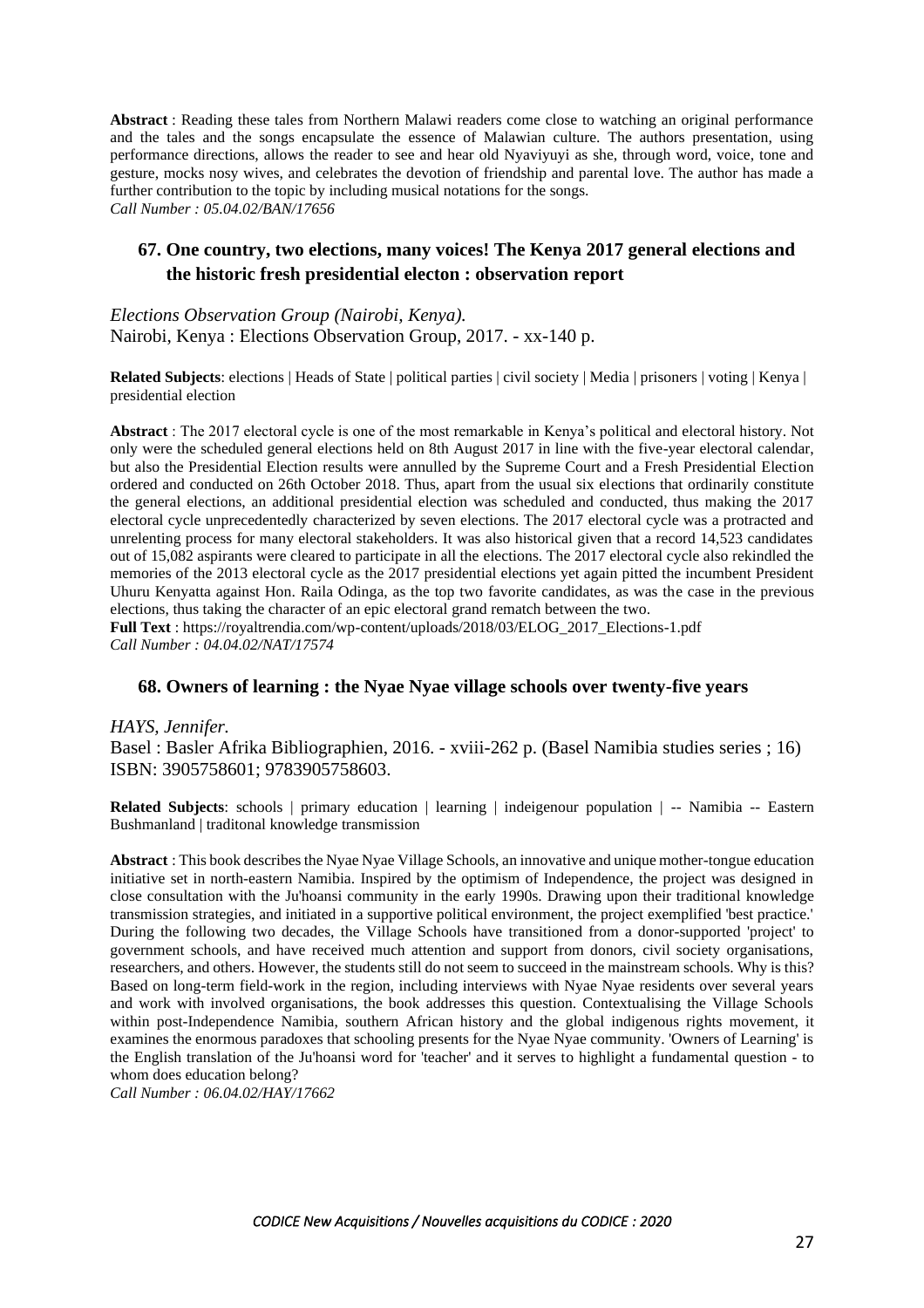# **69. Parading respectability : the cultural and moral aesthetics of the christmas bands movement in the Western Cape, South Africa**

*BRUINDERS, Sylvia.* First edition Grahamstown, South Africa : AHP Publications, 2017. xvii, 205 p. - (African humanities series). ISBN: 9781920033194.

**Related Subjects**: music | musical instruments | Religion | ethnography | South Africa | marching bands | brass instruments | musical groups | religious aspects | colored people -- Social life and customs | Christmas bands movement | musical transmission

**Abstract** : Parading respectability: The cultural and moral aesthetics of the Christmas Bands Movement in the Western Cape, South Africa is an intimate and incisive portrait of the Christmas Bands Movement in the Western Cape of South Africa. Drawing on her own on background as well as her extended research study period during which she became a band member and was closely involved in its day-to-day affairs, the author, Dr Sylvia Bruinders, documents this centuries-old expressive practice of ushering in the joy of Christmas through music by way of a social history of the coloured communities. In doing so, she traces the slave origins of the Christmas Bands Movement, as well as how the oppressive and segregationist injustices of both colonialism and apartheid, together with the civil liberties afforded in the South African Constitution (1996) after the country became a democracy in 1994 have shaped the movement.

**Full Text:** <https://www.nisc.co.za/media/docs/155559630318.pdf> *Call Number : 05.05.03/BRU/17664*

### **70. Perspectives on Thought Leadership for Africa's Renewal**

*KONDLO, Kwandiwe, ed.* Pretoria: Africa Institute of South Africa, 2013. - xxiv-688 p. ISBN: 9780798304528.

**Related Subjects**: leadership | Economic Recovery | globalization | International Relations | Economic and Social Development | Africa's renewal | Africa's advancement | pan-africanism African renaissance

**Abstract** : This book outlines perspectives of emerging and established African scholars on what one could describe as the debate on leadership and the articulation of the life of the mind in Africa's socio-economic, political and cultural life from the time of independence to date. The papers contained in the book cover the following thematic areas: Alternative Leadership Paradigm for Africa's Advancement; African Perspectives on Globalisation and international relations; Pan-Africanism and the African Renaissance; Scientific, Technological and Cultural Dimensions of African Development.

The first section deals with alternative leadership paradigms for Africa's advancement. It also debates the 'thin line' separating management studies from leadership studies and untangles the hermeneutic complexities in the term 'leadership'. Section two examines among other things, the crucial challenge of globalisation and public ethics and others African perspectives. The section also interrogates the current complexities and credibility deficits in the global governance of trade and towards the end engages philosophical questions about conscience and consciousness in African development and progress. The debates in section three continue to section four and focus on the overall issues of language and liberation, the significance of Multi, Inter and Trans-Disciplinary Approaches in the analysis of the African continent, appropriate indigenous paradigms for promoting the African renaissance as well as a series of debates on the meaning and prospects of regional integration in Africa's renewal. This provides just a snapshot of a very wide ranging and interesting debate contained in the publication. *Call Number : 05.03.05/KON/17685*

### **71. Pilotage des politiques publiques au Sénégal, de 1960 à 2012**

*TOURE, El Hadj Seydou Nourou; éd.* Dakar: L'Harmattan, 2019. - xiii-431 p.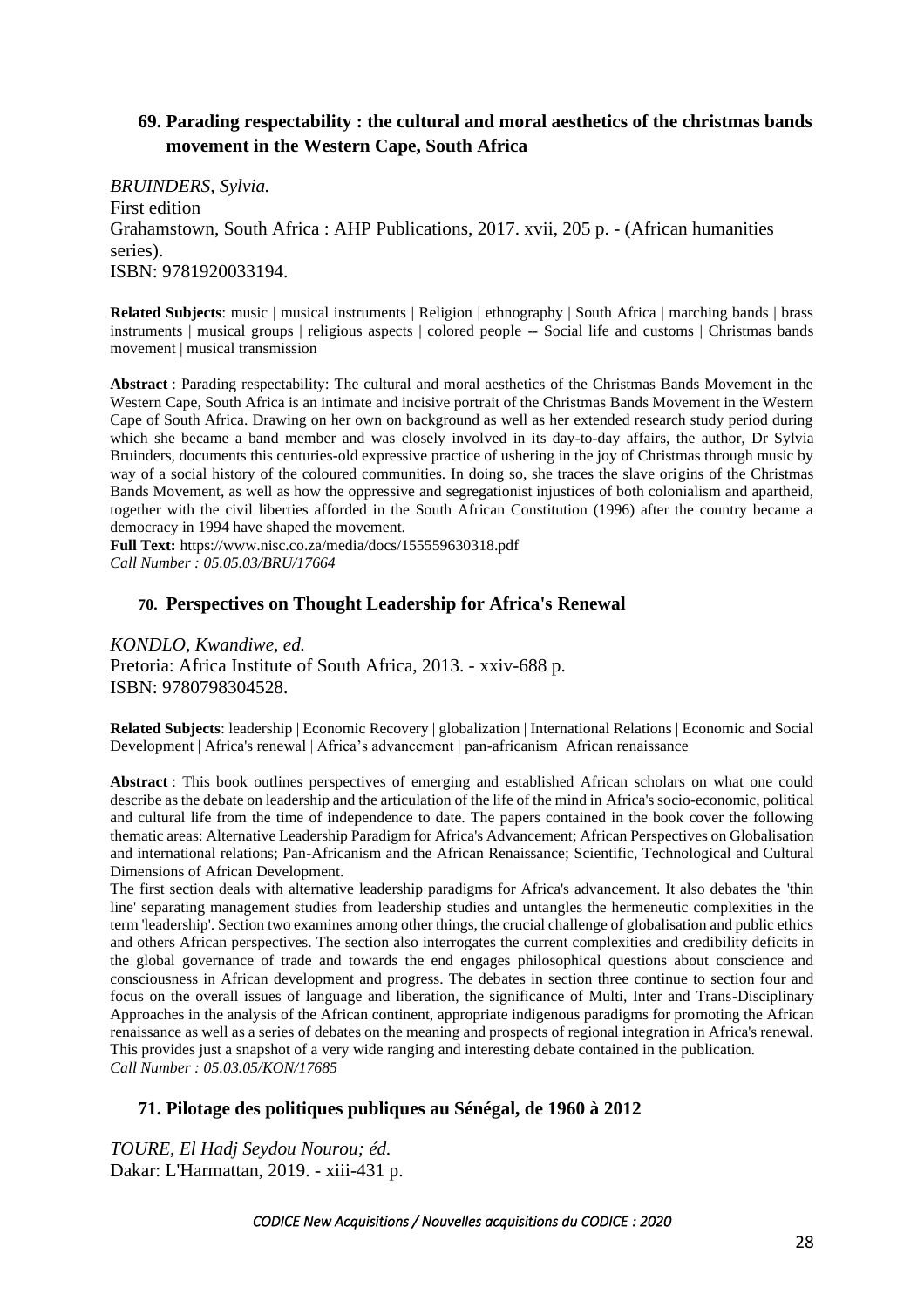Etude réalisée par le GNT 2013 du CODESRIA, et financée par le CODESRIA et le CEPOD ISBN: 9782343173245.

**Related Subjects**: politique gouvernementale | administration publique | planification stratégique | plans de développement | ajustement structurel | administration locale | politique de développement | ressources humaines | finances publiques | gestion financière | politique budgétaire | politique fiscale | Endettement | gestion de la dette | Politique agricole | politique industrielle | politique énergétique | politique de l'éducation | politique sanitaire | Sénégal 1960-2012 | programme d'ajustement structurel | développement local | gestion des ressources humaines

**Résumé** : Ce livre est la première tentative d'envergure consacrée à l'examen du pilotage des politiques publiques au Sénégal entre 1960 et 2012. Il propose sur la question des regards croisés d'universitaires et d'experts de l'administration publique centrale, notamment de ceux du Centre d'études des politiques de développement (CEPOD), qui est le pôle central de réflexion du ministère de l'Économie et des Finances. Les contributions réunies dans ce volume analysent, sur la longue durée, des séquences importantes du processus complexe de la construction de l'État. Elles dévoilent les enjeux et les contraintes de la gestion des politiques publiques, tout en mettant à nu les origines, mais aussi les manifestations, des déséquilibres structurels croissants de la fin des années 1970. Elles se concentrent ensuite sur les programmes d'ajustement structurel, en examinant leurs résultats dans certains secteurs. Elles montrent ainsi de quelle manière les rigidités structurelles observées durant la période antérieure ont été traitées. Elles reconstituent également le mode de gouvernance des institutions et des politiques publiques observé après l'alternance politique de 2000. Ce volume met en évidence l'incidence du politique sur la gestion des structures administratives ou économiques et caractérise la capacité du gouvernement à gérer ou à mettre en œuvre les réformes envisagées pendant la période examinée. Il offre aux décideurs des éclairages novateurs sur les différentes facettes des politiques publiques et sur la qualité de la gouvernance des institutions. Ce livre constitue donc un précieux outil pour tous ceux qui, à des degrés divers, s'intéressent à l'avenir du Sénégal et à celui des pays confrontés aux mêmes problèmes de développement. *Call Number : 04.03.02/TOU/17673*

#### **72. Pio Gama Pinto : Kenya's unsung martyr : 1927-1965**

*DURRANI, Shiraz, ed.* Normal View MARC View Expanded MARC View Card View (ISBD) Nairobi, Kenya : Vita Books, 2018. - 390 p. ISBN: 9789966189004 (paper); 9789966189042 (eBook).

**Related Subjects**: Pinto, Pio Gama, 1927-1965 | Politicians | Biographies | National Liberation Movements | Kenya -- Politics and government -- 1963-1978

**Abstract** : Pio Gama Pinto was born in Kenya on March 31, 1927. He was assassinated in Nairobi on February 24, 1965. In his short life, he became a symbol of anti-colonial and anti-imperialist struggles in Kenya and India. He was actively involved in Goa's struggle against Portuguese colonialism and in Mau Mau during Kenya's war of independence. For this, he was detained by the British colonial authorities in Kenya from 1954-59. His contribution to the struggle for liberation for working people spanned two continents - Africa and Asia. And it covered two phases of imperialism - colonialism in Kenya and Goa and neo-colonialism in Kenya after independence. His enemies saw no way of stopping the intense, lifelong struggle waged by Pinto - except through an assassin's bullets. But his contribution, his ideas, and his ideals are remembered and upheld even today by people active in liberation struggles.

This book does not aim or claim to be a comprehensive record on Pio Gama Pinto, just the beginning of the long journey necessary to record the history of Kenya from an anti-imperialist perspective. It introduces readers to voices of many people who have written about Pinto to build up as clear a picture of Pinto as possible. In that spirit, it seeks to make history available to those whose story it is - people of Kenya, Africa and progressive people around the world.

*Call Number : 04.04.02/DUR/17660*

#### **73. Politics of origin in Africa : autochthony, citizenship and conflict**

*BOAS, Morten ; DUNN, Kevin C.* London : Zed Books, 2013.- viii-149 p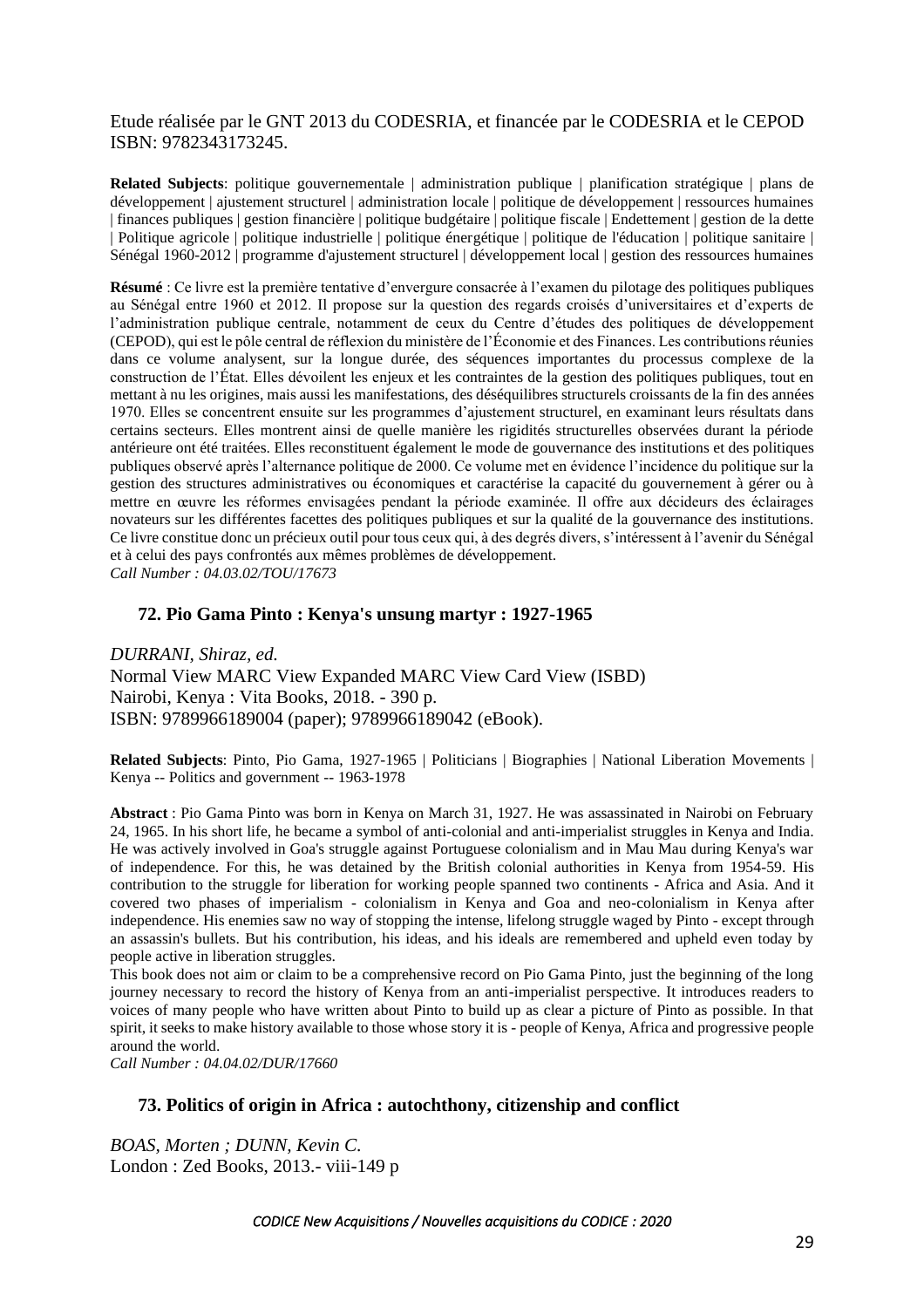### ISBN: 9781848139978; 1848139977; 9781848139961; 1848139969.

**Related Subjects**: nationality | indigenous population | politics | conflicts | civil war | Africa -- Politics and government. -- Liberia -- Kenya -- Congo DR -- Côte d'Ivoire | case studies | citizenship | autochtony | land scarcity

**Summary**: "In this revealing new book, Bøås and Dunn explore the phenomenon of 'autochthony' - literally 'son of the soil' - in African politics. In contemporary Africa, questions concerning origin are currently among the most crucial and contested issues in political life, directly relating to the politics of place, belonging, identity and contested citizenship. Thus, land claims and autochthony disputes are the hallmark of political crises in many places on the African continent. Examining the often complex reasons behind this recent rise of autochthony across a number of high-profile case studies - including the Democratic Republic of Congo, Côte d'Ivoire, Liberia, and Kenya - this is an essential book for anyone wishing to understand the impact of this crucial issue on contemporary African politics and conflicts."--Publisher's website.

*Call Number : 14.03.01/BOA/17644*

## **74. Points taken : a CSO proposal for setting the electoral reform agenda in Kenya : the report of the National Election Observer Symposium**

*Election Observer Group (Nairobi, Kenya).* Publication : Nairobi, Kenya : Elections Observation Group, 2018. -180 p.

**Related Subjects**: elections | political parties | human rights | media | women | youth | Kenya Congresses | voter education | electoral processes | social media *Call Number : 04.04.02/ELE/17573*

## **75. Power-sector reform and regulation in Africa : lessons from Kenya, Tanzania, Uganda, Zambia, Namibia and Ghana**

*KAPIKA, Joseph ; Eberhard, Anton A .* Cape Town, South Africa : HSRC Press, 2013. - x-246 p. ISBN: 0796924104; 9780796924100.

**Related Subjects**: electric power | electricity | government policy | law | legislation | Africa | Kenya | Tanzania | Uganda | Zambia | Namibia | Ghana | power resources | electric utilities

**Abstract** : Power-sector reform and regulation in Africa offers detailed, up-to-date and original research into how governments and policymakers in six African countries have grappled with the development of their energy sectors. Arising out of a two-year peer-learning process involving senior executives in the electricity regulators in each country, the book contains an intelligent and clear analysis of the knowledge and shared experiences gathered in Africa by African scholars.

**URL**[:https://www.researchgate.net/publication/290439901\\_Power\\_Sector\\_Reform\\_and\\_Regulation\\_in\\_Africa\\_](https://www.researchgate.net/publication/290439901_Power_Sector_Reform_and_Regulation_in_Africa_Lessons_from_Kenya_Tanzania_Uganda_Zambia_Namibia_and_Ghana) Lessons from Kenya Tanzania Uganda Zambia Namibia and Ghana (read full-text)

*Call Number : 08.11.02/KAP/17496*

### **76. Proclaiming political pluralism : churches and political transitions in Africa**

PHIRI, Isaac. Westport, Conn. : Praeger, 2001. X-169 p. (Religion in the age of transformation) ISBN: 0275972143 (alk. paper).

**Related Subjects:** christianity | church | state | Politics | Africa, Sub-Saharan Politics and government 1960- | Africa, Sub-Saharan Church history 20th century | Zambia | zZmbabwe | political arena | political transition

**Abstract** : As the population of Africa increasingly converts to Christianity, the church has stepped up its involvement in secular affairs revolving around the transition to democracy in nations such as Zambia, Zimbabwe,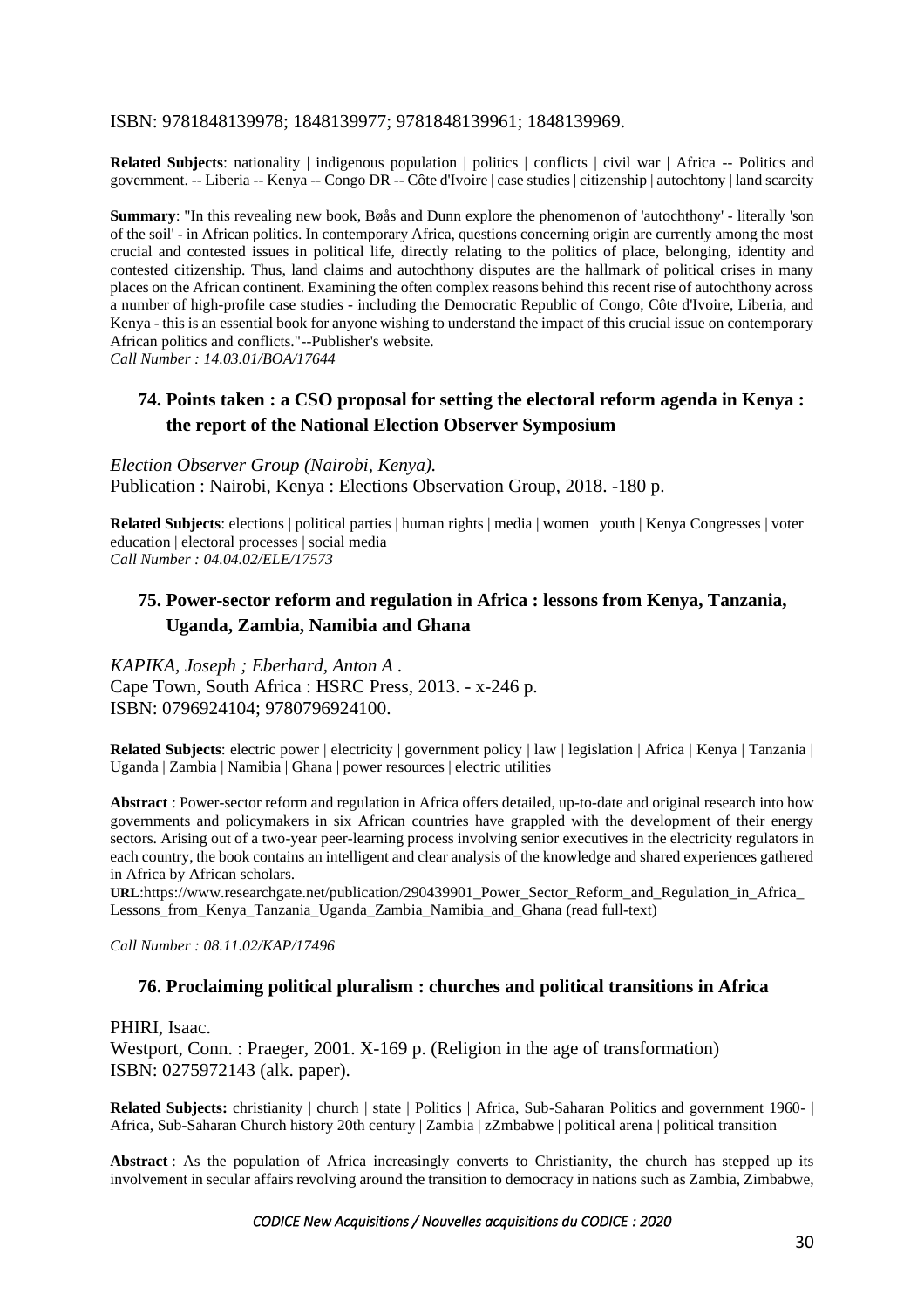and South Africa. Comparative in approach, the author analyzes patterns of church-state relations in various sub-Saharan countries, and contends that churches become more active and politically prominent when elements and organizations of civil society are repressed by political factors or governing bodies, providing services to maintain the well-being of civil society in the absence of those organizations being repressed. The author concludes, that once political repression subsides, churches tend to withdraw from a confrontation with the state and their political role becomes unclear. This unique book advances the idea that in pluralist Africa, churches should focus their influence and resources on nurturing the fragile multiparty democracies and promoting peace and reconciliation. In his analysis of church-state relations in sub-Saharan Africa, Phiri shows how churches are drawn into confrontation with the state by the repression of civil society and that once civil society is liberated, direct churchstate confrontation diminishes. In South Africa, churches led by figures such as Bishop Desmond Tutu assumed a major role after nationalist movements such as Nelson Mandela's African National Congress were banned and their leaders jailed. In Zimbabwe, the church assumed a confrontational role in 1965 after political movements were banned and their leaders exiled. In Zambia, churches became confrontational when the single-party rule repressed all opposition and supported the rise of the prodemocracy movement that ended Kenneth Kaunda's twenty-seven-year rule. Examining these situations and others in different parts of Africa, Phiri illuminates the major issues and conflicts and suggests ways in which the church can continue to help promote smooth transitions to democracy.

*Call Number : 05.04.03/PHI/17677*

## **77. Promoting green economy : implications for natural resources development, food security and poverty reduction in Africa**

*AYUK, Elias ; OKU, Effiom E ; ASUBONTENG, Kwabena Owusu ; NUTAKOR, Praise; eds.* Accra, Ghana : United Nations University Institute for Natural Resources in Africa, 2016. xv-265 p.

ISBN: 9789988633097; 9988633092.

**Related Subjects**: sustainable development | economic and social development | environmental economics | natural resources | agriculture | agricultural productivity | food security | forest management | social welfare | Africa | green economy | biodiversity conservation | climate change | human security | poverty reduction

**Abstract** : Most African national economies depend on the exploitation of both renewable and non-renewable natural resources for development. Conventional and unconventional exploitation of natural resources has left negative carbon footprints. This has also degraded hotspots across the African continent, impacting negatively on people and the environment. A Green Economy offers the continent the opportunity to achieve sustained economic development devoid of environmental degradation and inefficient utilisation of natural resources. This book, Promoting Green Economy, explores issues affecting the socio-economic development of the continent and focuses on Africa's need for a green economy. With chapters written by seasoned authors from academia and industry across the continent, the book examines the challenges of sustainable management of Africa's natural resources and recommends the need for the continent to transit towards green economy as this can provide opportunities for minimising environmental footprints of all economic activities. The book calls on the commitment of the public and private sectors to the development of appropriate green economy policies and regulatory frameworks to promote inclusive growth. *Call Number : 16.01.01/AYU/17633*

#### **78. Réception de la modernité : histoire de la pensée contemporaine en Egypte**

*MOGHITH (Mughïth), Anwar.* [Cairo] : Haut Conseil de la culture, 2015. - 227 p. ISBN: 9789779203102.

**Related Subjects**: histoire | philosophie | modernisation | Egypte | modernisme islamique | laïcité *Call Number : 05.01.01/MOG/17694*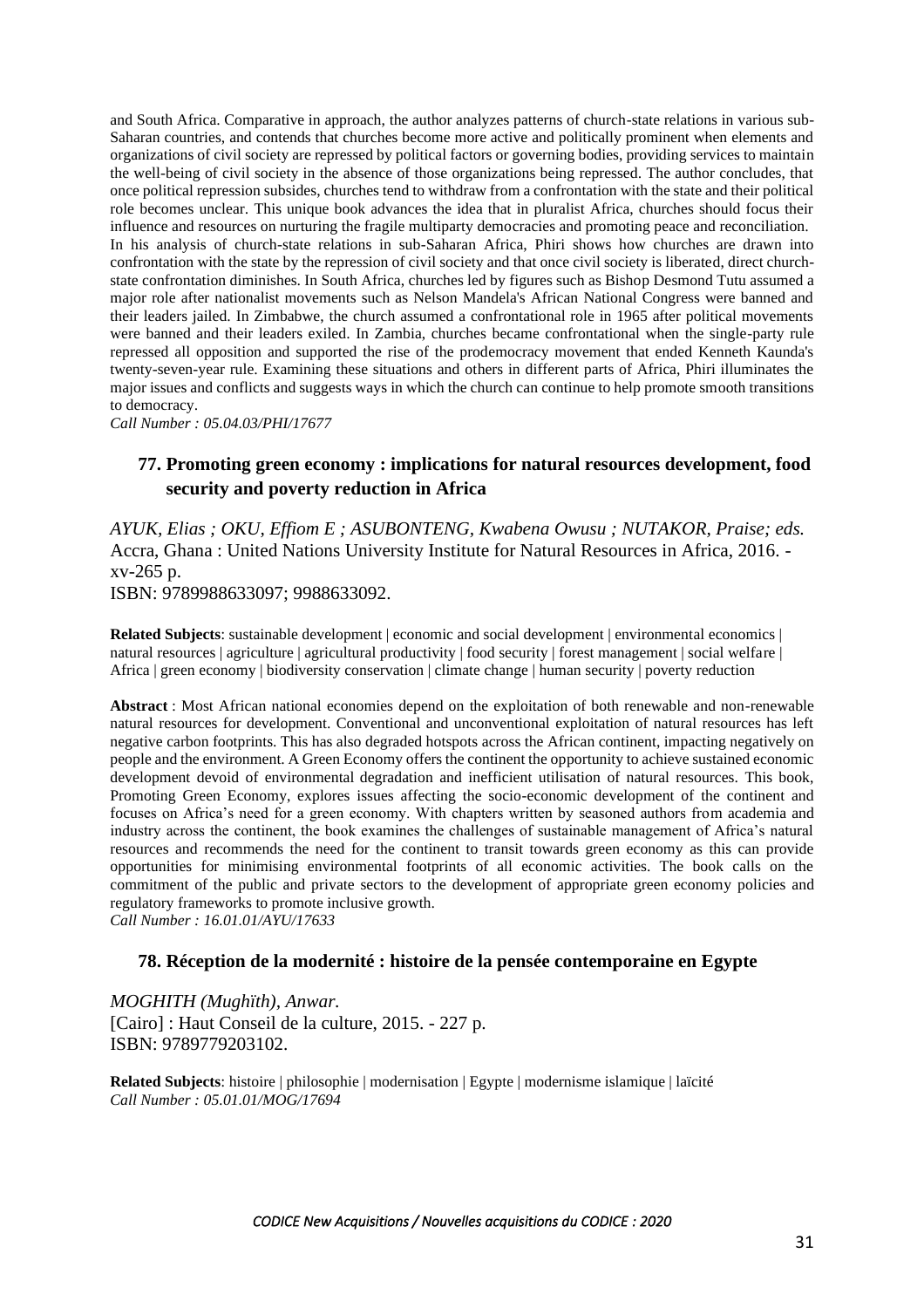### **79. Retour aux "Brazzavilles noires" : hommage à Georges Balandier**

*OSSEBI, Henri ; TCHICAYA-OBOA, Régine; GOYENDZI, Raoul; eds.* Paris : L'Harmattan, 2019. -191 p. ISBN : 9782343191539.

**Related Subjects** : BALANDIER, Georges | anthropologie | intellectuels | anthopologues | sociologues | Congo | hommage | Brazzavilles noires | Poto-Poto | Bacongo

**Résumé** : "A Brazzaville, la nature prodigue une telle magnificence quelle détourne d'abord l'attention de ce que les colonisateurs ont bâti là, une ville blanche largement étalée, flanquée de deux villes noires construites à chacune de ses extrémités... J'eus très Mt la certitude que les villes noires n'étaient pas des périphéries à tenir en oubli, des agglomérations qui enfermaient en leurs limites une population de déracinés à utiliser et à cantonner selon la règle de chacun à sa place. J'y voyais au contraire un nouveau monde social en devenir, un milieu créatif où s'expérimentaient des relations inédites, où se manifestait la confrontation conflictuelle du traditionnel et du moderne." (Conjugaisons, 1997). Ainsi s'exprimait, à propos de Poto-Poto et Bacongo, les deux "Brazzavilles noires" qu'il arpente en 1948, Georges Balandier, l'un des anthropologues et sociologues africanistes de langue française les plus connus aujourd'hui. Auteur notamment de : Afrique ambigüe (1957), Anthropologie Politique (1967), Sens et Puissance (1971), Le Pouvoir sur scènes (1980), Le détour : pouvoir et modernité (1985), et surtout de la Sociologie des Brazzavilles noires (1955) ainsi que de la célèbre Sociologie actuelle de l'Afrique noire (1955), dans laquelle il a livré, entre autres, sa lecture critique de la "situation coloniale". Trois ans après sa disparition, ce "retour" aux sources congolaises de ses travaux rassemble, ici, les contributions présentées lors du colloque qui lui a été dédié, à Brazzaville en 2018, par des universitaires locaux et par leurs collègues venus d'ailleurs. Une manière d'appropriation individuelle et collective de l'empreinte intellectuelle, toujours présente, de cet inoubliable "élève de l'Afrique", comme il aimait le dire.

*Call Number : 05.01.01/OSS/17579*

## **80. Rethinking securities in an emergent technoscientific new world order: retracing the contours for Africa's hi-jacked futures**

#### *MAWERE, Munyaradzi ; NHEMACHENA, Artwell, ed.*

Work Description: Mankon, Bamenda: Langaa Research and Publishing CIG, 2018. - xiv-412 ISBN: 9956764116; 9789956764112.

**Related Subjects**: new technology | social welfare | new international economic order | Ethnicity | disability | International Politics | globalization | Religion | youth | Democracy | Africa | emergent technology | | security studies | human insecurity | social networking | social responsibility | emergent digital media

**Summary** : The emergent technoscientific New World Order is being legitimised through discourses on openness and inclusivity. The paradox is that openness implies vulnerability and insecurities, particularly where closure would offer shelter. While some actors, including NGOs, preach openness of African societies, Africans clamour for protection, restitution and restoration. Africans struggle for ownership and access to housing, for national, cultural, religious, economic, and social belonging that would offer them the necessary security and protection, including protection from the global vicissitudes and matrices of power. In the presence of these struggles, to presuppose openness would be to celebrate vulnerability and insecurities. This book examines ways in which emergent technologies expose Africans and, more generally, peoples of the global south to political, economic, social, cultural and religious shocks occasioned by the coloniality of the global matrices of power. It notes that there is the use -- by global elites -- of technologies to incite postmodern revolutions designed to compound the vicissitudes and imponderables in the already unsettled lives of people north and south. Particularly targeted by these technologies are African and other governments that do not cooperate in the fulfilment of the interests of the hegemonic global elites. The book is handy to students and practitioners in security studies, African studies, development studies, global studies, policy studies, and political science.

*Call Number : 12.06.01/MAW/17631*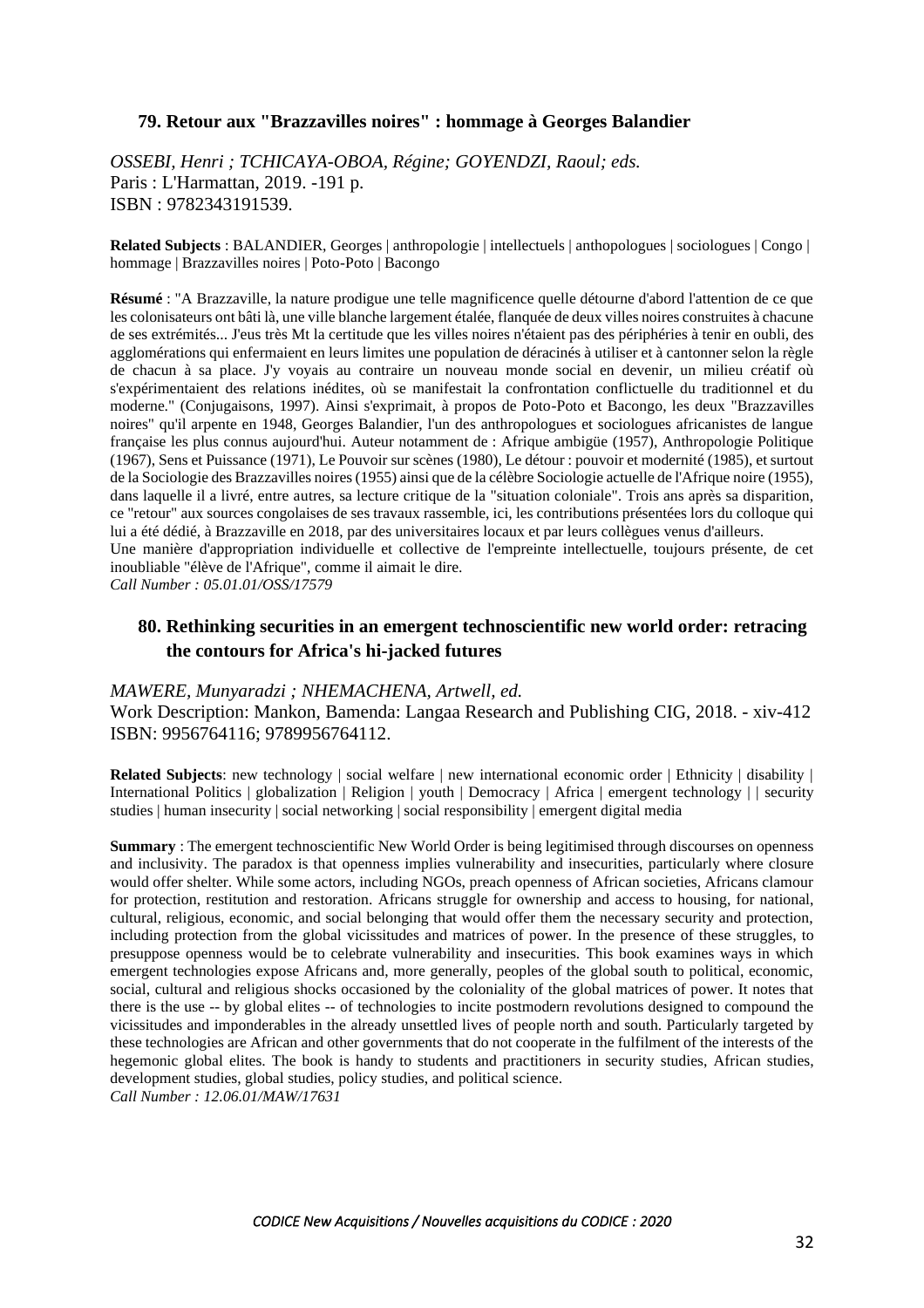## **81. Return from Siberia : a Japanese life in war and peace, 1925-2015**

*EIJI, Oguma ; NOBLE, David ; LTCB International Library Trust ; Kokusai Bunka Kaikan (Tokyo, Japan)* First English edition Publication: Tokyo : International House of Japan, 2018. - xviii-320 p. – (LTCB international library selection ; no. 40). ISBN: 9784924971455 (hardback); 4924971456 (hardback). Periodical Title: Ikite kaette kita otoko. English.

**Related Subjects**: Oguma, Kenji, 1925- | Sino-Japanese War (1937-1945) | World War (1939-1945) | Since 1937 | military personnel | war | Biographies | prison | Japanischer Kriegsgefangener | history | Japan -- History -- 1945- -- Biography | Japan | Japan | Biography | History | Biographies | soldiers | prisoners of war | Sino-Japanese War, 1937-1945 | World War, 1939-1945 | oral history

**Abstract** : What was it like to live through the dizzying changes in Japanese society in the twentieth century, as Japan formed its own imperial colonies in Asia, was defeated in World War II, and achieved its postwar economic miracle? In this book, sociologist Oguma Eiji skillfully locates his father Kenji's personal experiences of this era in the context of concurrent social, economic, and political trends, blending oral history and social history *Call Number : 01.02.06/EIJ/17643*

### **82. Rural-urban dynamics in the East African mountains**

*RACAUD, Sylvain; NAKILEZA, Bob; BART, François; CHARLERY DE LA MASSELIERE, Bernard. eds. Institut français de recherche en Afrique.* Dar es Salaam, Tanzania : Mkuki Na Nyota in association with French Institute of Research in Africa (IFRA), 2017. - xxxv, 352 p. ISBN: 9987753981; 9789987753987.

**Related Subjects**: Urbanization | Rural Development | rural urban disparity towns | mountains | Tourism | East Africa Rural conditions

**Abstract** : This book is the result of a long-term cooperation between French and East African scholars and universities under the aegis of the French Institute of Research in Africa (IFRA-Nairobi). It presents the main results of the research program Cooperation for University and Scientific Research (CORUS): Mountains and Small and Medium Cities in East Africa: Environmental Management, Flows of People and Resources, funded by the French Ministry of Foreign Afairs and supported by IFRA-Nairobi. The specific subject is to rethink the development of the East African mountains in relation to the fast-growing towns and cities that surround them. Three East African mountains were chosen: Mount Kenya, Mount Elgon (Ugandan side) and Uporoto Mountains (Tanzania). Comparisons are included, especially with Mount Kilimanjaro, which has been studied in previous books and programs (e.g. Kilimanjaro: Mountain, Memory and Modernity, Mkuki na Nyota, Dar es Salaam, 2006). The authors are East African (Tanzania, Uganda, Kenya) and French scholars, most of them geographers. Made from 12 contributions, this book focuses on a recent change in those mountains: a growing urbanization which shapes new mountain systems. This phenomenon, which is actually a major upheaval, is the focal point of the book, giving rise to the question: what are the links between Rural-Urban evolution in such contexts? What are the impacts on livelihoods and development? This book, covering social and environmental scientific issues relating to Rural-Urban nature, is the first of its kind for African mountains. *Call Number : 14.04.03/RAC/17617*

### **83. Sécurité par le bas : perceptions et perspectives citoyennes des défis de sécurité au Burkina Faso**

*HAGBERG, Sten; KIBORA, Ludovic; BARRY, Sidi; et al.* Vol. 1 Uppsala : Uppsala Universitet, 2019. -109 p. (Uppsala papers in Africa Studies ; 5)

*CODICE New Acquisitions / Nouvelles acquisitions du CODICE : 2020*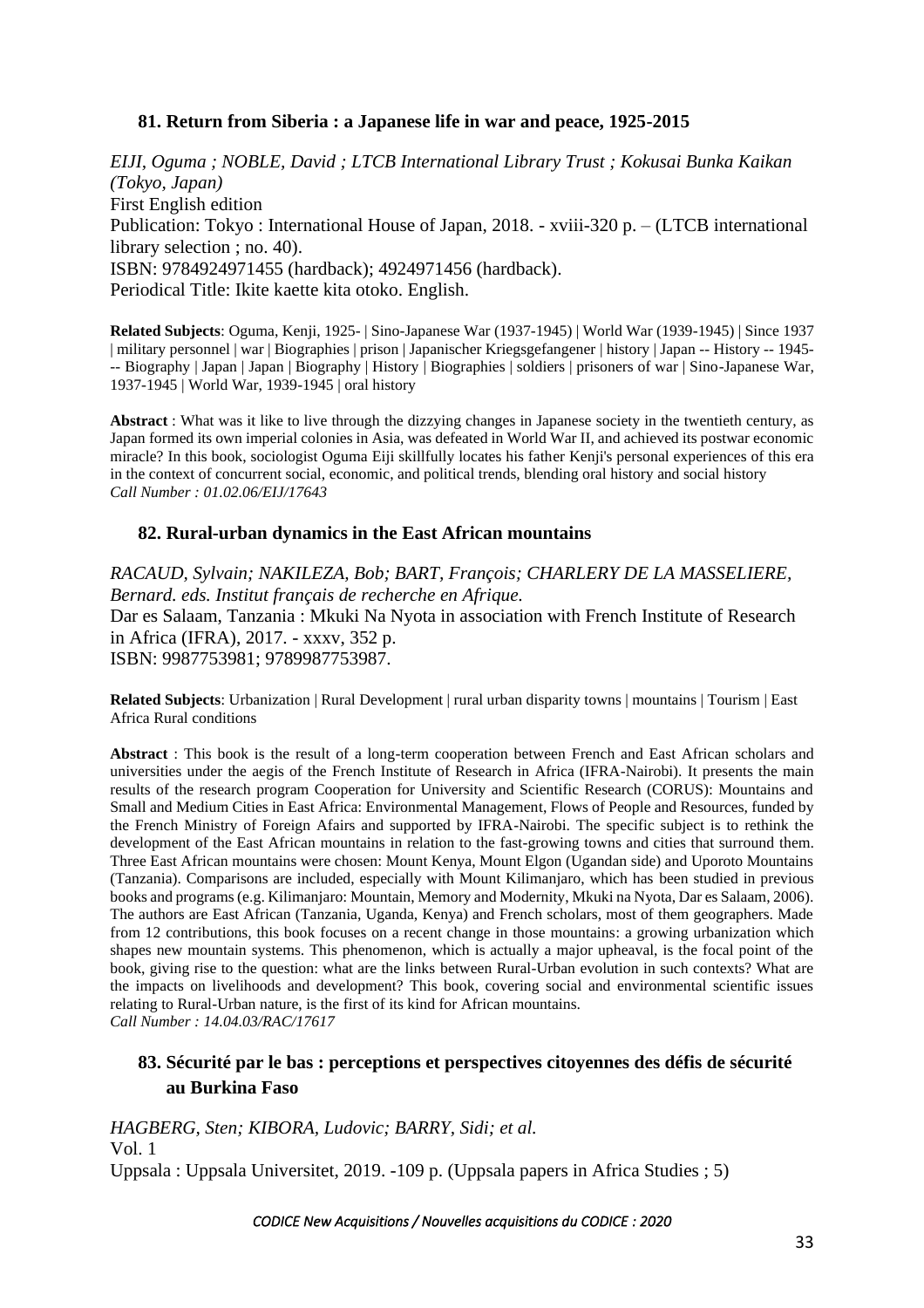#### ISBN: 9789150627947; 9150627945.

**Related Subjects** : sécurité | sécurité alimentaire | terrorisme | crime organisé | délinquance | pauvreté | criminalité | défense | Burkina Faso | sécurité humaine | attaques armées | insécurité alimentaire

**Résumé** : Cette étude porte sur la sécurité par le bas au Burkina Faso, notamment les manières dont les citoyens perçoivent et vivent les défis de sécurité. A travers une entrée par la commune, elle s'intéresse à l'interface entre les enjeux locaux et les insécurités multiples : attaques armées, terrorisme, crime organisé, délinquances, exactions et bavures des forces de sécurité, pauvreté, insécurité alimentaire, etc. L'étude met les nouvelles initiatives de sécurité (Forum national de sécurité, la Force conjointe du G5 Sahel, groupes d'autodéfense, etc.) en perspective, car elle vise à comprendre les réalités et les « vues et vécues » des acteurs socio--politiques locaux et des citoyens ordinaires.

L'étude est le fruit d'un travail collectif. Une équipe d'anthropologues a d'abord mené les recherches de terrain dans 13 communes burkinabè pour ensuite analyser les matériaux ethnographiques afin de rédiger le présent document ensemble. Les perspectives citoyennes de sécurité, l'ancien régime, la crise malienne, et la criminalité transfrontalière, sont analysées à côté des perceptions populaires de l'État burkinabè. L'émergence des groupes d'auto-défense, particulièrement les Dozos, Koglweogos et Roughas, est contextualisée, suivie d'une analyse des initiatives locales pour la sécurité, telles que l'engagement contre la radicalisation et la mobilisation des femmes. Comment vivre les insécurités – notamment les questions de sécurité alimentaire, de chômage et d'emploi et gérer la peur – est analysé en détail sur la base des connaissances approfondies des terrains de recherche. **Full Text** :<http://www.diva-portal.org/smash/get/diva2:1368559/FULLTEXT01.pdf>

*Call Number : 16.04.01/HAG/17576*

## **84. Social memory, silenced voices, and political struggle : remembering the revolution in Zanzibar**

*BISSELL, William Cunningham ; FOUERE, Marie-Aude, eds.* Dar es Salaam : Mkuki na Nyota, 2018. - xix-385 p. ISBN: 9789987083176; 998708317x.

**Related Subjects** : Revolution | public opinion | Nationalism | History | liberalism | Zanzibar -- History -- Revolution, 1964 | Zanzibar -- Politics and government -- To 1964 | political struggle | cultural memory

**Summary**: "This volume focuses on the cultural memory and mediation of the 1964 Zanzibar revolution, analyzing its continuing reverberations in everyday life. The revolution constructed new conceptions of community and identity, race and cultural belonging, as well as instituting different ideals of nationhood, citizenship, sovereignty. As the commemoration of the 50th anniversary of the revolution revealed, the official versions of events have shifted significantly over time and the legacy of the uprising is still deeply contested. In these debates, the question of Zanzibari identity remains very much at stake : Who exactly belongs in the islands and what historical processes brought them there ? What are the boundaries of the nation, and who can claim to be an essential part of this imagined and embodied community ? Political belonging and power are closely intertwined with these issues of identity and history--raising intense debates and divisions over precisely where Zanzibar should be situated within the national order of things in a postcolonial and interconnected world. Attending to narratives that have been overlooked, ignored, or relegated to the margins, the authors of these essays do not seek to simply define the revolution or to establish its ultimate meaning. Instead, they seek to explore the continuing echoes and traces of the revolution fifty years on, reflected in diverse memories, media, and monuments. Inspired by interdisciplinary perspectives from anthropology, history, cultural studies, and geography, these essays foreground critical debates about the revolution, often conducted sotto voce and located well off the official stage--attending to long silenced questions, submerged doubts, rumors and secrets, or things that cannot be said."-- Back cover. *Call Number : 05.03.04/BIS/17630*

**85. Social movements on the Net**

*LEON, Osvaldo; BURCH, Sally; TAMAYO, Eduardo.* Quito : Agencia Latinoamericana de Información, 2001. - 206 p.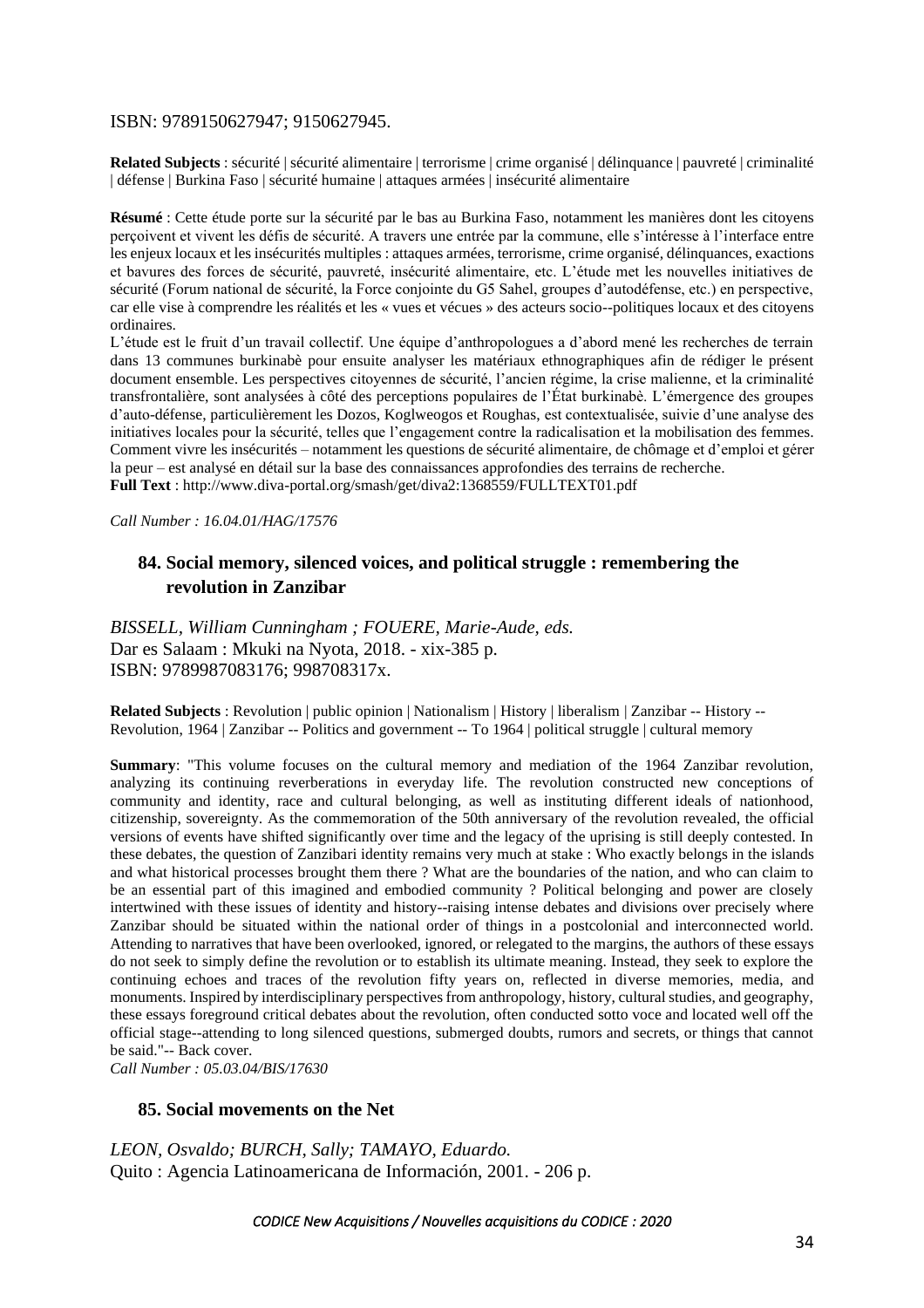ISBN: 9978-42-049-5.

**Related Subjects**: social movements | Internet | information technology | information networks | social change | democratization | information dissemination | Latin America | civil society | capacity building *Call Number : 05.03.07/OSV/17692*

#### **86. State failure, collapse and reconstruction**

*MILLIKEN, Jennifer, ed.* New Jersey: Blackwell Publishing, 2003. x-325 p. – (Development and change book series). ISBN: 1405105364; 9781405105361.

**Related Subjects**: state | conflicts | peace | state failure | state collapse | state reconstruction | peace building | arms proliferation *Call Number : 04.03.01/MIL/17689*

## **87. State of the nation : South Africa, 1994-2014 : a twenty-year review of freedom and democracy**

*MEYIWA, Thenjiwe; NKONDO, Muxe; CHITIGA-MABUGU, Margaret; SITHOLE, Moses; NYAMNJOH, Francis B.; eds. ; Human Sciences Research Council.* Cape Town, South Africa : HSRC Press, 2014. - xvii, 524 p. ISBN : 9780796924612; 0796924619. Other Title: State of the nation 2014.

**Related Subjects**: Democracy | Politics | freedom of information | Economics | Society | Health | Environment | South Africa Social conditions 1994- | South Africa Economic policy | South Africa Social policy | South Africa Economic conditions 1991- | South Africa Foreign relations 1994- | South Africa Politics and government 1994- | Post-apartheid era | BRICS

**Abstract** : This seventh edition in the internationally acclaimed State of the Nation series from HSRC Press is a significant contribution to the debates around the impact of 20 years of freedom and democracy on South Africa. Resonating with a wealth of research in a variety of disciplines and cross-disciplinary fields, leading scholars analyze and reflect on an emerging balance sheet that urges all South Africans towards a fair, coherent, and multipronged approach to development in which all stakeholders need to participate. The two decades of freedom and democracy are viewed through the lenses of politics, economics, society, health, environment, and the global context. Each of these sections offers illuminating and significant analyses of topics of national importance. Across the world, scholars, academics, policymakers, and general readers look to the annual editions of State of the Nation as influential frames of reference for South African current affairs and the pathways forward. *Call Number : 04.02.02/MEY/17672*

#### **88. The future of mining in South Africa : sunset or sunrise?**

#### *VALIANI, Salimah, ed.*

Joahnnesburg : Mapungubwe Institute for Strategic Reflection (MISTRA), 2018. - xvii-401 p. ISBN: 9780639923826.

**Related Subjects**: mining | mineral exploration | mineral resources | mining development | Social aspects | South Africa. -- History -- 21st century | mineral industries

**Summary**: "The Future of Mining in South Africa: Sunset or Sunrise? is the first of its kind in South Africa. The book aims to catalyse change by gathering together fragmented views into unifying conversations about the future of mining in South Africa and other countries across the mineral-dependent globe. It covers issues like the potential of platinum to spur industrialization, land and dispossession in the platinum belt, the roles of the state and capital in mineral development, mining in the era of the Fourth Industrial Revolution, the experiences of women in and affected by mining since late 19th century, mine worker organizing: history and lessons and how post-mine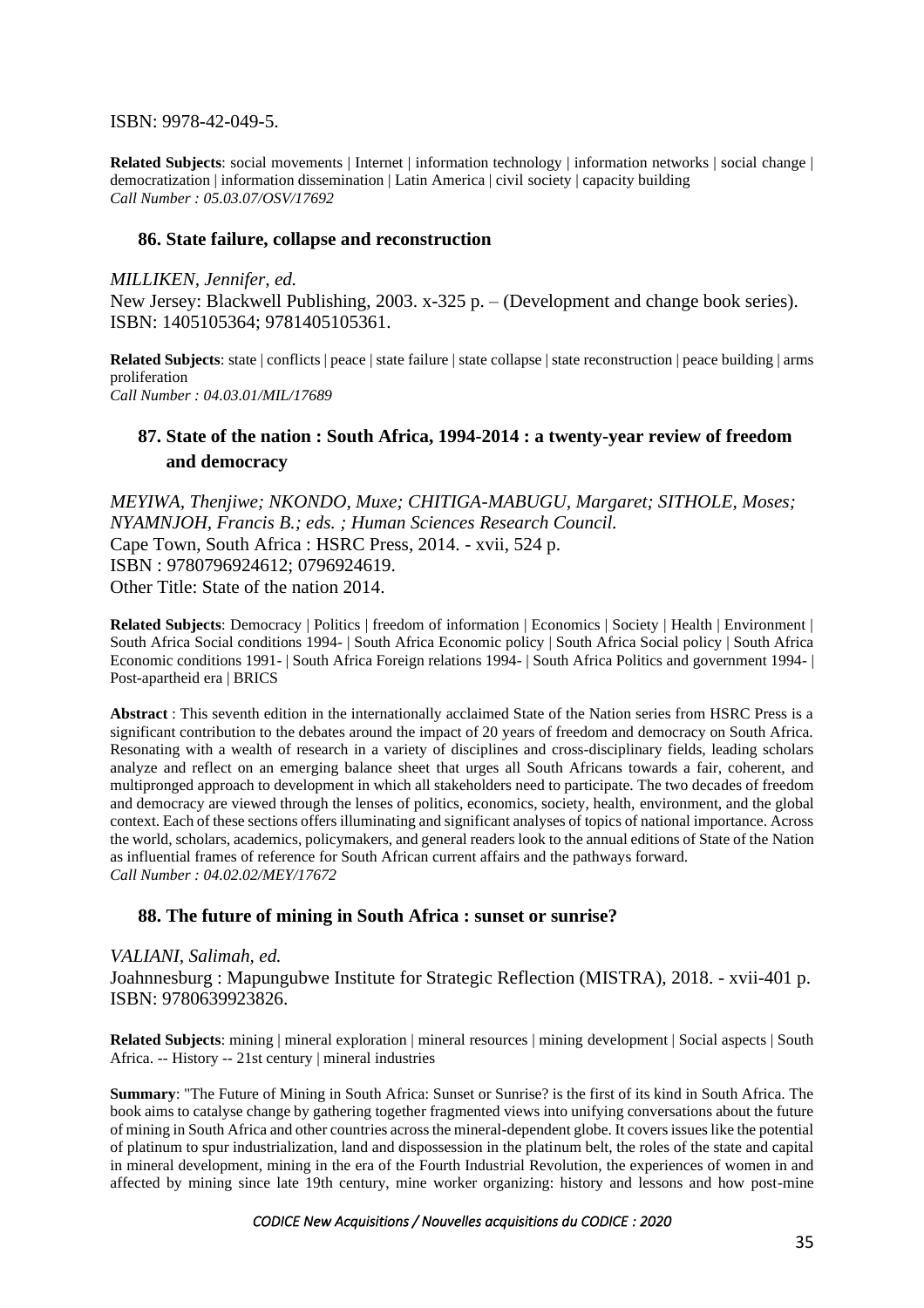rehabilitation can be tackled. It was inspired not only by an appreciation of South Africa's extensive mineral endowments, but also by a realisation that, while the South African mining industry performs relatively well on many technical indicators, its management of broader social issues leaves much to be desired. It needs to be deliberated whether the mining industry can play as critical a role going forward as it did in the evolution of the country's economy."--Publisher's description.

*Call Number : 08.13.01/VAL/17659*

### **89. The history of South African cricket retold: cricket and conquest: 1795-1914**

*ODENDAAL, André; REDDY, Krish(Sportswriter); MERRETT, Christopher; WINCH, Jonty.* Vol. 1 Cape Town, South Africa : BestRed, 2018. - xix-467 p. (African Lives; 1).

ISBN: 9781928246138

**Related Subjects**: sports | political aspects | Racial Discrimination | South Africa History | cricket | cricket players **Abstract** : The first of its kind for any sport in South Africa: a cricket love story of epic dimensions, full of sometimes shocking details. Cricket and Conquest fundamentally revises long-established foundational narratives of early South African cricket, reaching beyond whites-only mainstream histories to integrate at every stage and in every region the experiences of black, as well as women, players. In this book and its sequels, the authors reveal how racism came to be built into the very fabric of South African cricket's culture and traditions, and how the sport was tied to the broader historical processes that shaped the country. *Call Number : 13.08.01/ODE/17610*

### **90. The history of South African cricket retold: divided country: 1914-1950s**

*ODENDAAL, André; REDDY, Krish(Sportswriter); MERRETT, Christopher.* Vol. 2. Cape Town, South Africa : BestRed, 2016. - xiv-442 (African Lives) ISBN: 9781928246168

**Related Subjects**: sports | State | racial discrimination | political aspects | South Africa History | cricket | cricket players

**Abstract** : Divided Country explains how segregation and apartheid became entrenched in a unique way in cricket in South Africa between 1915 and the 1950s. While the rest of the cricket world increasingly rubbed out old dividing lines, South Africa reinforced them until seven different South Africas existed at the same time in cricket. Each ran leagues and provincial competitions and chose national teams. Divided Country attempts to paint an entirely new picture of cricket in South Africa during a crucial and complex period. Without knowing how apartheid in cricket unfolded one cannot even begin to understand the journey the country has travelled since the 1950s, and how, slowly, painstakingly, the cricket unity we take for granted today was struggled for and constructed.

*Call Number : 13.08.01/ODE/17614*

#### **91. The khat conundrum in Ethiopia : socioeconomic impact and policy directions**

*ADMASSIE, Yeraswork ; Yamāh̲barāwi ṭenāt madrak (Ethiopia).* Addis Ababa : Forum for Social Studies, 2017. - 129 p. (FSS monograph ; no.12) ISBN: 9789994450633; 9994450638.

**Related Subjects**: trees | plants | drug addiction | Ethiopia | Khat | khat production | khat consumption | Khat marketing

**Abstract** : In recent years, Ethiopia has experienced a rapid expansion of Khat production, marketing and consumption that has put her in a double bind. Her economy is becoming increasingly dependent on the production and export of Khat, the same way a significant section of her population is getting progressively enticed into its unbridled consumption. Khat abuse/addiction has led to serious and manifold socioeconomic problems including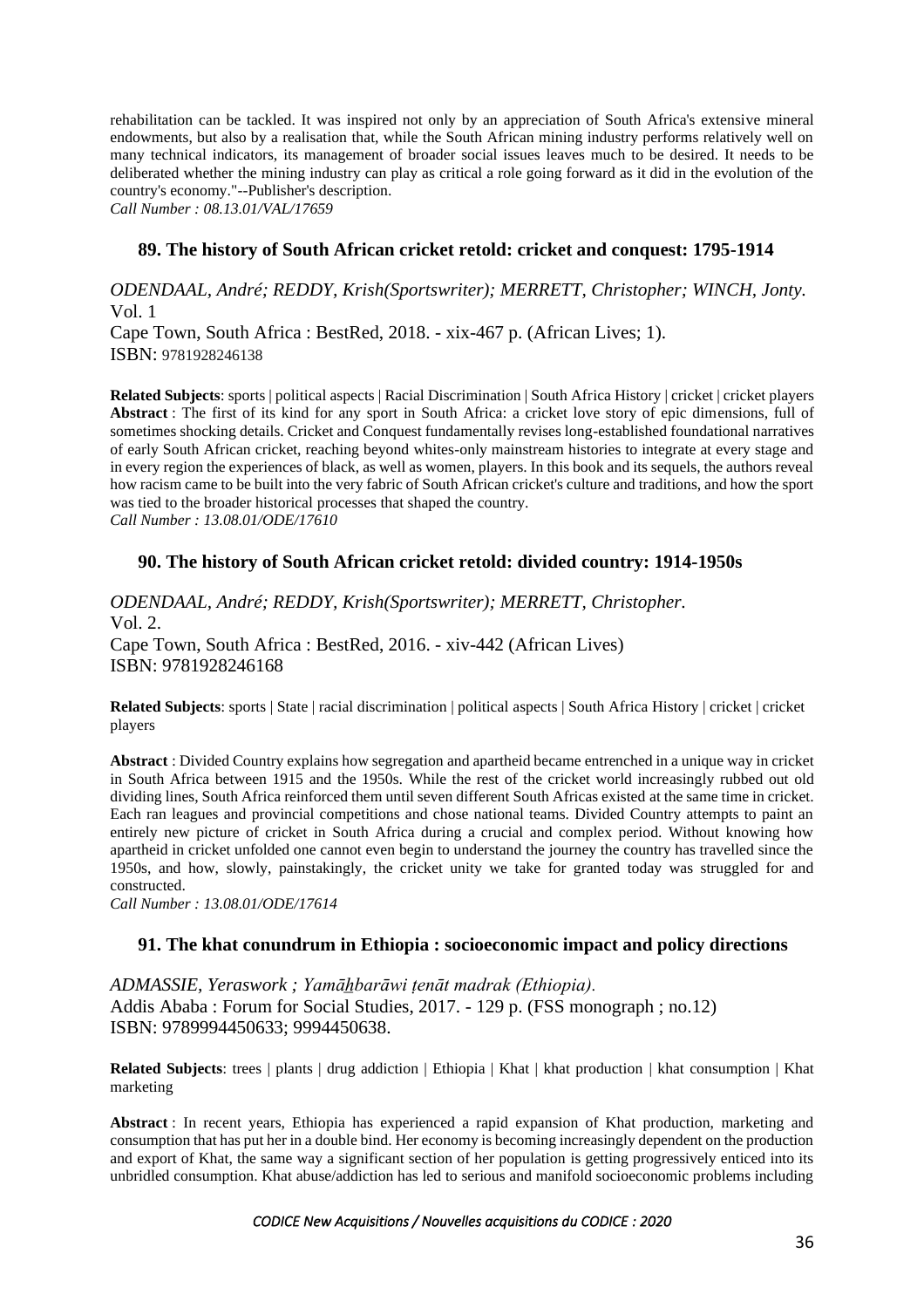those relating to health. In spite of the fact that several millions of her citizens are preoccupied with Khat in the capacities of growers, traders, and chewers, the country has no clear policy to guide its production, distribution or use. The study, the findings of which are reported in this volume, focused on the unravelling the intertwined socioeconomic impacts of Khat consumption and addiction, and culminates with the identification of feasible national-level strategies and policy responses to the Khat conundrum.

**Full Text** :<https://www.fssethiopia.org/index.php/download/fss-monograph-no-12/>

*Call Number : 07.07.01/ADM/17669*

### **92. The long Odyssey of Maat**

*SEDEK SO, Melki.* Paris: L'Harmattan, 2015. -133 p. ISBN: 978-2-343-08090-1.

**Related Subjects**: Religion | History | ethics | Mythology | administration of justice | Africa | Egypt | monotheism | buddhism | truth | Cheikh Ahmadou Bamba | Cheikh Ibra Fall |Maat

**Abstract** : In this book that takes us far from the beaten paths of history, mathematician and essayist Melki Sedek So portrays the dangers that religion poses to African renaissance and continental unity. He shows how Africa brought humanity out of darkness by establishing the bases of monotheism and even buddhism. He invites the African public to discover this truth demonstrating that Maat, the moral code principles of truth and justice, is the light that radiated forth from Africa to illuminate the rest of the world. *Call Number : 05.04.02/SED/17683*

#### **93. The South African informal sector : creating jobs, reducing poverty**

*FOURIE, Frederick C. v. N; SKINNER, Caroline; eds.* Cape Town, South Africa : HSRC Press, 2018. - xxii-490 p. ISBN: 9780796925343.

**Related Subjects**: Informal Sector | Economics | employment creation | Poverty | South Africa

**Abstract** : While the informal sector is the 'forgotten' sector in many ways, it provides livelihoods, employment and income for about 2.5 million workers and business owners. One in every six South Africans who work, work in the informal sector. Almost half of these work in firms with employees; these firms provide about 850 000 paid jobs – almost twice direct employment in the mining sector. The annual entry of new enterprises is quite high, as is the number of enterprises that grow their employment. There is no shortage of business initiative and desire to grow. However, obstacles and constraints cause hardship and failure, pointing to the need for well-designed policies to enable and support the sector, rather than suppress it. The same goes for formalisation. Recognising the informal sector as an integral part of the economy is a crucial first step towards instituting a 'smart' policy approach. This volume is strongly evidence- and data-driven, with substantial quantitative contributions combined with qualitative findings – suitable for an era of evidence-based policy-making – and utilises several disciplinary perspectives.

*Call Number : 08.02.02/FOU/17608*

# **94. To be or not to be : Sudan at crossroads : a Pan-African perspective : a black African nation undone by the ideology of Islamo-Arabism**

*HASHIM, Muhammad J.* Dar es Salaam, Tanzania : Mkuki na Nyota Publishers Ltd., [2019].- viii-159 p. ISBN: 9789987083763; 9987083765.

**Related Subjects**: History | africans | Nationalism | Civil War | peace | Ideologies | Sudan -- History -- 1821- | Sudan -- Civilization -- Arab influences | Sudan -- Civilization -- Islamic influences | Sudan -- Politics and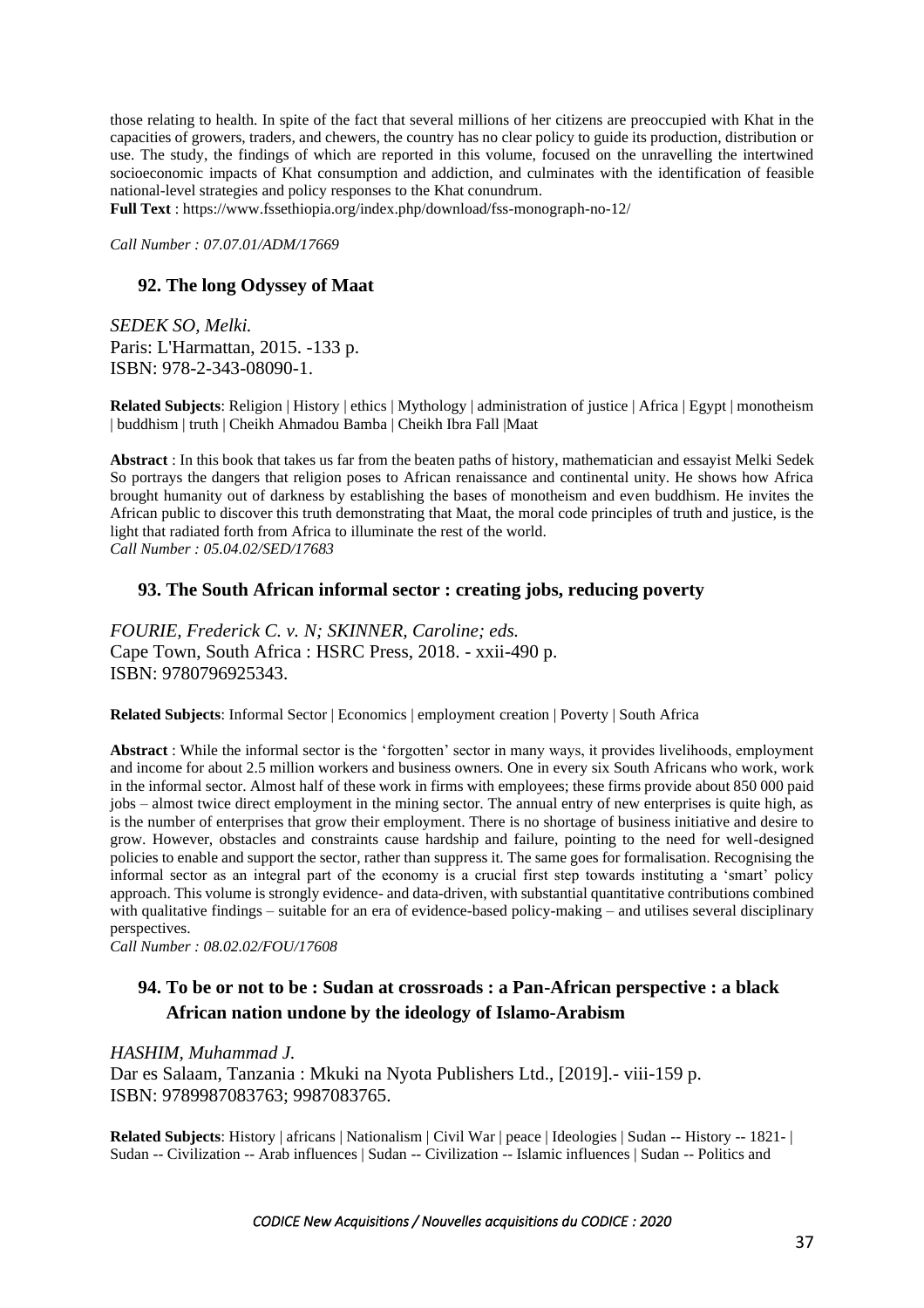government | arabization of the Sudan | prosperity

**Abstract** : "To be or not to be is an analysis of linguistic, cultural, political, economic and social factors, which explain the intricate root causes of conflicts which have ravished Sudan. It stands in stark contrast to the dominant simplification and distortions which have come to typify presentations of the region. Central to the book is an unapologetic explanation of Arabization; which often is portrayed as individual choices of religious loyalty, but, in fact, masks an intentional power-system which viciously corrupts Afrikan identities. By highlighting the detrimental complexities of manipulation, geopolitics, identity confusion and cultural imperialism, Hashim has not only written an authoritative book about Sudan, but also presented a comprehensive case study that all of Afrika must learn from. Rarely are we presented with such a vigourous inside-view to an area of Afrika which once was held in the highest civilizational esteem, but has been reduced to an ideological field of Arab-led terror, massacres and disintegration."

*Call Number : 05.01.01/HAS/17654*

#### **95. Traditional leaders in a democracy: resources, respect and resistance**

*BUTHELEZI, Mbongiseni ; SKOSANA, Dineo ; VALE, Beth, eds .Mapungubwe* Johannesburg : Mapungubwe institute for strategic reflection (MISTRA), 2019. - xx-380 p. ISBN: 9780639923833.

**Related Subjects**: political leadership | democracy | traditional practices | South Africa | political landscape | traditional leadership | chieftancy | legitimacy

**Summary** : Post-1994, South Africa's traditional leaders have fought for recognition, and positioned themselves as major players in the South African political landscape. Yet their role in a democracy is contested, with leaders often accused of abusing power, disregarding human rights, expropriating resources and promoting tribalism. Some argue that democracy and traditional leadership are irredeemably opposed and cannot co-exist. Meanwhile, shifts in the political economy of the former bantustans - the introduction of platinum mining in particular - have attracted new interests and conflicts to these areas, with chiefs often designated as custodians of community interests. This edited volume explores how chieftancy is practised, experienced and contested in contemporary South Africa. It includes case studies of how those living under the authority of chiefs, in a modern democracy, negotiate or resist this authority in their respective areas. Chapters in this book are organised around three major sites of contest: leadership, land and law. *Call Number : 04.04.02/BUT/17655*

**96. Water for food security, nutrition and social justice**

*MEHTA, Lyla ; OWEIS, Theib Yousef ; RINGLER, Claudia ; SCHREINER, Barbara ; VARGHESE, Shiney.* New York : Routledge, 2019. - 214 p. (Pathways to sustainability). ISBN : 9781138729162 ; 9781138729186

**Related Subjects** : water resources | food security | Nutrition | social justice | Agriculture | water management | irrigation | water resources development

**Abstract** : This book is the first comprehensive effort to bring together Water, Food Security and Nutrition (FSN) in a way that goes beyond the traditional focus on irrigated agriculture. Apart from looking at the role of water and sanitation for human well-being, it proposes alternative and more locally appropriate ways to address complex water management and governance challenges from the local to global levels against a backdrop of growing uncertainties. The authors challenge mainstream supply-oriented and neo-Malthusian visions that argue for the need to increase the land area under irrigation in order to feed the world's growing population. Instead, they argue for a reframing of the debate concerning production processes, waste, food consumption and dietary patterns whilst proposing alternative strategies to improve water and land productivity, putting the interests of marginalized and disenfranchized groups upfront. The book highlights how accessing water for FSN can be challenging for smallholders, vulnerable and marginalized women and men, and how water allocation systems and reform processes can negatively affect local people's informal rights. The book argues for the need to improve policy coherence across water, land and food and is original in making a case for strengthening the relationship between the human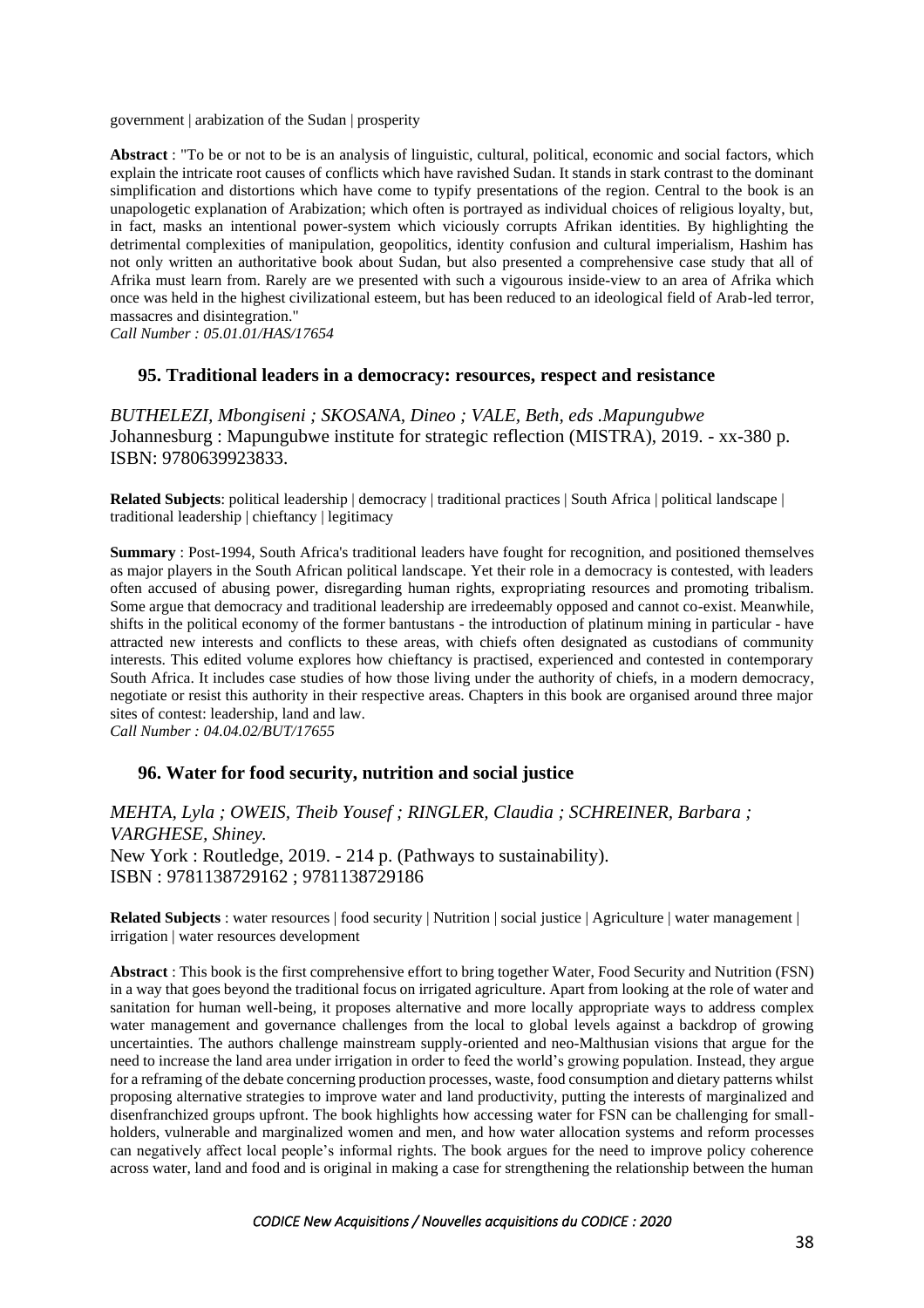rights to water and food, especially for marginalized women and men. It will be of great interest to practitioners, students and researchers working on water and food issues. *Call Number : 16.02.02/MEH/17575*

### **97. West Africa and the global financial crisis**

*SECK, Diéry; ed.*

Trenton, NJ : Africa World Press, 2013. - ix-359 p. ISBN: 9781592218882 (pbk.); 9781592218875 (hardback).

**Related Subjects**: Union économique et monétaire ouest africaine Congresses | West African Monetary Zone Congresses | economic integration | economic policy | economic conditions | financial aspects | monetary union | human development | inflation | West Africa Congresses | global financial crisis 2008-2009 | financial crisis | economic shocks | UEMOA | WAEMU | West Africa monetary zone | common currency

**Abstract :** This eagerness may perhaps have risen from the sense of urgency harbored by many actors and caused by the disappointingly insufficient volume of state-of-the-art research that currently supports the advanced level of progress in the sub-region s process of regional integration. Indeed, there is general consensus that research must quickly respond to, and sometimes even lead, policymaking to contribute to its success. The manuscripts that served as the basis for the discussions also helped revisit many commonly-held policy views through the scrutiny of rigorous scientific inquiry and therefore strengthened the factual foundations of regional policy undertakings. This no doubt enhances the reliance of policymaking on research and contributes to widespread consensus on what needs to be done. As a result, the combined contributions of all the authors provide a fair degree of achievement in the reconstruction of the jigsaw puzzle that is regional integration in West Africa and help formulate a comprehensive and coherent growth-inducing and socially acceptable integrative design. The present book seeks to provide answers on many facets of the challenges related to region-wide policymaking. Through its 13 chapters it aims to cover a wide spectrum of policy issues of the day and to display a sense of vision that spans the entire planning horizon of most stakeholders. It opens with a chapter that reviews the impact of the recent global financial crisis on the economies of the sub-region, and a thorough examination of the economic shocks that are characteristic of the economies of West African Monetary Zone (WAMZ) countries five non-CFA countries… *Call Number : 01.02.01/SEC/17690*

# **98. The ways we stretch toward one another : thoughts on anthropology through the work of Pamela Reynolds**

*MEYERS, Todd, ed.*

Mankon, Bamenda : Langaa Research and Publishing CIG, 2017. - xvi-134 p. (African Intellectuals : Intergenerational Conversations Series). ISBN: 9956762717 (ISBN 10); 9789956762712 (ISBN 13).

**Related Subjects**: REYNOLDS, Pamela | anthropology | childhood | labour | family | resistance | administration of justice | war | sexuality | development of conscience | relationship

**Summary :** The Ways We Stretch Toward One Another is a collection of essays on the work of Pamela Reynolds. The essays take cues from Reynolds' decades-long contributions to the field of anthropology in different ways. The authors weave Reynolds' groundbreaking scholarship on the anthropology of childhood––of labour, of family, of resistance, justice, war and suffering––through the terms of their own work, in places and contexts that may at first appear quite distant from the villages of Zimbabwe and townships of South Africa that feature in Reynolds' ethnographies. The Ways We Stretch Toward One Another is about anthropologists stretching in thought and practice toward one another, between generations, toward the people encountered in the field, through worlds entered and past, and how, in turn, these worlds lean into our own. At the core of each essay is a question about how we learn, how we pass lessons on, how we assume the mantle of anthropology for understanding the contemporary world––something that often requires folding intellectual friendships into the tools of our practice. The Ways We Stretch Toward One Another demonstrates how a master anthropologist has come to shape the priorities of others, in terms that are both creative and aware. Contributors: Thomas Cousins, Stefanos Geroulanos, Todd Meyers, Pamela Reynolds, Fiona Ross, and Vaibhav Saria; and a Foreword by Francis B. Nyamnjoh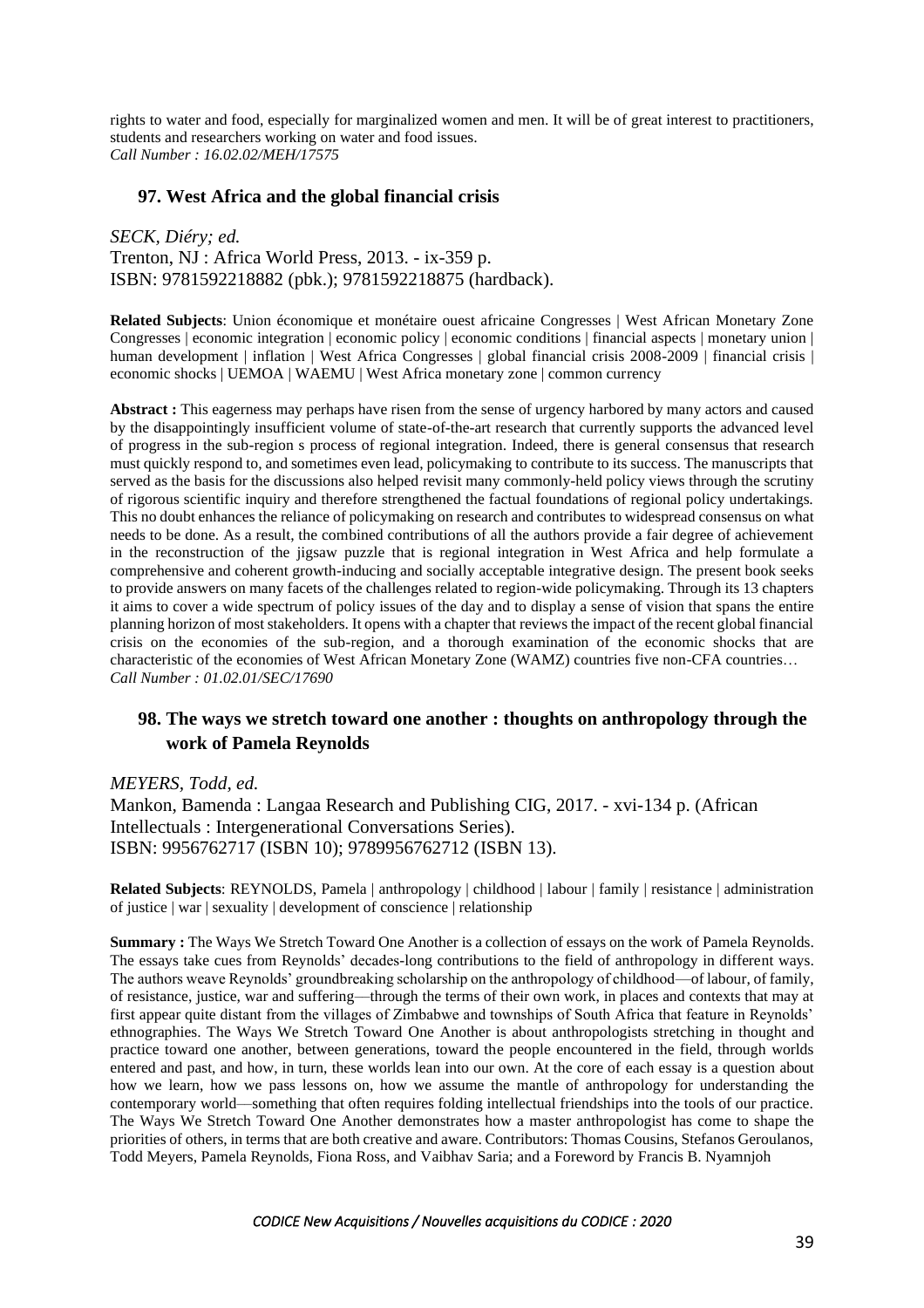### **99. White Ferocity: the Genocides of Non-Whites and Non-Aryans from 1492 to date**

*PLUMELLE-URIBE, Rosa Amelia.*

Publisher: Dakar: CODESRIA, 2020.- xxviii-284 p. (CODESRIA Book Series). ISBN: 978-2-86978-723-0.

**Related Subjects**: race relations | Whites | Blacks | genocide | apartheid | Europe | United States | white ferocity | white supremacy | Non-Whites | Non-Aryans | exclusion of Non-Whites | exclusion of Non-Aryans | nazism

**Abstract** : The slave trade, the conquest of the Americas and the invasion of Africa have deeply transformed the relations between Europeans and other groups. The jump from difference to superiority and racial hierarchy was so swift that it led to the moral collapse of Europe and North America. By shifting the devaluation of so-called 'inferior' beings from non-Whites to non-Aryans, Nazism committed the unforgivable crime of bringing into the heart of the European world a ferocity up to then reserved for other continents. In this book, White Ferocity : The Genocides of Non-Whites and Non-Aryans from 1492 to Date, Plumelle-Uribe investigates and demonstrates, with harrowing evidence and analyses, how Europeans justified the destruction of other peoples as unavoidable based on the officially declared belief of others being inferior.

**Full Text** : <https://codesria.org/IMG/pdf/-304.pdf>

*Call Number : 04.02.04/PLU/17623*

### **100. White Narratives : the depiction of post-2000 land invasions in Zimbabwe**

*MANASE, Irikidzayi.* First edition. Pretoria : Unisa Press, [2016]. -vii-152 p. (African Humanities Series). ISBN: 9781868888252. Other Title: Depiction of post-2000 land invasions in Zimbabwe.

**Related Subjects**: Land use | land reform | Literature | whites -- Ethnic identity | Zimbabwe | land invasion | ethnic identity | white farmers | land reform in literature

**Summary** : The post-2000 period in Zimbabwe saw the launch of a fast track land reform programme, resulting in a flurry of accounts from white Zimbabweans about how they saw the land, the land invasions, and their own sense of belonging and identity. In White Narratives, Irikidzayi Manase engages with this fervent output of texts seeking definition of experiences, conflicts and ambiguities arising from the land invasions. He takes us through his study of texts selected from the memoirs, fictional and non-fictional accounts of white farmers and other displaced white narrators on the post-2000 Zimbabwe land invasions, scrutinising divisions between white and black in terms of both current and historical ideology, society and spatial relationships. He examines how the revisionist politics of the Zimbabwean government influenced the politics of identities and race categories during the period 2000-2008, and posits some solutions to the contestations for land and belonging. *Call Number : 07.05.02/MAN/17663*

#### **101. Young families : gender, sexuality and care**

*MKHWANAZI, Nolwazi; BHANA, Deevia; eds.* Cape Town, South Africa : HSRC Press, 2017. - vii-220 p. ISBN: 9780796925596; 0796925593; 9780796925534; 0796925534.

**Related Subjects**: family South Africa | youth | sexuality | pregnancy | child care services | parents | South Africa | young families | teenage pregnancy | young mothers | young fathers | teenage mothers and fathers | motherhood | fatherhood